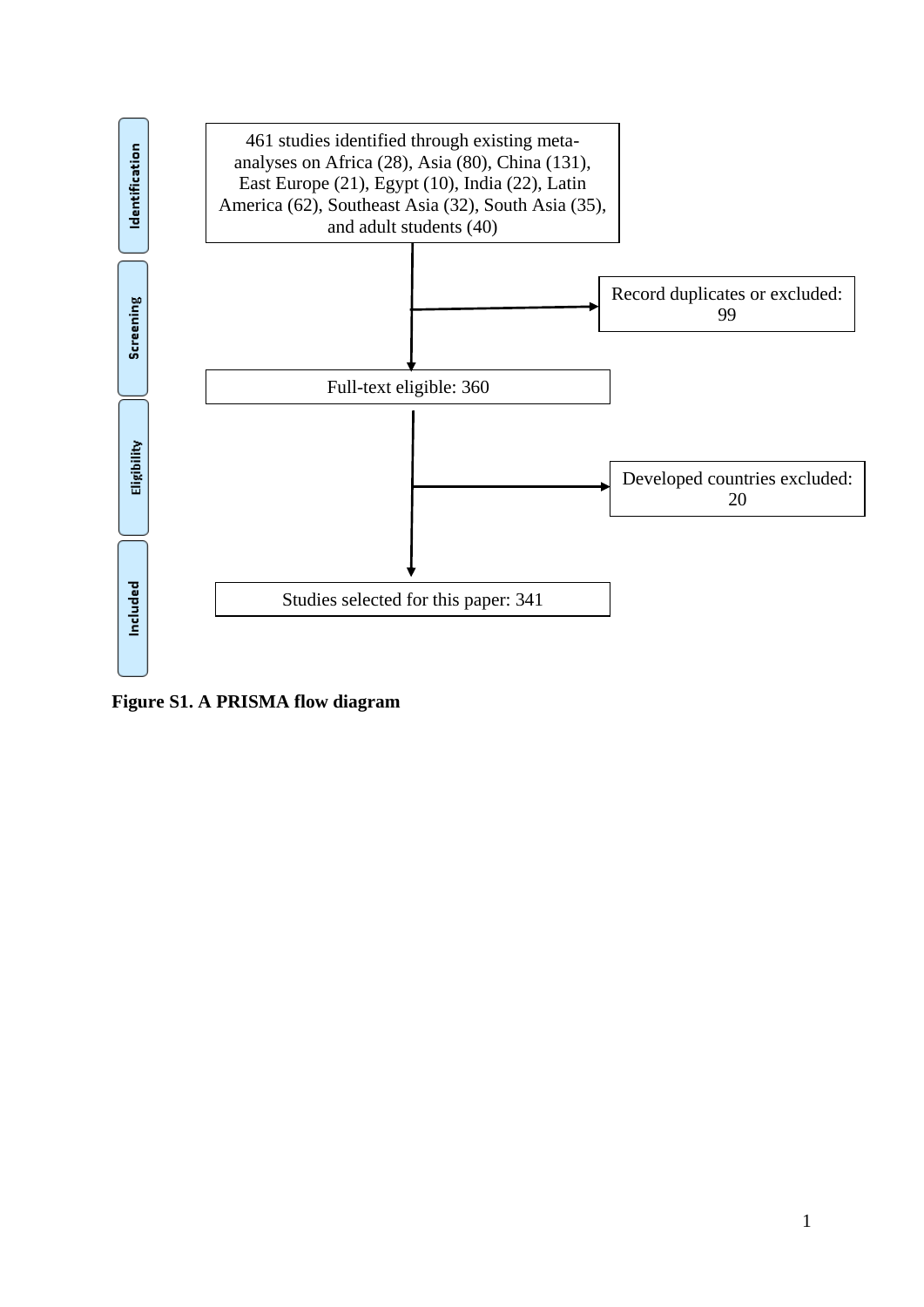

**Figure S2. The DOI plot and the Luis Furuya–Kanamori (LFK) index**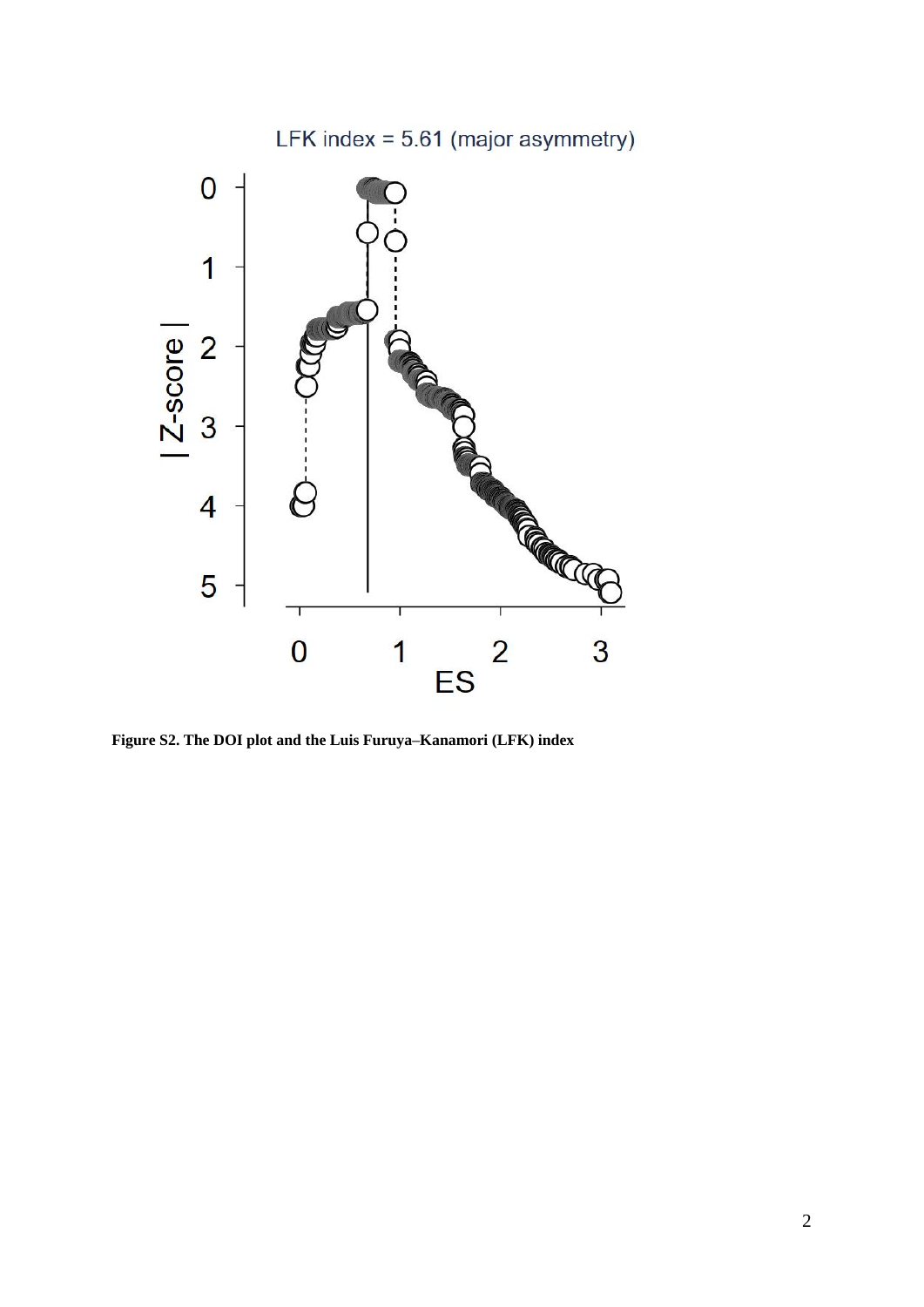|                                             |                          | <b>Sample</b> |                          |                                   |                             |
|---------------------------------------------|--------------------------|---------------|--------------------------|-----------------------------------|-----------------------------|
| Author_year                                 | Country                  | size          | Population               | Outcome                           | <b>Instrument</b>           |
| Agberotimi et al. 2020 $1$                  | Nigeria                  | 382<br>502    | <b>GHCW</b><br><b>GP</b> | <b>ANX</b><br><b>ANX DEP INS</b>  | <b>GAD</b><br>GAD, PHQ, ISI |
| Ahmed et al. 2020 <sup>2</sup>              | Bangladesh               | 500           | <b>GP</b>                | <b>ANX DEP</b>                    | <b>DASS</b>                 |
| AlAteeq et al.2020 <sup>3</sup>             | Saudi Arabia             | 502           | <b>GHCW</b>              | <b>ANX DEP</b>                    | <b>GAD PHQ</b>              |
| Al-Dwaikat et al. 2020 <sup>4</sup>         | Jordan                   | 456           | GS                       | <b>ANX DEP</b>                    | <b>DASS</b>                 |
| Ali et al. 2020 <sup>5</sup>                | Pakistan                 | 95            | <b>MS</b>                | <b>ANX DEP</b>                    | <b>DASS</b>                 |
| Almater et al. 2020 <sup>6</sup>            | Saudi Arabia             | 107           | <b>GHCW</b>              | <b>ANX DEP INS</b>                | <b>GAD PHQ ISI</b>          |
| Alsairafi et al. 2021 <sup>7</sup>          | Kuwait                   | 559           | <b>GHCW</b>              | <b>ANX DEP</b>                    | <b>GAD PHQ</b>              |
|                                             |                          | 298           | MS                       | <b>ANX DEP</b>                    | <b>GAD PHQ</b>              |
| Alshekaili et al. 2020 <sup>8</sup>         |                          | 574           | <b>FHCW</b>              | <b>ANX DEP INS</b>                | <b>DASS ISI</b>             |
|                                             | Oman                     | 565           | <b>GHCW</b>              | <b>ANX DEP INS</b>                | <b>DASS ISI</b>             |
| An et al. 2020 <sup>9</sup>                 | China                    | 1103          | <b>GHCW</b>              | <b>DEP</b>                        | PHQ                         |
| Andrade et al. 2021 <sup>10</sup>           | <b>Brazil</b>            | 380           | GP                       | <b>ANX DEP</b>                    | GAI                         |
| Andrade et al. 2020 <sup>11</sup>           | Egypt                    | 320           | <b>FHCW</b>              | ANX, DEP                          | <b>HADS</b>                 |
| Antiporta et al. 2021 <sup>12</sup>         | Peru                     | 57446         | <b>GP</b>                | <b>DEP</b>                        | PHQ GAI GDS                 |
|                                             |                          | 177           | <b>FHCW</b>              | <b>ANX DEP</b>                    | <b>GAD</b>                  |
| Antonijevic et al. 2020 <sup>13</sup>       | Serbia                   | 507           | <b>GHCW</b>              | <b>ANX DEP</b>                    | <b>GAD BDI</b>              |
| Apisarnthanarak et al. 2020 <sup>14</sup>   | Thailand                 | 160           | <b>GHCW</b>              | <b>ANX</b>                        | GAD                         |
| Arafa et al. 2021a <sup>15</sup>            | Egypt                    | 1629          | GP                       | <b>ANX DEP</b>                    | DASS                        |
| Arafa et al. 2021b <sup>16</sup>            | Egypt $&$<br>SaudiArabia | 426           | <b>GHCW</b>              | <b>ANX DEP</b>                    | <b>DASS</b>                 |
| Aslan et al. 2020 <sup>17</sup>             | Turkey                   | 358           | GS                       | <b>ANX DEP</b>                    | <b>GAD PHQ</b>              |
| Aylie et al. 2020 <sup>18</sup>             | Ethiopia                 | 322           | <b>GP</b>                | <b>ANX DEP</b>                    | <b>DASS</b>                 |
| Bachilo et al. 2020 <sup>19</sup>           | Russia                   | 812           | <b>GHCW</b>              | <b>ANX DEP</b>                    | <b>GAD PHQ</b>              |
| Badellino et al. 2021a <sup>20</sup>        | Argentina                | 1985          | GP                       | <b>ANX DEP</b>                    | <b>GAD PHQ</b>              |
| Badellino et al. 2021b <sup>21</sup>        | Argentina                | 2839          | <b>GP</b>                | <b>DEP</b>                        | PHQ                         |
| Balay-odao et al. 2021 <sup>22</sup>        | Saudi Arabia             | 281           | <b>GHCW</b>              | <b>ANX DEP</b>                    | <b>DASS</b>                 |
| Barua et al. 2021 <sup>23</sup>             | Bangladesh               | 370           | <b>FHCW</b>              | <b>ANX DEP</b>                    | <b>GAD PHQ</b>              |
| Ben-Ezra et al. 2020 <sup>24</sup>          | China                    | 1134          | <b>GP</b>                | <b>DIS</b>                        | K <sub>6</sub>              |
| Biswas & Biswas 2021 <sup>25</sup>          | India                    | 209           | GS                       | ANX                               | GAD                         |
| Boluarte-Carbajal et al. 2021 <sup>26</sup> | Peru                     | 204           | ${\rm GP}$               | <b>ANX DEP DIS</b>                | <b>GAD PHQ HAMA</b>         |
| Brito-Marques et al. 2021 <sup>27</sup>     | <b>Brazil</b>            | 332           | <b>GHCW</b>              | ANX DEP INS                       | <b>GAD PHQ ISI PSS</b>      |
|                                             |                          | 348           | <b>FHCW</b>              | <b>ANX DEP INS</b><br><b>PTSD</b> | <b>GAD PHQ ISI IES</b>      |
| Cai et al. 2020 <sup>28</sup>               | China                    | 361           | <b>GHCW</b>              | ANX DEP INS<br><b>PTSD</b>        | <b>GAD PHQ ISI IES</b>      |
| Campos et al. 2020 <sup>29</sup>            | <b>Brazil</b>            | 12196         | ${\rm GP}$               | ANX DEP                           | <b>DASS</b>                 |
| Campos et al. 2021a <sup>30</sup>           | <b>Brazil</b>            | 66            | $\operatorname{GS}$      | <b>ANX DEP</b>                    | <b>DASS</b>                 |
| Campos et al. 2021b <sup>31</sup>           | <b>Brazil</b>            | 1609          | <b>GHCW</b>              | <b>ANX DEP</b>                    | <b>DASS</b>                 |
| Cao et al. 2020 <sup>32</sup>               | China                    | 37            | <b>FHCW</b>              | <b>DEP</b>                        | PHQ                         |
| Caycho-Rodriguez et al. 2021 33             | Peru                     | 274           | ${\rm GP}$               | <b>ANX DEP</b>                    | <b>GAD PHQ</b>              |
| Cayo-Rojas et al. 2021 34                   | Peru                     | 403           | GS                       | <b>ANX</b>                        | Zung_SRA                    |
|                                             | Togo                     | 242           | GP                       | $\mathbf{ANX}$                    | <b>HSCL</b>                 |
|                                             | Haiti                    | 225           | GP                       | <b>ANX</b>                        | <b>HSCL</b>                 |
|                                             | <b>DRC</b>               | 626           | ${\rm GP}$               | $\mathbf{ANX}$                    | <b>HSCL</b>                 |
| Cenat et al. 2020 <sup>35</sup>             | Rwanda                   | 174           | ${\rm GP}$               | $\mathbf{ANX}$                    | <b>HSCL</b>                 |

|  |  | Table S1. The characteristics of the individual studies included the meta-analysis |  |  |  |
|--|--|------------------------------------------------------------------------------------|--|--|--|
|--|--|------------------------------------------------------------------------------------|--|--|--|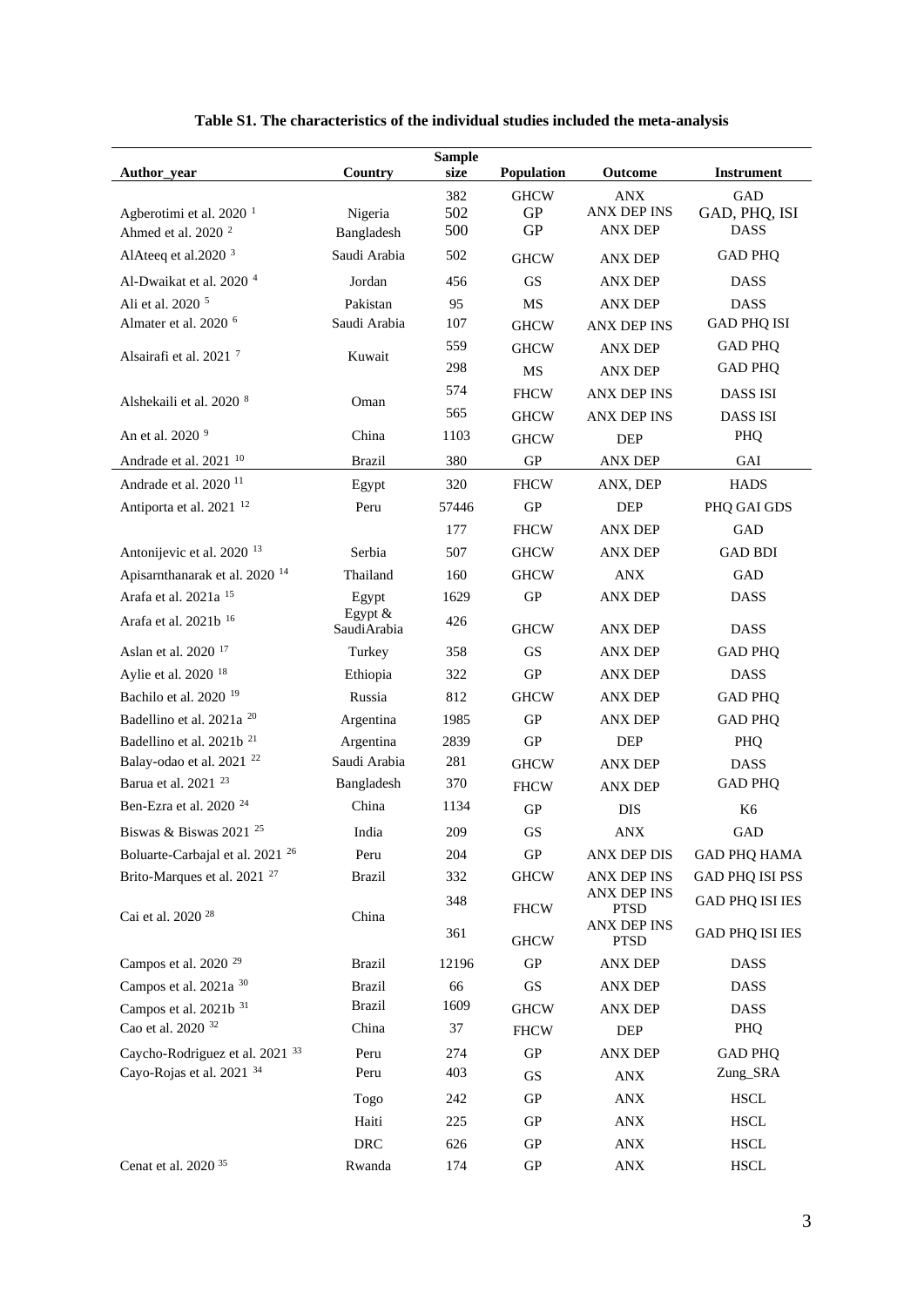| Chakraborty et al. 2020 <sup>36</sup>     | India         | 507  | <b>GP</b>   | <b>DEP</b>                        | <b>NA</b>                        |
|-------------------------------------------|---------------|------|-------------|-----------------------------------|----------------------------------|
| Chatterjee et al. 2020 <sup>37</sup>      | India         | 152  | <b>GP</b>   | <b>ANX DEP</b>                    | <b>DASS</b>                      |
| Chen et al. 2020 <sup>38</sup>            | Ecuador       | 252  | <b>GHCW</b> | <b>ANX DIS</b>                    | GAD                              |
| Chen et al. $2020a^{39}$                  | China         | 105  | <b>GHCW</b> | <b>ANX DEP</b>                    | SAS K6                           |
| Chen et al. 2020b <sup>40</sup>           | China         | 1921 | <b>GP</b>   | <b>ANX</b>                        | SAS                              |
|                                           |               | 422  | <b>GHCW</b> | DEP PTSD                          | <b>SDS IES</b>                   |
| Chen et al. 2020c <sup>41</sup>           | China         | 1071 | ${\rm GP}$  | DEP PTSD                          | <b>SDS IES</b>                   |
|                                           |               | 95   |             | <b>ANX DEP INS</b>                | <b>GAD PHQ ISI</b>               |
| Chen et al. $2020d^{42}$                  | China         |      | <b>FHCW</b> | <b>PTSD</b><br><b>ANX DEP INS</b> | <b>PCL</b><br><b>GAD PHQ ISI</b> |
|                                           |               | 77   | <b>GHCW</b> | <b>PTSD</b>                       | PCL                              |
| Chen et al. 2020e <sup>43</sup>           | China         | 902  | <b>GHCW</b> | ANX DEP                           | <b>GAD PHQ</b>                   |
| Cheng et al. $2020^{44}$                  | China         | 534  | <b>GHCW</b> | <b>ANX INS</b>                    | SAS                              |
|                                           | India         | 384  | <b>GHCW</b> | <b>ANX DEP</b>                    | <b>DASS PSQI</b>                 |
|                                           | Indonesia     | 250  | <b>GHCW</b> | <b>ANX</b>                        | <b>DASS</b>                      |
|                                           | Malaysia      | 175  | <b>GHCW</b> | <b>ANX</b>                        | <b>DASS</b>                      |
| Chew et al. 2020a <sup>45</sup>           | Vietnam       | 60   | <b>GHCW</b> | ANX                               | <b>DASS</b>                      |
| Chew et al. 2020b <sup>46</sup>           | India         | 426  | <b>FHCW</b> | <b>ANX DEP</b>                    | <b>DASS</b>                      |
| Choi et al. 2020 <sup>47</sup>            | China         | 500  | <b>GP</b>   | <b>ANX DEP</b>                    | <b>GAD PHQ</b>                   |
| Chow et al. 2021 <sup>48</sup>            | Malaysia      | 200  | <b>FHCW</b> | <b>ANX DEP</b>                    | <b>HADS</b>                      |
| Civantos et al. 2020 <sup>49</sup>        | <b>Brazil</b> | 163  | <b>GHCW</b> | <b>ANX DEP</b>                    | <b>GAD PHQ</b>                   |
| Cortés-Álvarez et al. 2020 <sup>50</sup>  | Mexico        | 1105 | <b>GP</b>   | <b>ANX DEP</b>                    | <b>DASS</b>                      |
| Cypryańska & Nezlek 202051                | Poland        | 1028 | <b>GP</b>   | <b>ANX</b>                        | NA                               |
| da Silva et al. 2021 <sup>52</sup>        | <b>Brazil</b> | 5879 | GS          | <b>ANX</b>                        | GAD                              |
| Dai et al. 2020 <sup>53</sup>             | China         | 4357 | <b>GHCW</b> | <b>DIS</b>                        | <b>GHQ</b>                       |
| Dal'Bosco et al. 2020 <sup>54</sup>       | <b>Brazil</b> | 88   | <b>FHCW</b> | ANX DEP                           | <b>HADS</b>                      |
| Dangal & Bajracharya 202055               | Nepal         | 76   | <b>GS</b>   | <b>ANX</b>                        | GAD                              |
| Dantas et al. 2021 <sup>56</sup>          | Brazil        | 67   | <b>GHCW</b> | <b>ANX</b>                        | BAI                              |
| Das et al. 2020 <sup>57</sup>             | India         | 422  | <b>FHCW</b> | DEP                               | PHQ                              |
| De Boni et al. 2020 <sup>58</sup>         | Brazil        | 2842 | GP          | <b>ANX DEP</b>                    | <b>GAD PHQ</b>                   |
| Deng et al. 2020 <sup>59</sup>            | China         | 1607 | GS          | <b>ANX DEP</b>                    | <b>DASS</b>                      |
| Dong et al. 2020 <sup>60</sup>            | China         | 4618 | <b>FHCW</b> | <b>DIS</b>                        | HEI                              |
| Du et al. 2020 <sup>61</sup>              | China         | 134  | <b>FHCW</b> | <b>ANX DEP</b>                    | BAI                              |
| Duy et al. 2020 <sup>62</sup>             | Vietnam       | 61   | <b>GHCW</b> | <b>ANX DEP</b>                    | <b>DASS BDI</b>                  |
| Dzhambov et al. 2020 <sup>63</sup>        | Bulgaria      | 323  | GS          | ANX DEP                           | <b>GAD PHQ</b>                   |
| Elezi et al. 2021 <sup>64</sup>           | Albania       | 1678 | GP          | ANX DEP                           | <b>GAD PHQ</b>                   |
| Elhadi et al. 2020a <sup>65</sup>         | Libya         | 745  | <b>GHCW</b> | <b>ANX DEP</b>                    | <b>HADS</b>                      |
| Elhadi et al. 2020b <sup>66</sup>         | Libya         | 2430 | MS          | ANX DEP                           | <b>GAD PHQ</b>                   |
| Elhadi et al. 2020c <sup>67</sup>         | Libya         | 154  | <b>FHCW</b> | <b>ANX DEP</b>                    | <b>HADS</b>                      |
| Elhai et al. 2020 <sup>68</sup>           | China         | 908  | ${\rm GP}$  | <b>ANX DEP</b>                    | GAD                              |
| Elkholy et al. 2020 <sup>69</sup>         | Egypt         | 457  | <b>FHCW</b> | ANX DEP INS                       | <b>GAD PHQ ISI</b>               |
| Espinosa-Guerra et al. 2021 <sup>70</sup> | Panama        | 512  | GP          | ANX DEP DIS                       | <b>GAD PHQ</b>                   |
| Essangri et al. 2021 <sup>71</sup>        | Morocco       | 549  | MS          | ANX DEP INS                       | <b>GAD PHQ ISI IES</b>           |
| Esteves et al. 2021 <sup>72</sup>         | <b>Brazil</b> | 208  | GS          | <b>ANX DEP</b>                    | <b>DASS</b>                      |
| Faize & Husain 2021 <sup>73</sup>         | Pakistan      | 342  | <b>GS</b>   | <b>ANX</b>                        | GAD                              |
| Fang 2020 <sup>74</sup>                   | China         | 191  | GP          | DEP                               | PHQ                              |
| Fauzi et al. 2020 <sup>75</sup>           | Malaysia      | 1050 | <b>GHCW</b> | <b>ANX DEP</b>                    | <b>DASS</b>                      |
| Feng 2020 <sup>76</sup>                   | China         | 671  |             | ANX DEP                           | GAD PHQ PC                       |
|                                           |               |      | ${\rm GP}$  | <b>PTSD</b>                       |                                  |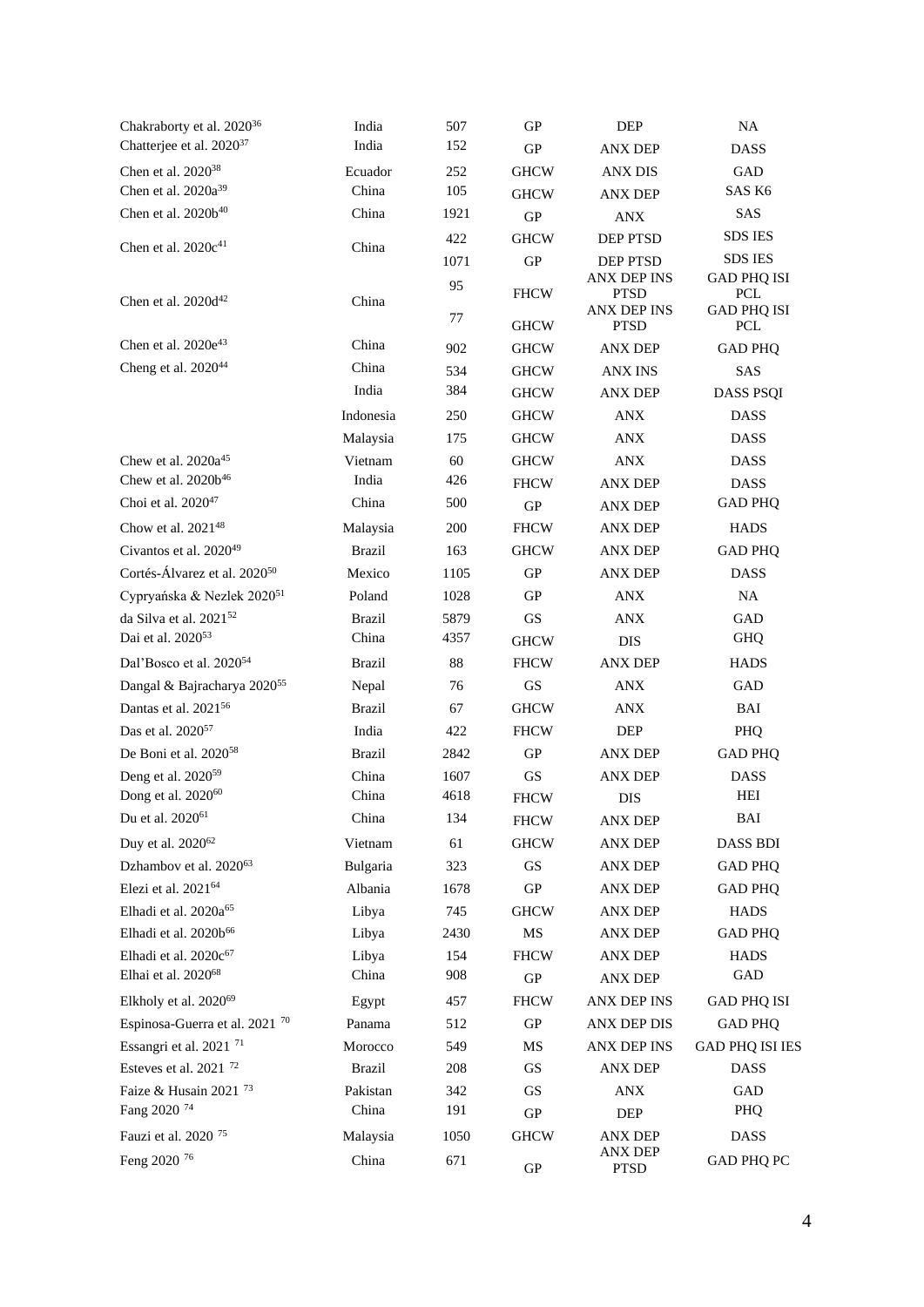| Fernández et al. 2020 <sup>77</sup>  | Argentina     | 4408  | <b>GP</b>           | <b>ANX DEP DIS</b> | <b>BSI</b>         |
|--------------------------------------|---------------|-------|---------------------|--------------------|--------------------|
| Fernandez et al. 2021 <sup>78</sup>  | <b>Brazil</b> | 1050  | <b>GS</b>           | <b>ANX</b>         | <b>GAD GSI</b>     |
| Ferreira et al. 2021 <sup>79</sup>   | <b>Brazil</b> | 1130  | GP                  | <b>ANX DEP</b>     | <b>DASS</b>        |
| Feter et al. 2021 80                 | <b>Brazil</b> | 1767  | GP                  | ANX DEP            | <b>HADS</b>        |
| Flores-Torres et al. 2021 81         | Mexico        | 2016  | GP                  | <b>ANX DEP</b>     | <b>GAD CES</b>     |
| Fong et al. 2020 82                  | China         | 590   | <b>GP</b>           | <b>DEP</b>         | PHQ                |
| Fu et al. 2020 83                    | China         | 1242  | ${\rm GP}$          | <b>ANX DEP INS</b> | <b>GAD PHQ</b>     |
| Gallopeni et al. 2000 84             | Kosovo        | 592   | <b>GHCW</b>         | <b>ANX DEP</b>     | <b>HADS AIS</b>    |
| Gao et al. 2020 85                   | China         | 4872  | GP                  | <b>ANX DEP</b>     | <b>GAD WHO</b>     |
| García-Espinosa et al. 2021 86       | Mexico        | 1149  | GS                  | <b>ANX DEP</b>     | <b>GAD PHQ</b>     |
| Gas et al. 2021 87                   | Turkey        | 699   | MS                  | ANX DEP            | <b>DASS</b>        |
| Ge et al. 2020 88                    | China         | 2009  | GS                  | <b>ANX INS</b>     | GAD                |
| Giardino et al. 2020 89              | Argentina     | 1059  | <b>GHCW</b>         | <b>ANX DEP INS</b> | <b>GADS ISI</b>    |
| Goularte et al. 2020 90              | <b>Brazil</b> | 1996  | <b>GP</b>           | <b>ANX DEP INS</b> | <b>DSM ISI</b>     |
| Guiroy et al. 2020 <sup>91</sup>     | NA            | 204   | <b>GHCW</b>         | DEP                | PHQ PROMIS         |
| Guo et al. 2020a 92                  | China         | 3351  | <b>FHCW</b>         | ANX DEP            | <b>SAS SDS</b>     |
|                                      | China         | 7767  | <b>GHCW</b>         | <b>ANX DEP</b>     | <b>SAS SDS</b>     |
| Guo et al. 2020b <sup>93</sup>       | China         | 2441  | GP                  | <b>DEP INS</b>     | CES SDS PSQI       |
| Gupta et al. 2020a 94                | India         | 368   | <b>GHCW</b>         | <b>ANX</b>         | GAD                |
| Gupta et al. 2020b 95                | Nepal         | 150   | <b>GHCW</b>         | ANX DEP            | <b>GAD PHQ</b>     |
| Gupta et al. 2020c 96                | India         | 749   | <b>GHCW</b>         | <b>ANX DEP</b>     | <b>HADS</b>        |
| Gupta et al. 2021d 97                | India         | 1124  | <b>GHCW</b>         | <b>ANX</b>         | <b>HADS</b>        |
| Han et al. 2020 <sup>98</sup>        | China         | 21199 | <b>FHCW</b>         | <b>ANX DEP</b>     | SAS                |
| Hasan et al. 2020 <sup>99</sup>      | Pakistan      | 151   | <b>GHCW</b>         | <b>ANX</b>         | GAD                |
| Hikmah et al. 2020 $^{100}\,$        | Indonesia     | 267   | $\mbox{G}\mbox{P}$  | <b>ANX</b>         | HAMA               |
| Hong et al. 2020 <sup>101</sup>      | China         | 4692  | <b>FHCW</b>         | ANX DEP            | <b>GAD PHQ</b>     |
| Hossain et al.2020 <sup>102</sup>    | Bangladesh    | 880   | GP                  | <b>ANX</b>         | GAD                |
| Hou et al. 2020 103                  | China         | 3063  | GP                  | ANX DEP            | <b>GAD PHQ</b>     |
| Hu et al. 2020a 104                  | China         | 645   | <b>FHCW</b>         | <b>ANX DEP</b>     | <b>GAD PHQ</b>     |
| Hu et al. 2020b 105                  | China         | 2014  | <b>FHCW</b>         | <b>ANX DEP</b>     | SAS                |
| Huang et al. 2020a 106               | China         | 6261  | GP                  | <b>ANX DEP</b>     | <b>SAS SDS</b>     |
| Huang et al. 2020b 107               | China         | 364   | <b>FHCW</b>         | ANX                | <b>SAS PHQ</b>     |
| Huang et al. 2020c 108               | China         | 1172  | GP                  | <b>ANX INS</b>     | GAD                |
| Idrissi et al. 2020 <sup>109</sup>   | Morocco       | 846   | GP                  | ANX DEP INS        | <b>HARS ISI</b>    |
| Imran et al. 2020a $^{\rm 110}$      | Pakistan      | 10178 | $\rm MS$            | <b>ANX DEP</b>     | <b>GAD PHQ BDI</b> |
| Imran et al. 2020b <sup>111</sup>    | Pakistan      | 337   | <b>GHCW</b>         | ANX DEP INS        | GAD PHQ ISI        |
| Islam et al. 2020 <sup>112</sup>     | Bangladesh    | 476   | $\operatorname{GS}$ | <b>ANX DEP</b>     | <b>GAD PHQ</b>     |
| Jain et al. 2020 113                 | India         | 512   | <b>GHCW</b>         | <b>ANX INS</b>     | GAD                |
| Jia et al. 2021 114                  | China         | 740   | <b>GS</b>           | ANX                | SAS                |
| Jin et al. 2020 115                  | China         | 175   | GP                  | ANX                | SAS                |
| Jindal et al. 2020 116               | India         | 956   | MS                  | ANX                | GAD                |
| Juan et al 2020 <sup>117</sup>       | China         | 416   | <b>FHCW</b>         | <b>ANX DEP</b>     | <b>GAD PHQ</b>     |
| Kafle et al. 2021 118                | Nepal         | 254   | <b>GHCW</b>         | <b>DIS</b>         | <b>CPDI</b>        |
| Kalok et al. 2020 119                | Malaysia      | 772   | <b>GS</b>           | ANX DEP            | <b>DASS</b>        |
| Kamaludin et al. 2020 <sup>120</sup> | Malaysia      | 983   | GS                  | <b>ANX</b>         | SAS                |
| Karpenko et al. 2020 <sup>121</sup>  | Russia        | 352   | ${\rm GP}$          | <b>ANX DEP</b>     | <b>HADS</b>        |
| Kassaw 2020 <sup>122</sup>           | Ethiopia      | 382   | ${\rm GP}$          | ANX DEP            | <b>DASS</b>        |
| Keubo et al. 2020 <sup>123</sup>     | Cameroon      | 292   | <b>FHCW</b>         | <b>ANX DEP</b>     | HAD                |
|                                      |               |       |                     |                    |                    |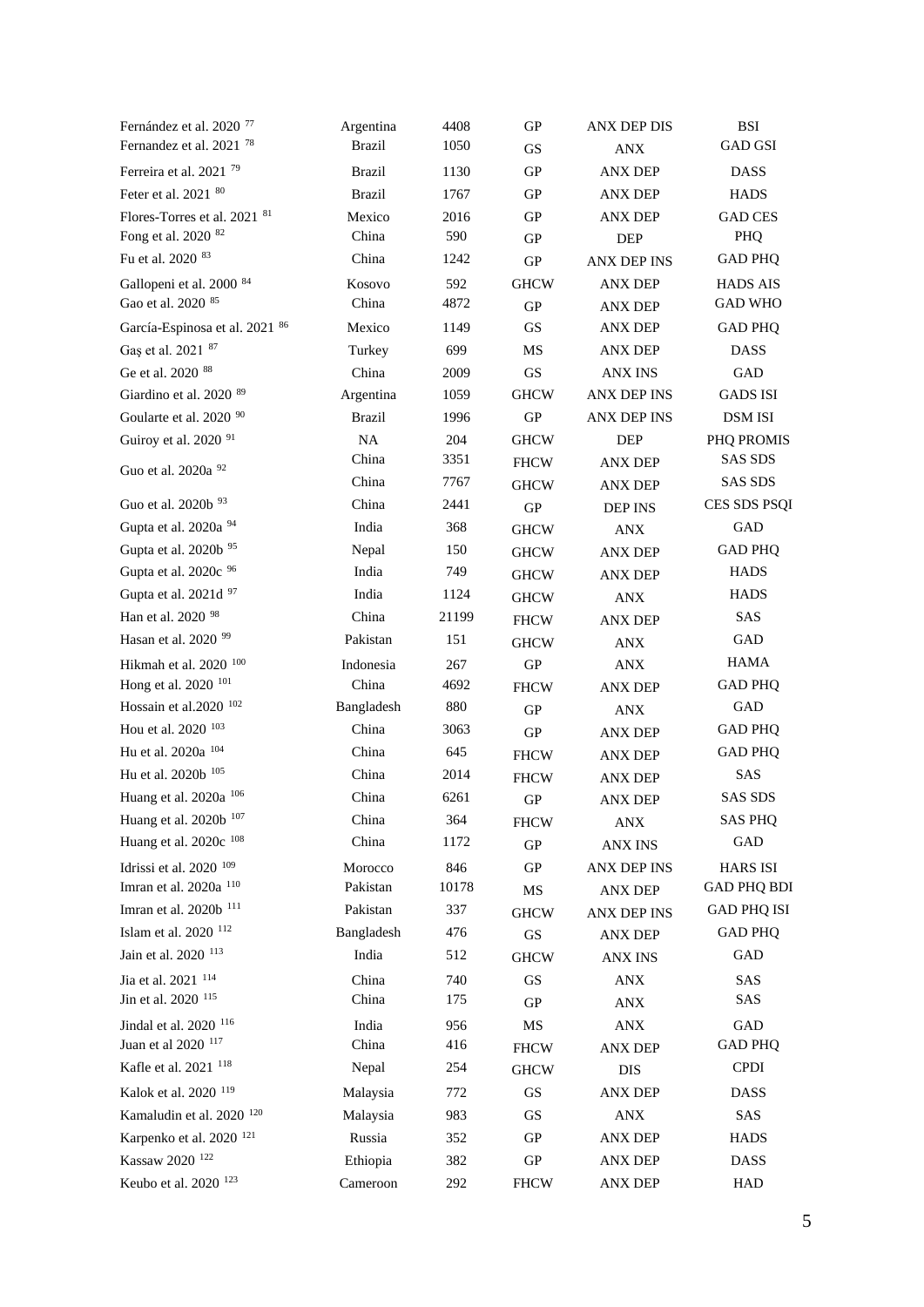| Khan et al. 2020 124                | Bangladesh   | 505   | GS          | <b>ANX DEP</b>                | <b>DASS</b>               |
|-------------------------------------|--------------|-------|-------------|-------------------------------|---------------------------|
| Khanal et al. 2020a <sup>125</sup>  | Nepal        | 475   | <b>GHCW</b> | <b>ANX DEP INS</b>            | <b>HADS</b>               |
| Khanna et al. 2020b 126             | India        | 2355  | <b>GHCW</b> | <b>DEP INS</b>                | PHQ ISI                   |
| Khatun et al. 2021 <sup>127</sup>   | Bangladesh   | 114   | <b>GHCW</b> | <b>ANX DEP</b>                | <b>GAD PHQ</b>            |
| Khoshaim et al. 2020 <sup>128</sup> | Saudi Arabia | 400   | GS          | ANX                           | Zung_SRA                  |
| Kiat et al. 2021 <sup>129</sup>     | Malaysia     | 105   | <b>FHCW</b> | <b>ANX DEP</b>                | <b>DASS</b>               |
| Kibret et al. 2020 <sup>130</sup>   | Ethiopia     | 305   | <b>GHCW</b> | <b>ANX</b>                    | GAD                       |
| Kim et al. 2020 <sup>131</sup>      | South Africa | 211   | <b>GP</b>   | DEP                           | <b>CES</b>                |
| Koksal et al. 2020 132              | Turkey       | 702   | <b>GHCW</b> | <b>ANX DEP</b>                | <b>HADS</b>               |
| Kounou et al. 2020 133              | Togo         | 62    | <b>GHCW</b> | <b>ANX DEP</b>                | <b>GAD PHQ</b>            |
| Kumar et al. 2021 <sup>134</sup>    | Pakistan     | 224   | <b>FHCW</b> | <b>ANX DEP</b>                | <b>DASS</b>               |
| Labrague & Santos 2020 135          | Philippines  | 325   | <b>FHCW</b> | <b>ANX</b>                    | <b>Anxiety Scale</b>      |
| Lai et al. 2020b $^{\rm 136}$       | China        | 1257  | <b>GHCW</b> | ANX DEP INS<br><b>DIS</b>     | <b>GAD PHQ ISI IES</b>    |
| Lam et al. 2020 137                 | China        | 510   | <b>FHCW</b> | DEP                           | <b>PHO</b>                |
| Landaeta-DÃaz et al. 2021 138       | Chile        | 1725  | <b>GP</b>   | <b>ANX</b>                    | BAI                       |
| Le et al. 2020 <sup>139</sup>       | Vietnam      | 742   | <b>GP</b>   | <b>ANX DEP</b>                | <b>DASS</b>               |
| Lei et al. 2020 140                 | China        | 1593  | <b>GP</b>   | <b>ANX DEP</b>                | <b>SAS SDS</b>            |
| Leng et al.2020 <sup>141</sup>      | China        | 90    | <b>FHCW</b> | <b>PTSD</b>                   | PCL                       |
| Li et al. 2020 142                  | China        | 1109  | GP          | <b>PTSD</b>                   | <b>IES</b>                |
| Li et al. $2020a^{143}$             | China        | 219   | <b>FHCW</b> | <b>INS</b>                    | AIS                       |
|                                     | China        | 729   | <b>GHCW</b> | <b>INS</b>                    | $\rm{AIS}$                |
| Li et al. 2020b <sup>144</sup>      | China        | 4396  | <b>GHCW</b> | <b>ANX DEP</b>                | <b>GAD PHQ</b>            |
| Li et al. 2020c 145                 | China        | 3637  | <b>GP</b>   | <b>ANX DEP INS</b>            | <b>GAD PHQ ISI</b>        |
| Li et al. 2020d 146                 | China        | 1676  | GS          | <b>ANX</b>                    | HAI                       |
| Li et al. 2020e 147                 | China        | 908   | <b>GHCW</b> | <b>ANX DEP</b>                | <b>SAS SDS</b>            |
| Li et al. 2020f 148                 | China        | 88611 | GP          | ANX                           | GAD                       |
| Li et al. 2020g <sup>149</sup>      | China        | 176   | <b>FHCW</b> | <b>ANX</b>                    | <b>HAMA</b>               |
| Li et al. 2020h 150                 | China        | 225   | <b>FHCW</b> | <b>ANX DEP</b><br><b>PTSD</b> | <b>DASS IES</b>           |
| Li et al. 2020i 151                 | China        | 356   | <b>FHCW</b> | <b>PTSD</b>                   | PCL                       |
| Li et al. 2020j 152                 | China        | 150   | <b>FHCW</b> | <b>ANX DEP</b>                | HAMA                      |
|                                     |              | 138   | <b>FHCW</b> | <b>ANX DEP INS</b>            | <b>GAD PHQ ISI</b>        |
| Liang et al. 2020 <sup>153</sup>    | China        | 1074  | GP          | <b>ANX DEP INS</b>            | <b>GAD PHQ ISI</b>        |
| Liang et al. 2020b 154              | China        | 4164  | GS          | DEP                           | PHQ                       |
| Lin et al. 2020a 155                | China        | 2316  | <b>GHCW</b> | <b>ANX DEP INS</b>            | <b>GAD PHQ ISI</b>        |
| Lin et al. 2020b 156                | China        | 5461  | <b>GP</b>   | <b>ANX DEP INS</b>            | <b>GAD PHQ ISI</b>        |
| Lin et al. 2020c 157                | China        | 628   | GS          | DEP                           | <b>CES</b>                |
| Lingawi et al. 2020 <sup>158</sup>  | Saudi Arabia | 258   | <b>GS</b>   | ANX                           | GAD                       |
| Liu et al. 2020a 159                | China        | 512   | <b>GHCW</b> | <b>ANX</b>                    | SAS                       |
| Liu et al. 2020b 160                | China        | 14592 | GP          | <b>ANX DEP</b>                | <b>GAD PHQ</b>            |
| Liu et al. 2020c 161                | China        | 285   | GP          | <b>PTSD</b>                   | $\ensuremath{\text{PCL}}$ |
| Liu et al. 2020d 162                | China        | 4976  | <b>GHCW</b> | <b>ANX DEP DIS</b>            | SAS SDS SRQ               |
| Liu et al. 2020e 163                | China        | 4991  | GP          | <b>ANX</b>                    | SAS                       |
| Liu et al. 2020f 164                | China        | 574   | GP          | DEP                           | SDS                       |
|                                     |              | 317   | <b>FHCW</b> | <b>ANX DEP</b>                | <b>GAD PHQ</b>            |
| Liu et al. 2020g <sup>165</sup>     | China        | 719   | <b>GHCW</b> | <b>ANX DEP</b>                | <b>GAD PHQ</b>            |
|                                     |              | 742   | <b>FHCW</b> | <b>ANX DEP</b>                | DASS                      |
| Liu et al. 2020h 166                | China        | 1289  | <b>GHCW</b> | <b>ANX DEP</b>                | <b>DASS</b>               |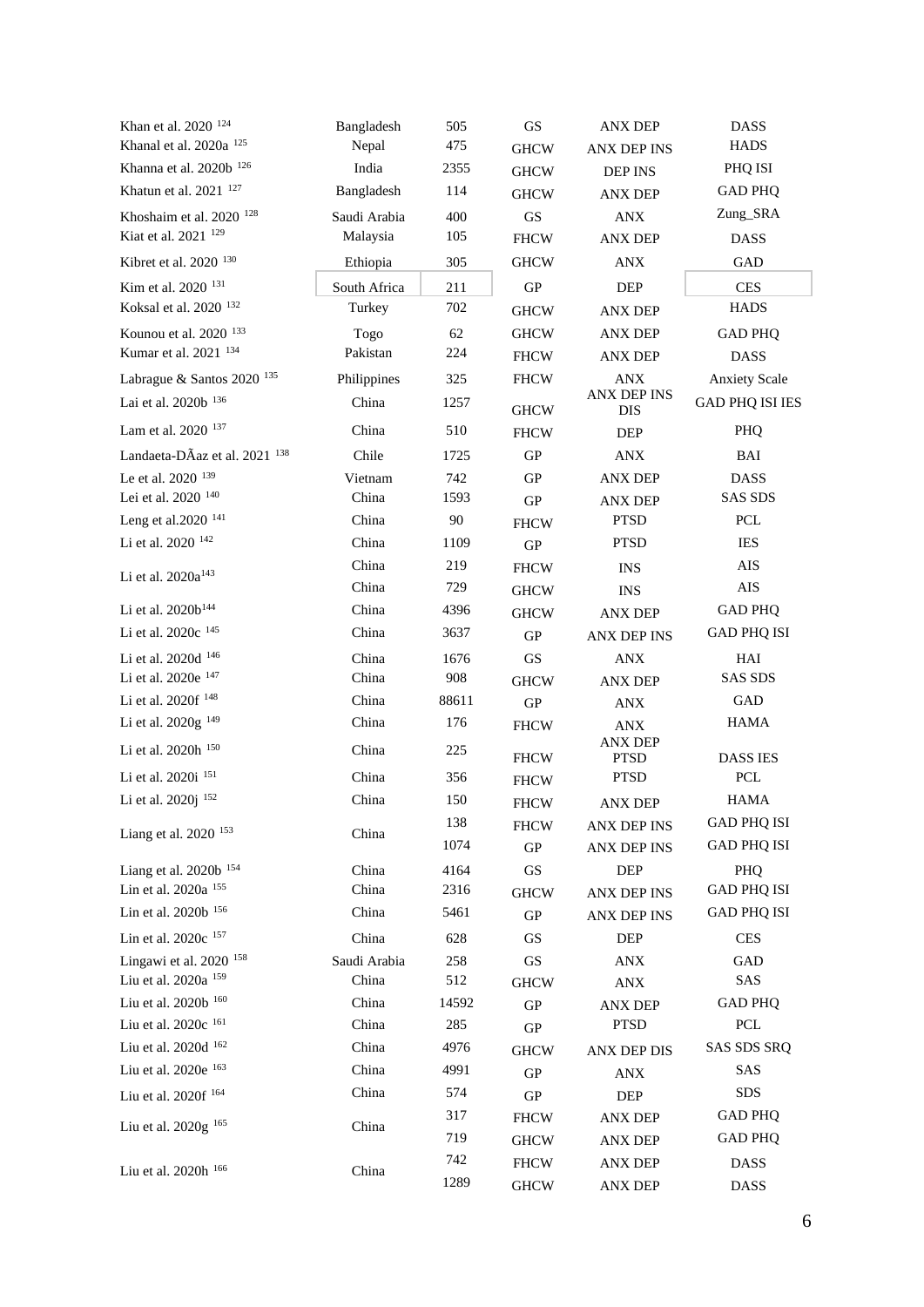| Lu et al. 2020a 167                          | China                  | 2042   | <b>GHCW</b> | <b>ANX DEP</b>         | <b>HAMA</b>        |
|----------------------------------------------|------------------------|--------|-------------|------------------------|--------------------|
|                                              |                        | 257    | ${\rm GP}$  | <b>ANX DEP</b>         | <b>HAMA</b>        |
| Lu et al. 2020b 168                          | China                  | 1848   | <b>GHCW</b> | DEP                    | <b>CES</b>         |
| Lu et al. 2020c 169                          | China                  | 382    | <b>FHCW</b> | ANX DEP<br><b>PTSD</b> | <b>GAD PHQ PCL</b> |
|                                              |                        | 1035   | <b>GP</b>   | ANX DEP<br><b>PTSD</b> | <b>GAD PHQ PCL</b> |
| Ma et al. 2020 170                           | China                  | 746217 | GS          | <b>ANX DEP</b>         | <b>GAD PHQ</b>     |
|                                              |                        | 1216   | <b>GHCW</b> | <b>DEP</b>             | <b>GHO</b>         |
| Maciaszek et al. 2020 <sup>171</sup>         | Poland                 | 823    | <b>GP</b>   | <b>DEP</b>             | <b>GHQ</b>         |
| Malgor et al. 2020 <sup>172</sup>            | <b>Brazil</b>          | 405    | <b>GHCW</b> | <b>ANX</b>             | GAD                |
| Mamun et al. 2021 173                        | Bangladesh             | 10067  | <b>GP</b>   | <b>DEP</b>             | PHQ                |
| Manjareeka & Pathak 2021 174                 | India                  | 101    | MS          | <b>ANX</b>             | <b>STAI</b>        |
| Markovic et al. 2020 <sup>175</sup>          | Serbia                 | 110    | <b>GP</b>   | ANX DEP                | <b>BAI SDS</b>     |
| Martinez et al. 2020 176                     | <b>Brazil</b>          | 1613   | <b>GP</b>   | <b>ANX DEP</b>         | <b>HADS</b>        |
| Mautong et al. 2021 177                      | Ecuador                | 626    | <b>GP</b>   | <b>ANX DEP</b>         | <b>DASS</b>        |
| Mboua et al. 2020 178                        | Cameroon               | 332    | <b>GHCW</b> | <b>ANX DEP</b>         | <b>HADS</b>        |
| Mechili et al. 2020 <sup>179</sup>           | Albania                | 863    | <b>GS</b>   | <b>DEP</b>             | <b>PHO</b>         |
| Medeiros et al. 2020 <sup>180</sup>          | <b>Brazil</b>          | 113    | <b>GS</b>   | <b>ANX DEP</b>         | <b>HADS</b>        |
| Mekonen et al. 2020 <sup>181</sup>           | Ethiopia               | 302    | <b>GHCW</b> | <b>ANX DEP</b>         | <b>DASS</b>        |
| Mendonca et al. 2021 <sup>182</sup>          | <b>Brazil</b>          | 3071   | <b>GS</b>   | <b>ANX DEP</b>         | <b>GAD PHQ</b>     |
| Mi et al. 2020 <sup>183</sup>                | China                  | 1029   | <b>GHCW</b> | <b>ANX DEP</b>         | <b>GAD PHQ</b>     |
| Mier-Bolio et al. 2020 184                   | Mexico                 | 31     | <b>GHCW</b> | <b>ANX</b>             | GAD                |
| Mishra et al. 2020 185                       | India                  | 716    | <b>GHCW</b> | <b>DIS</b>             | <b>SRQ</b>         |
| Mongkhon et al. 2020 <sup>186</sup>          | Thailand               | 4004   | <b>GP</b>   | <b>ANX DEP INS</b>     | <b>GAD PHQ ISI</b> |
| Monterrosa-Castro et al. 2020 <sup>187</sup> | Colombia               | 531    | <b>GHCW</b> | <b>ANX</b>             | GAD                |
| Mora-Magana et al. 2020 <sup>188</sup>       | Mexico                 | 231    | <b>GHCW</b> | <b>ANX DEP</b>         | <b>GAD PHQ</b>     |
| Mosolova et al. 2021 <sup>189</sup>          | Russia                 | 1090   | <b>FHCW</b> | <b>ANX</b>             | GAD                |
| Mota et al. 2021 <sup>190</sup>              | <b>Brazil</b>          | 710    | <b>GHCW</b> | <b>INS</b>             | ISI                |
| Mulatu et al. 2020 <sup>191</sup>            | Ethiopia               | 420    | <b>GHCW</b> | <b>ANX DEP INS</b>     | <b>GAD PHQ ISI</b> |
| Naidoo et al. 2020 <sup>192</sup>            | South Africa           | 150    | <b>GHCW</b> | <b>ANX DEP</b>         | <b>GAD PHQ</b>     |
| Nam et al. 2021 <sup>193</sup>               | Vietnam                | 1249   | <b>GP</b>   | ANX                    | GAD                |
|                                              |                        | 1163   | <b>GHCW</b> | <b>ANX DEP</b>         | <b>GAD PHQ</b>     |
| Naser et al. 2020 <sup>194</sup>             | Jordan                 | 1798   | ${\rm GP}$  | <b>ANX DEP</b>         | <b>GAD PHQ</b>     |
|                                              |                        | 1165   | GS          | <b>ANX DEP</b>         | <b>GAD PHQ</b>     |
| Nayak et al. 2021 <sup>195</sup>             | Trinidad and<br>Tobago | 395    | <b>GHCW</b> | <b>ANX DEP</b>         | <b>DASS</b>        |
| Ng et al. 2020a <sup>196</sup>               | Malaysia               | 22     | <b>GHCW</b> | <b>ANX DEP</b>         | <b>DASS</b>        |
|                                              |                        | 214    | <b>GHCW</b> | <b>ANX DEP</b>         | <b>GAD PHQ</b>     |
| Ni et al. 2020a 197                          | China                  | 1577   | GP          | <b>ANX DEP</b>         | <b>GAD PHQ</b>     |
| Ni et al. 2020b <sup>198</sup>               | China                  | 2551   | <b>GP</b>   | <b>ANX DEP</b>         | <b>GAD PHQ</b>     |
| Ning et al. 2020 <sup>199</sup>              | China                  | 612    | <b>GHCW</b> | <b>ANX DEP</b>         | <b>SAS SDS</b>     |
| Nihmath et al. 2020 <sup>200</sup>           | India                  | 359    | MS          | <b>ANX DEP</b>         | <b>GAD CES</b>     |
| Noor et al. 2021 <sup>201</sup>              | Malaysia               | 160    | <b>FHCW</b> | <b>ANX</b>             | <b>HADS</b>        |
| Omar et al. 2021 <sup>202</sup>              | Egypt                  | 217    | GP          | <b>ANX DEP</b>         | <b>GAD PHQ</b>     |
| Pan et al. 2020a <sup>203</sup>              | China                  | 194    | <b>GHCW</b> | <b>ANX DEP</b>         | <b>GAD PHQ</b>     |
| Pan et al. 2020b <sup>204</sup>              | China                  | 3035   | <b>GP</b>   | DEP                    | PHQ                |
| Pan et al. 2020c <sup>205</sup>              | China                  | 423    | <b>GHCW</b> | <b>ANX</b>             | SAS                |
| Pandey et al. 2020a <sup>206</sup>           | Nepal                  | 404    | <b>FHCW</b> | ANX DEP                | <b>DASS</b>        |
|                                              |                        |        |             |                        |                    |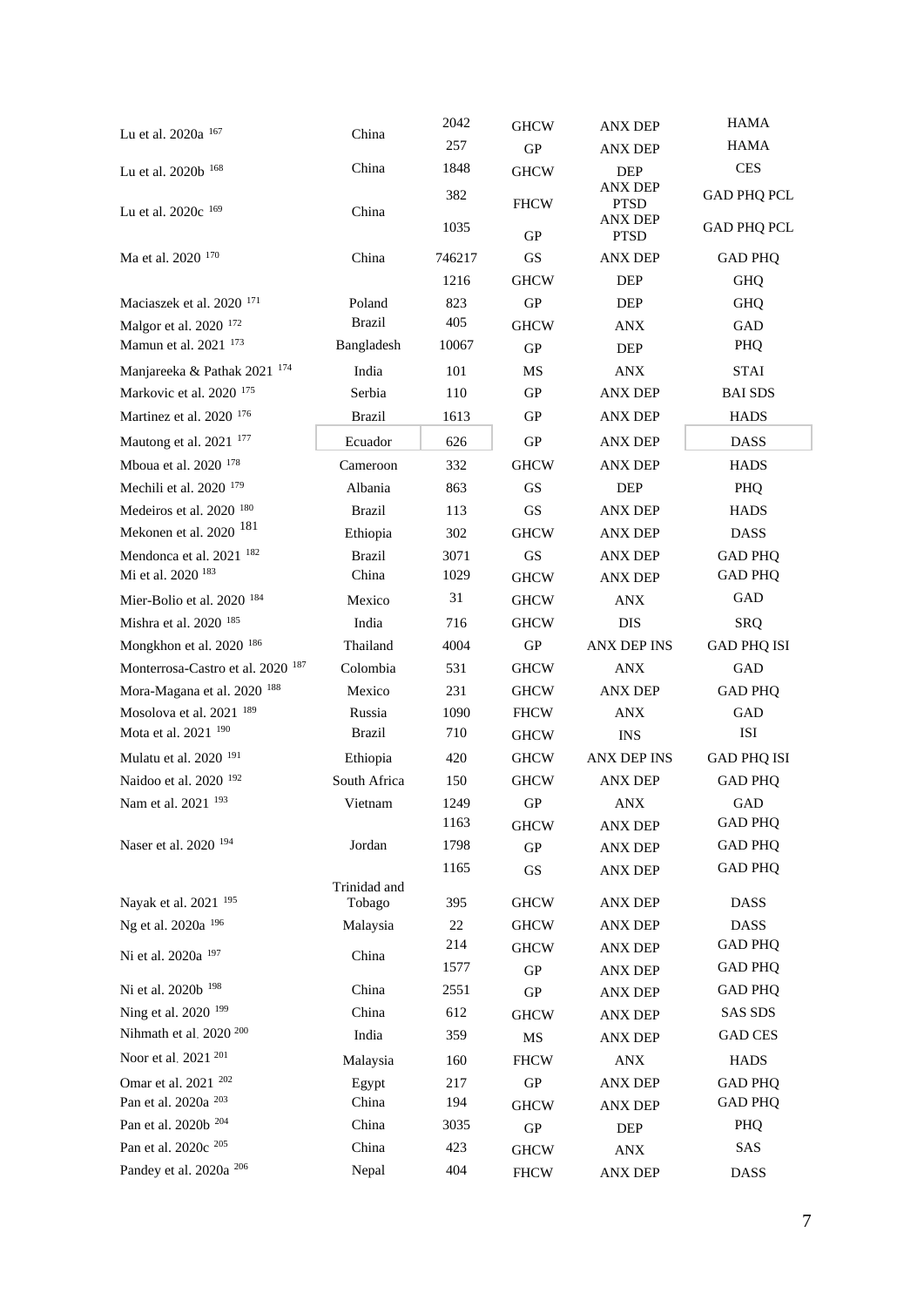| Pandey et al. 2020b <sup>207</sup>                                         | India                     | 82           | MS                  | <b>ANX DEP</b>                   | <b>GAD PHQ</b>                    |
|----------------------------------------------------------------------------|---------------------------|--------------|---------------------|----------------------------------|-----------------------------------|
| Passos et al. 2020 <sup>208</sup>                                          | <b>Brazil</b>             | 289          | GP                  | <b>ANX DEP</b>                   | <b>GAD PHQ</b>                    |
| Paz et al. 2020 <sup>209</sup>                                             | Ecuador                   | 453          | ${\rm GP}$          | <b>ANX DEP</b>                   | <b>GAD PHQ</b>                    |
| Perera et al. 2021 <sup>210</sup>                                          | Sri Lanka                 | 512          | <b>GHCW</b>         | <b>ANX DEP</b>                   | <b>GAD CES</b>                    |
| Perveen et al. 2020 <sup>211</sup>                                         | Malaysia                  | 716          | <b>GHCW</b>         | <b>ANX DEP</b>                   | <b>DASS</b>                       |
| Puccinelli et al. 2021 <sup>212</sup>                                      | <b>Brazil</b>             | 57           | GP                  | <b>ANX DEP</b>                   | <b>GAD PHQ</b>                    |
| Qi et al. 2020 <sup>213</sup>                                              | China                     | 801          | <b>FHCW</b>         | <b>INS</b>                       | PSQI                              |
|                                                                            |                           | 505          | <b>GHCW</b>         | <b>INS</b>                       | PSQI                              |
| Qian et al. 2020 <sup>214</sup>                                            | China                     | 510          | GP                  | <b>ANX</b>                       | GAD                               |
| Qiu et al. 2020 <sup>215</sup>                                             | China                     | 52730        | GP                  | <b>DIS</b>                       | <b>CPDI</b>                       |
| Que et al 2020 <sup>216</sup>                                              | China                     | 2285         | <b>GHCW</b>         | <b>ANX DEP INS</b>               | <b>GAD PHQ ISI</b>                |
| Rakhmanov et al. 2020 <sup>217</sup>                                       | Nigeria                   | 69           | <b>GP</b>           | <b>ANX DEP</b>                   | <b>SRQ</b>                        |
| Reddy et al. 2020 <sup>218</sup>                                           | India                     | 891          | <b>GP</b>           | <b>ANX DEP</b>                   | <b>DASS</b>                       |
| Ren et al. 2020 <sup>219</sup>                                             | China                     | 6130         | GP                  | <b>ANX DEP</b>                   | <b>GAD PHQ</b>                    |
| Ribeiro et al. 2021 <sup>220</sup>                                         | <b>Brazil</b>             | 494          | GP                  | <b>ANX DEP</b>                   | <b>GAD CES</b>                    |
|                                                                            |                           | 1389         | <b>FHCW</b>         | <b>ANX DEP INS</b>               | PHQ DSM ICD                       |
| Robles et al. 2020 <sup>221</sup>                                          | Mexico                    | 4420         | <b>GHCW</b>         | ANX DEP INS                      | PHQ DSM ICD                       |
| Rogowska et al. 2020a <sup>222</sup>                                       | Poland                    | 914          | <b>GS</b>           | <b>ANX</b>                       | GAD                               |
| Rogowska et al. 2020b <sup>223</sup>                                       | Ukraine                   | 1512         | GS                  | <b>ANX DEP</b>                   | <b>GAD PHQ</b>                    |
| Rashad et al. 2020 <sup>224</sup>                                          | Pakistan                  | 431          | <b>GHCW</b>         | <b>ANX</b>                       | <b>GAD</b>                        |
| Saeed et al. 2021 <sup>225</sup>                                           | Pakistan                  | 278          | <b>GHCW</b>         | DEP                              | <b>SRQ</b>                        |
| Safa et al. 2021 <sup>226</sup>                                            | Bangladesh                | 425          | MS                  | <b>ANX DEP</b>                   | <b>HADS</b>                       |
| Sagaon-Teyssier et al. 2020 <sup>227</sup>                                 | Mali                      | 135          | <b>GHCW</b>         | <b>ANX DEP INS</b>               | <b>GAD PHQ ISI</b>                |
| Sahin et al. 2020 <sup>228</sup>                                           | Turkey                    | 939          | <b>GHCW</b>         | ANX DEP INS                      | GAD PHQ ISI                       |
|                                                                            |                           |              |                     | <b>ANX DEP DIS</b>               |                                   |
| Samaniego et al. 2020 <sup>229</sup><br>Sandesh et al. 2020 <sup>230</sup> | Paraguay<br>Pakistan      | 126<br>112   | <b>GHCW</b>         | <b>INS</b>                       | <b>GAD PHQ ISI</b>                |
|                                                                            |                           |              | <b>FHCW</b>         | <b>ANX DEP</b>                   | <b>DASS</b>                       |
| Schmitt et al. 2021 <sup>231</sup>                                         | Brazil                    | 3274         | GP                  | <b>DEP</b>                       | <b>PHO</b>                        |
| Schuch et al. 2020 <sup>232</sup>                                          | <b>Brazil</b>             | 937          | <b>GP</b>           | DEP                              | <b>BDI</b>                        |
| Scotta & Miranda 2020 <sup>233</sup>                                       | Argentina                 | 584          | $\operatorname{GS}$ | <b>INS</b>                       | ISI                               |
| Secosan et al. 020 <sup>234</sup>                                          | Romania                   | 126          | <b>FHCW</b>         | <b>INS</b>                       | ISI                               |
| Sediri et al. 2020 <sup>235</sup>                                          | Tunisia                   | 751          | <b>GP</b>           | <b>ANX DEP</b>                   | <b>DASS</b>                       |
| Serafim et al. 2020 <sup>236</sup>                                         | <b>Brazil</b>             | 3000<br>9725 | <b>GP</b>           | <b>ANX DEP</b>                   | <b>DASS</b><br><b>GAD PHQ ISI</b> |
| Shi et al. 2020 <sup>237</sup>                                             | China                     | 46954        | <b>FHCW</b>         | <b>ANX DEP INS</b>               |                                   |
| Shrestha et al. 2020 <sup>238</sup>                                        |                           | 101          | ${\rm GP}$          | <b>ANX DEP INS</b>               | <b>GAD PHQ ISI</b><br>GAD         |
|                                                                            | Nepal                     |              | <b>GHCW</b>         | <b>ANX</b>                       |                                   |
| Shuwiekh et al. 2020 <sup>239</sup>                                        | Egypt                     | 255          | ${\rm GP}$          | <b>ANX DEP</b><br><b>ANX DEP</b> | <b>GAD PHQ</b>                    |
| Si et al. 2020 <sup>240</sup>                                              | China                     | 863          | <b>GHCW</b>         | <b>PTSD</b>                      | <b>DASS IES</b>                   |
| Sil et al. 2020 <sup>241</sup>                                             | India                     | 41           | <b>FHCW</b>         | DEP                              | PHQ                               |
| Šljivo et al. 2020 <sup>242</sup>                                          | Bosnia and<br>Herzegovina | 1201         | <b>GP</b>           | <b>DEP</b>                       | PHO                               |
| Sögüt & Cangöl 2021 <sup>243</sup>                                         | Turkey                    | 972          | MS                  | <b>ANX</b>                       | BAI                               |
| Song et al. 2020a <sup>244</sup>                                           | China                     | 14825        | <b>GHCW</b>         | DEP PTSD                         | <b>CES PCL</b>                    |
| Song et al. 2020b <sup>245</sup>                                           | China                     | 709          | <b>GP</b>           | ANX DEP INS                      | <b>GAD CES ISI</b>                |
| Souilhi et al. 2020 <sup>246</sup>                                         | Tunisia                   | 48           | <b>GHCW</b>         | ANX DEP INS                      |                                   |
| Souza et al. 2021 <sup>247</sup>                                           | <b>Brazil</b>             | 3200         | ${\rm GP}$          | <b>ANX DEP</b>                   | <b>GAD PHQ ISI</b><br><b>DASS</b> |
|                                                                            |                           | 118          | <b>FHCW</b>         | <b>ANX DEP</b>                   | <b>GAD SDS</b>                    |
| Stojanov et al. 2020 <sup>248</sup>                                        |                           |              |                     |                                  |                                   |
|                                                                            | Serbia                    | 83           | <b>GHCW</b>         | ANX DEP                          | <b>GAD SDS</b>                    |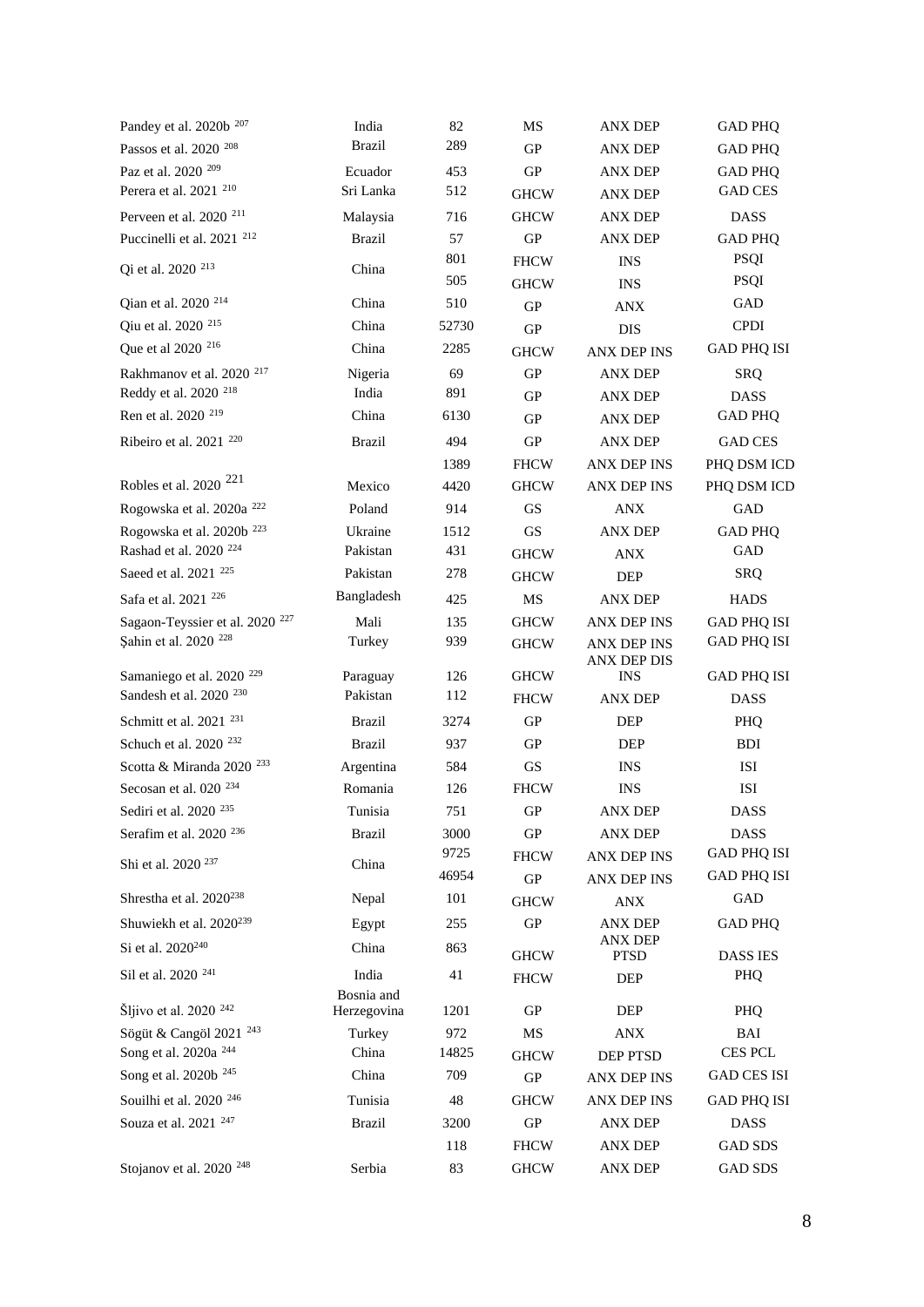| Su et al. 2020 <sup>249</sup>          | China         | 403   | GP           | <b>ANX</b>                    | GAD                       |
|----------------------------------------|---------------|-------|--------------|-------------------------------|---------------------------|
| Sun et al. 2020a <sup>250</sup>        | China         | 2091  | GP           | <b>PTSD</b>                   | PCL                       |
| Sun et al. 2020b <sup>251</sup>        | China         | 170   | <b>FHCW</b>  | <b>ANX DEP</b>                | <b>DASS</b>               |
| Sun et al. 2020c <sup>252</sup>        | China         | 472   | <b>GP</b>    | <b>DEP</b>                    | <b>CES</b>                |
| Sun et al. 2020d <sup>253</sup>        | China         | 536   | <b>GHCW</b>  | <b>ANX DEP</b>                | <b>GAD PHQ</b>            |
| Sun et al. 2020e <sup>254</sup>        | China         | 474   | MS           | <b>ANX</b>                    | SAS                       |
| Sundarasen et al. 2020 <sup>255</sup>  | Malaysia      | 983   | <b>GS</b>    | ANX                           | SAS                       |
|                                        |               | 291   | <b>FHCW</b>  | <b>ANX DEP</b>                | ZAS CESDR                 |
| Sunjaya et al. 2021 <sup>256</sup>     | Indonesia     | 253   | <b>GHCW</b>  | <b>ANX DEP</b>                | ZAS CESDR                 |
| Suryavanshi et al. 2020 <sup>257</sup> | India         | 197   | <b>GHCW</b>  | ANX DEP                       | <b>GAD PHQ</b>            |
| Tan et al. 2020 <sup>258</sup>         | China         | 673   | GP           | <b>ANX DEP</b><br>PTSD INS    | <b>DASS IES ISI</b>       |
| Tasnim et al. 2020 <sup>259</sup>      | Bangladesh    | 3331  | GS           | <b>ANX DEP</b>                | <b>DASS</b>               |
| Temsah et al. 2020 <sup>260</sup>      | Saudi Arabia  | 582   | <b>GHCW</b>  | <b>ANX</b>                    | GAD                       |
| Teng et al. 2020 <sup>261</sup>        | China         | 398   | <b>GHCW</b>  | <b>ANX DEP</b>                | <b>SAS PHQ</b>            |
| Teshome et al. 2020 <sup>262</sup>     | Ethiopia      | 798   | <b>GHCW</b>  | <b>ANX</b>                    | GAD                       |
| Torrente et al. 2020 <sup>263</sup>    | Argentina     | 10053 | <b>GP</b>    | ANX DEP                       | <b>GAD PHQ</b>            |
| Torrente et al. 2021 <sup>264</sup>    | Argentina     | 3617  | <b>GP</b>    | <b>ANX DEP</b>                | <b>GAD PHQ</b>            |
| Tran et al. 2020 <sup>265</sup>        | Vietnam       | 7124  | GP           | <b>ANX DEP</b>                | <b>GAD PHQ</b>            |
| Tu et al. 2020 <sup>266</sup>          | China         | 100   | <b>GHCW</b>  | <b>ANX DEP INS</b>            | <b>GAD PHQ ISI</b>        |
| Vala et al. 2020 <sup>267</sup>        | India         | 250   | MS           | <b>ANX DEP</b>                | <b>DASS</b>               |
| Venugopal et al. 2020 <sup>268</sup>   | India         | 453   | GP           | <b>DIS</b>                    | <b>GHQ</b>                |
| Verma et al .2020 <sup>269</sup>       | India         | 354   | <b>GP</b>    | ANX DEP                       | <b>DASS</b>               |
| Villela et al. 2021 <sup>270</sup>     | <b>Brazil</b> | 295   | <b>GHCW</b>  | <b>ANX DEP</b>                | <b>HADS</b>               |
| Vitorino et al. 2021 <sup>271</sup>    | <b>Brazil</b> | 1156  | <b>GP</b>    | ANX DEP                       | <b>GAD PHQ</b>            |
| Vujcic et al. 2020 <sup>272</sup>      | Serbia        | 1057  | GP           | <b>ANX DEP</b>                | <b>DASS</b>               |
| Wang & Zhang 2020 <sup>273</sup>       | China         | 1172  | <b>GS</b>    | <b>ANX</b>                    | SAS                       |
| Wang & Zhao 2020 <sup>274</sup>        | China         | 3611  | GS           | <b>ANX</b>                    | SAS                       |
| Wang et al. 2020a <sup>275</sup>       | China         | 600   | GP           | <b>ANX DEP</b>                | <b>SAS SDS</b>            |
| Wang et al. 2020b <sup>276</sup>       | China         | 123   | <b>GHCW</b>  | <b>ANX DEP INS</b>            | <b>SAS SDS PSQI</b>       |
| Wang et al. 2020c <sup>277</sup>       | China         | 1045  | <b>GHCW</b>  | ANX DEP INS                   | <b>HADS ISI</b>           |
| Wang et al. 2020d <sup>278</sup>       | China         | 6437  | ${\rm GP}$   | <b>INS</b>                    | PSQI                      |
| Wang et al. 2020e <sup>279</sup>       | China         | 274   | ${\rm FHCW}$ | <b>INS</b>                    | <b>PSQI</b>               |
|                                        | China         | 179   | <b>FHCW</b>  | ANX DEP INS                   | <b>GAD PHQ ISI</b>        |
| Wang et al. 2020f <sup>280</sup>       |               | 16066 | GP           | <b>ANX DEP INS</b>            | <b>GAD PHQ ISI</b>        |
|                                        |               | 661   | <b>FHCW</b>  | <b>ANX DEP INS</b>            | <b>HADS PSQI</b>          |
| Wang et al. 2020g <sup>281</sup>       | China         | 853   | <b>GHCW</b>  | <b>ANX DEP INS</b>            | <b>HADS PSQI</b>          |
|                                        |               | 487   | ${\bf GP}$   | <b>ANX DEP INS</b>            | <b>HADS PSQI</b>          |
| Wang et al. 2020h <sup>282</sup>       | China         | 202   | <b>FHCW</b>  | <b>PTSD</b>                   | $\ensuremath{\text{PCL}}$ |
| Wang et al. 2020i <sup>283</sup>       | China         | 2540  | GP           | <b>ANX DEP</b>                | <b>GAD PHQ</b>            |
| Wang et al. 2020j <sup>284</sup>       | China         | 742   | <b>FHCW</b>  | <b>ANX DEP</b><br><b>PTSD</b> | <b>GAD PHQ IES</b>        |
|                                        |               | 1155  | <b>GHCW</b>  | <b>ANX DEP</b><br><b>PTSD</b> | <b>GAD PHQ IES</b>        |
| Wang et al. 2020k <sup>285</sup>       | China         | 1599  | GP           | DIS                           | K <sub>6</sub>            |
| Wang et al. 20201 <sup>286</sup>       | China         | 3092  | GS           | <b>ANX INS</b>                | <b>GAD SRSS</b>           |
|                                        |               | 206   | <b>FHCW</b>  | ANX DEP INS                   | <b>GAD PHQ ISI</b>        |
| Wankowicz et al. 2020 <sup>287</sup>   | Poland        | 235   | <b>GHCW</b>  | <b>ANX DEP INS</b>            | <b>GAD PHQ ISI</b>        |
| Werneck et al. 2020 <sup>288</sup>     | <b>Brazil</b> | 43995 | GP           | <b>ANX</b>                    | NA                        |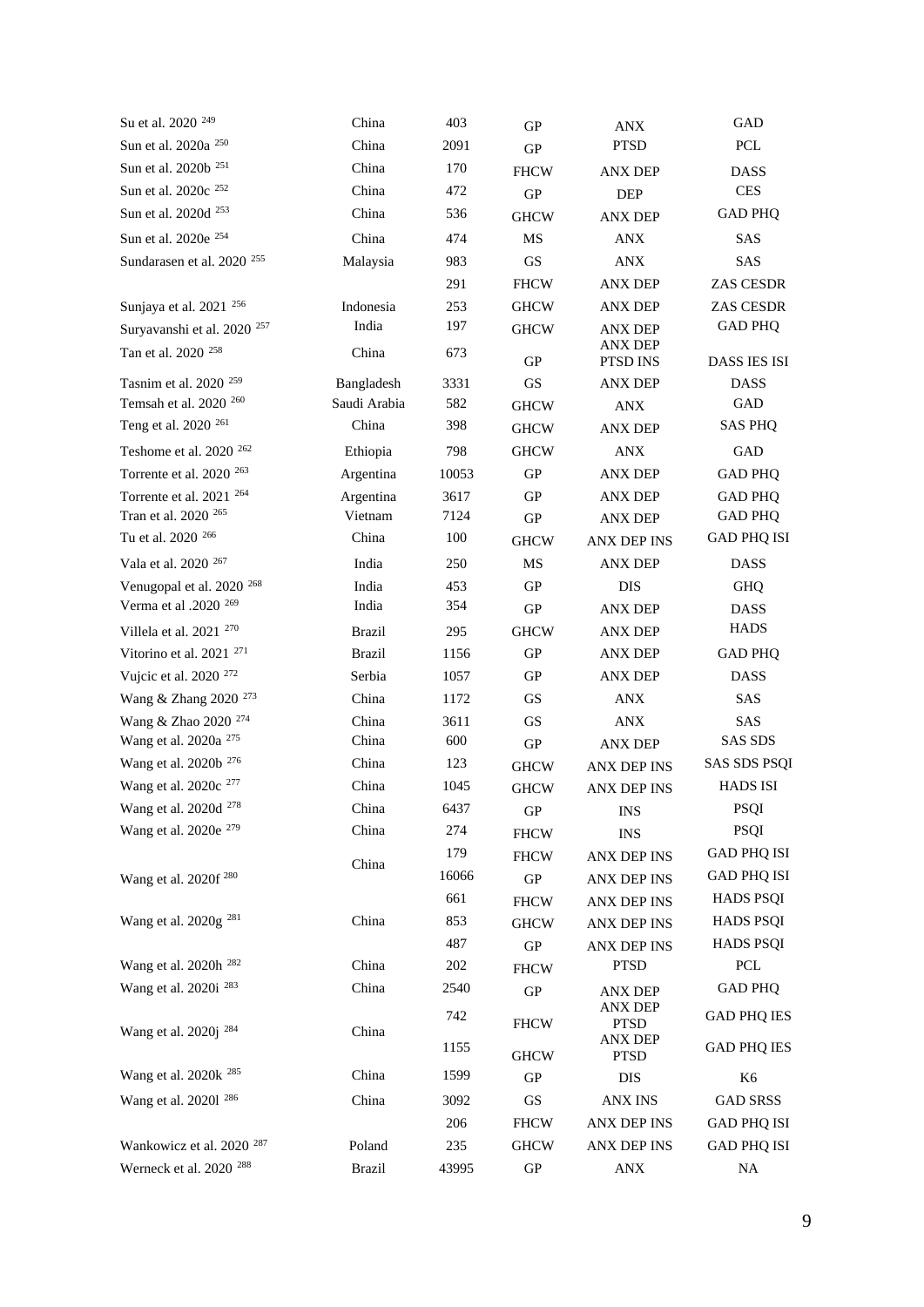| Wilson et al. $2020$ <sup>289</sup> | India         | 350    | <b>FHCW</b>         | <b>ANX DEP</b>             | <b>GAD PHQ</b>            |
|-------------------------------------|---------------|--------|---------------------|----------------------------|---------------------------|
| Wong & Alias 2020 <sup>290</sup>    | Malaysia      | 581    | ${\bf GP}$          | <b>ANX</b>                 | <b>STAI</b>               |
| Wu et al. 2020a <sup>291</sup>      | China         | 24789  | ${\rm GP}$          | <b>ANX DEP</b>             | <b>HADS</b>               |
| Wu et al. 2020b <sup>292</sup>      | China         | 304    | <b>GHCW</b>         | DIS                        | K6                        |
| Wu et al. 2020c <sup>293</sup>      | China         | 330    | ${\rm GP}$          | <b>PTSD</b>                | PCL                       |
| Xiang et al. 2020 <sup>294</sup>    | China         | 1421   | $\operatorname{GS}$ | <b>ANX</b>                 | SAS                       |
| Xiao et al. 2020a <sup>295</sup>    | China         | 958    | <b>GHCW</b>         | <b>ANX DEP</b>             | <b>HADS</b>               |
| Xiao et al. 2020b <sup>296</sup>    | China         | 933    | $\rm MS$            | <b>ANX DEP</b>             | <b>GAD PHQ</b>            |
| Xing et al. 2020 <sup>297</sup>     | China         | 309    | <b>FHCW</b>         | <b>ANX DEP</b>             | <b>SAS SDS</b>            |
| Xiong et al. 2020 <sup>298</sup>    | China         | 231    | <b>GHCW</b>         | <b>ANX DEP</b>             | <b>GAD PHQ</b>            |
| Xu et al. 2020 <sup>299</sup>       | China         | 8817   | <b>GHCW</b>         | <b>ANX DEP</b>             | <b>GAD PHQ</b>            |
| Yanez et al. 2020 300               | Peru          | 303    | <b>GHCW</b>         | <b>ANX DIS</b>             | GAD K6                    |
| Yang et al. 2020a 301               | China         | 449    | <b>GHCW</b>         | <b>ANX</b>                 | SAS                       |
| Yang et al. 2020b 302               | China         | 2410   | ${\bf GP}$          | <b>INS</b>                 | <b>PSQI</b>               |
| Yıldırım et al. 2021 303            | Turkey        | 245    | <b>FHCW</b>         | <b>ANX DEP</b>             | <b>DASS</b>               |
| Yilmaz et al. 2020 304              | Turkey        | 240    | <b>GHCW</b>         | ANX                        | BAI                       |
| Yin et al. 2020a 305                | China         | 8151   | ${\rm GP}$          | <b>ANX DEP</b>             | <b>GAD PHQ</b>            |
| Yin et al. 2020b 306                | China         | 371    | <b>GHCW</b>         | <b>PTSD</b>                | $\ensuremath{\text{PCL}}$ |
| Ying et al. 2020 307                | China         | 845    | ${\rm GP}$          | <b>ANX DEP</b>             | <b>GAD PHQ</b>            |
| Yitayih et al. 2020 308             | Ethiopia      | 249    | <b>GHCW</b>         | <b>INS</b>                 | ISI                       |
| Youssef et al. 2020 309             | Egypt         | 540    | ${\rm GP}$          | ANX DEP INS                | <b>DASS ISI</b>           |
| Yu et al. 2020a 310                 | China         | 1588   | GP                  | <b>DIS</b>                 | K <sub>6</sub>            |
| Yu et al. 2020b 311                 | China         | 1138   | ${\rm GP}$          | <b>INS</b>                 | ISI                       |
| Yu et al. 2020c 312                 | China         | 290    | <b>FHCW</b>         | <b>ANX</b>                 | GAD                       |
| Yu et al. 2021d 313                 | China         | 1681   | $\operatorname{GS}$ | DEF                        | $\mbox{CES}$              |
| Zhan et al. 2020a 314               | China         | 2667   | <b>FHCW</b>         | <b>ANX DEP</b>             | <b>GAD PHQ</b>            |
| Zhan et al. 2020b 315               | China         | 1794   | <b>FHCW</b>         | <b>INS</b>                 | AIS                       |
| Zhang et al. 2020a 316              | China         | 1563   | <b>GHCW</b>         | ANX DEP INS<br><b>PTSD</b> | <b>GAD PHQ ISI IES</b>    |
| Zhang et al. 2020b 317              | China         | 98     | ${\rm GP}$          | <b>ANX DEP</b>             | <b>GAD PHQ</b>            |
| Zhang et al. 2020c 318              | China         | 369    | ${\rm GP}$          | DIS                        | K6                        |
| Zhang et al. 2020d 319              | China         | 927    | <b>GHCW</b>         | ANX DEP INS                | <b>GAD PHQ ISI</b>        |
|                                     |               | 1255   | ${\bf GP}$          | <b>ANX DEP INS</b>         | <b>GAD PHQ ISI</b>        |
| Zhang and Ma 2020 <sup>320</sup>    | China         | 263    | ${\rm GP}$          | <b>PTSD</b>                | <b>CIES</b>               |
| Zhang et al. 2020f 321              | China         | 966    | <b>FHCW</b>         | <b>ANX DEP</b>             | <b>GAD PHQ</b>            |
|                                     |               | 421    | <b>FHCW</b>         | <b>PTSD</b>                | $\ensuremath{\text{PCL}}$ |
| Zhang et al. $2020g$ <sup>322</sup> | China         | 642    | <b>GHCW</b>         | ANX DEP INS<br><b>PTSD</b> | <b>HADS ISI</b>           |
| Zhang et al. 2020h 323              | China         | 1342   | ${\rm GP}$          | DEP                        | PHQ                       |
| Zhang et al. 2020i <sup>324</sup>   | China         | 123768 | ${\rm GP}$          | <b>ANX DEP</b>             | <b>SAS SDS</b>            |
| Zhang et al. 2020j 325              | China         | 2640   | ${\bf GP}$          | <b>ANX DEP</b>             | <b>SAS SDS</b>            |
| Zhang et al. 2020k 326              | China         | 66     | GS                  | ANX DEP INS                | <b>DASS PSQI</b>          |
| Zhang et al. 20201 <sup>327</sup>   | Peru          | 671    | GP                  | <b>DIS</b>                 | <b>CPDI</b>               |
| Zhang et al. 2020m <sup>328</sup>   | <b>Brazil</b> | 482    | GP                  | <b>ANX DEP</b>             | <b>GAD PHQ</b>            |
| Zhang et al. 2021o 329              | <b>Brazil</b> | 638    | ${\rm GP}$          | DIS                        | <b>CPDI</b>               |
| Zhang et al. 2021p 330              | Bolivia       | 240    | <b>GHCW</b>         | <b>ANX DIS</b>             | GAD K6                    |
| Zhao et al. 2020a <sup>331</sup>    | China         | 972    | <b>FHCW</b>         | ANX DEP INS                | <b>GAD PHQ ISI</b>        |
| Zhao et al. 2020b 332               | China         | 1501   | $\mbox{G}\mbox{P}$  | <b>ANX DEP</b>             | <b>GAD PHQ</b>            |
| Zhao et al. 2020c 333               | China         | 1630   | GP                  | <b>ANX INS</b>             | <b>SAS PSQI</b>           |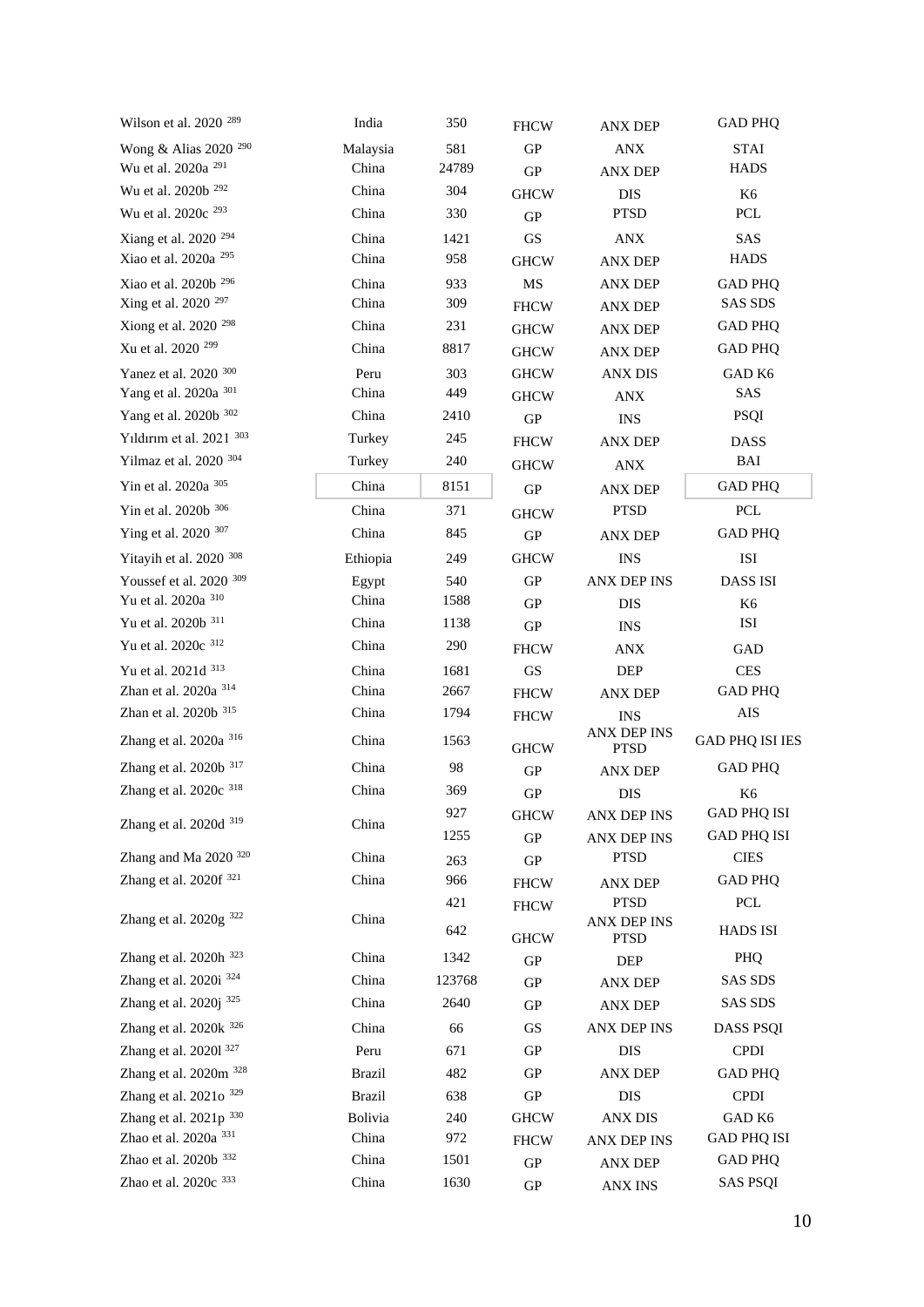| Zhao et al. $2020d$ <sup>334</sup> | China      | 515  | <b>GS</b>   | <b>ANX DEP</b>     | <b>SAS SDS</b>     |
|------------------------------------|------------|------|-------------|--------------------|--------------------|
| Zhou et al. $2020a$ $335$          | China      | 1931 | <b>FHCW</b> | <b>INS</b>         | <b>PSQI</b>        |
| Zhou et al. $2020b$ 336            | China      | 606  | <b>FHCW</b> | <b>ANX DEP INS</b> | <b>GAD PHQ ISI</b> |
|                                    |            | 1099 | GP          | <b>ANX DEP INS</b> | <b>GAD PHO ISI</b> |
| Zhu et al. $2020a^{337}$           | China      | 5281 | GP          | <b>ANX DEP</b>     | <b>GAD PHO</b>     |
| Zhu et al. $2020b$ 338             | China      | 453  | <b>GHCW</b> | <b>ANX</b>         | <b>SAS</b>         |
| Zhu et al. $2020c$ <sup>339</sup>  | China      | 165  | <b>FHCW</b> | <b>ANX DEP</b>     | <b>SAS SDS</b>     |
| Zhu et al. $2020d$ $340$           | China      | 320  | <b>FHCW</b> | <b>ANX DEP</b>     | <b>GAD PHQ</b>     |
|                                    |            | 538  | <b>GHCW</b> | <b>ANX DEP</b>     | <b>GAD PHO</b>     |
| Zubayer et al. 2020 341            | Bangladesh | 1146 | GP          | <b>ANX DEP</b>     | <b>DASS</b>        |

Note: ANX= Anxiety, DEP= DEP, INS= INS, DIS=Distress, PTSD= FHCW=Frontline Healthcare Worker, GHCW = General Healthcare Worker, GP = GP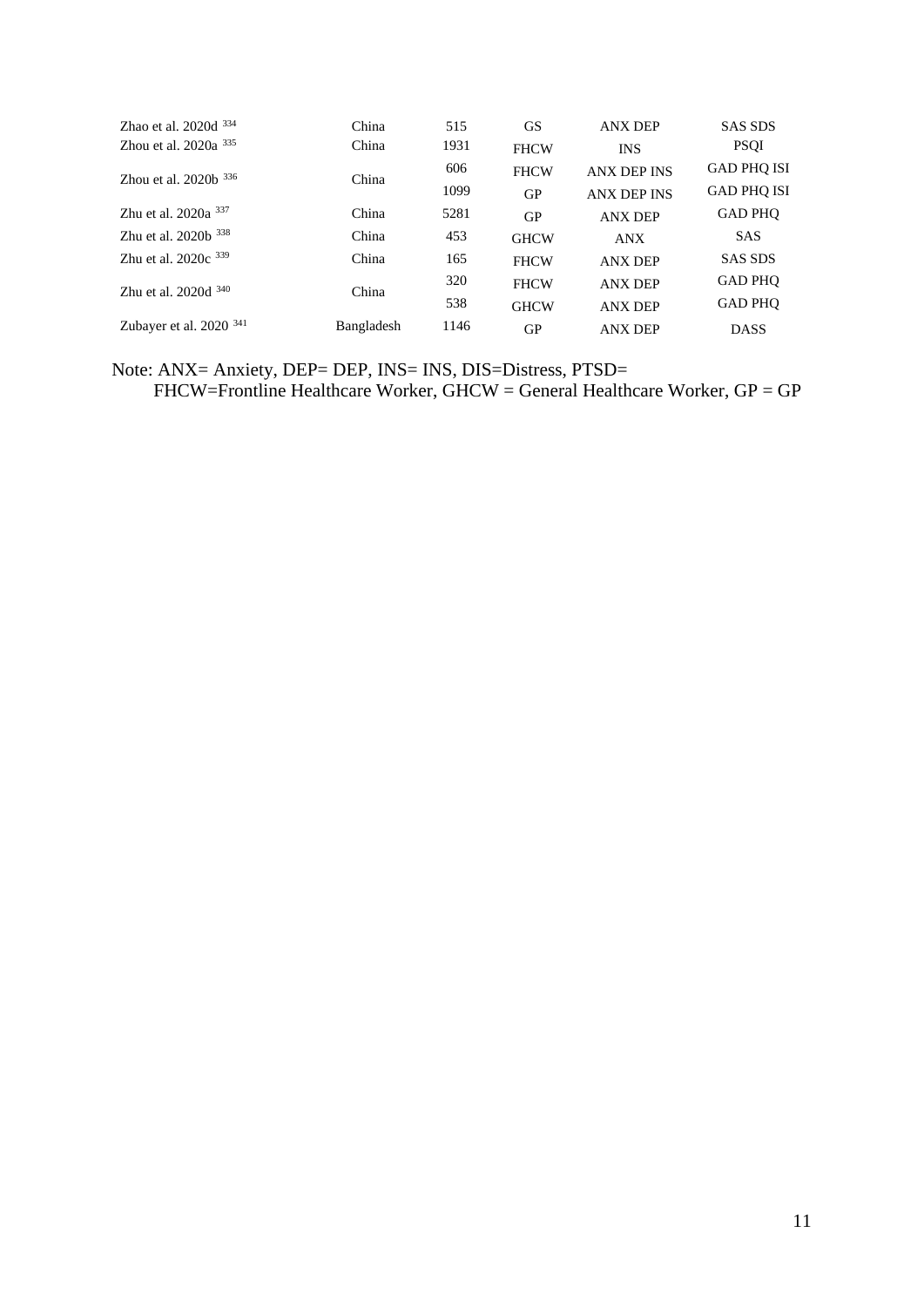- 1 Table S2 Instrument of mental health symptoms used in the individual studies in the  $\begin{pmatrix} 1 \\ 2 \\ 3 \end{pmatrix}$
- 2 meta-analysis

|            | Instrument   Full name of instrument                                                                                                                                                                                                                                                                                                                                                                                                                                |
|------------|---------------------------------------------------------------------------------------------------------------------------------------------------------------------------------------------------------------------------------------------------------------------------------------------------------------------------------------------------------------------------------------------------------------------------------------------------------------------|
|            | The covid-19 Anxiety Scale                                                                                                                                                                                                                                                                                                                                                                                                                                          |
|            |                                                                                                                                                                                                                                                                                                                                                                                                                                                                     |
| <b>BAI</b> | <b>Beck Anxiety Inventory</b>                                                                                                                                                                                                                                                                                                                                                                                                                                       |
|            | Brief Symptom Inventory $-18/53$ items                                                                                                                                                                                                                                                                                                                                                                                                                              |
|            | DEP Anxiety Stress Scale -21 items                                                                                                                                                                                                                                                                                                                                                                                                                                  |
| $DSM-5$    | The Diagnostic and Statistical Manual of Mental Disorders,<br><b>Fifth Edition</b>                                                                                                                                                                                                                                                                                                                                                                                  |
|            | Generalized Anxiety Disorder- 2/7item                                                                                                                                                                                                                                                                                                                                                                                                                               |
|            | Goldberg DEP and anxiety scale                                                                                                                                                                                                                                                                                                                                                                                                                                      |
|            | The Geriatric Anxiety Inventory                                                                                                                                                                                                                                                                                                                                                                                                                                     |
|            | Hospital Anxiety and DEP Scale                                                                                                                                                                                                                                                                                                                                                                                                                                      |
|            | Hospital Anxiety and DEP Scale - Anxiety                                                                                                                                                                                                                                                                                                                                                                                                                            |
|            | <b>Health Anxiety Inventory</b>                                                                                                                                                                                                                                                                                                                                                                                                                                     |
|            | <b>Hamilton Anxiety Scale</b>                                                                                                                                                                                                                                                                                                                                                                                                                                       |
|            | The Hamilton Anxiety Rating Scale                                                                                                                                                                                                                                                                                                                                                                                                                                   |
|            | The Hopkins Symptom Checklist                                                                                                                                                                                                                                                                                                                                                                                                                                       |
|            | International Classification of Diseases - 11 Primary Health                                                                                                                                                                                                                                                                                                                                                                                                        |
|            | Care                                                                                                                                                                                                                                                                                                                                                                                                                                                                |
|            | The Mini-International Neuropsychiatric Interview                                                                                                                                                                                                                                                                                                                                                                                                                   |
|            | Zung's self-rating anxiety scale                                                                                                                                                                                                                                                                                                                                                                                                                                    |
|            |                                                                                                                                                                                                                                                                                                                                                                                                                                                                     |
|            |                                                                                                                                                                                                                                                                                                                                                                                                                                                                     |
|            | State - trait anxiety inventory                                                                                                                                                                                                                                                                                                                                                                                                                                     |
|            | State - trait anxiety inventory $-6$ items                                                                                                                                                                                                                                                                                                                                                                                                                          |
|            | Self-Reporting Questionnaire - 20 items                                                                                                                                                                                                                                                                                                                                                                                                                             |
|            | <b>Beck DEP Index</b>                                                                                                                                                                                                                                                                                                                                                                                                                                               |
|            | Beck DEP Inventory-II                                                                                                                                                                                                                                                                                                                                                                                                                                               |
|            | Brief Symptom Inventory $-18$ items                                                                                                                                                                                                                                                                                                                                                                                                                                 |
|            | Brief Symptom Inventory $-53$ items                                                                                                                                                                                                                                                                                                                                                                                                                                 |
|            | The Center for Epidemiological Studies-DEP                                                                                                                                                                                                                                                                                                                                                                                                                          |
|            | The Center for Epidemiological Studies-DEP $-9$ items/10                                                                                                                                                                                                                                                                                                                                                                                                            |
|            | items/20 items                                                                                                                                                                                                                                                                                                                                                                                                                                                      |
|            | The Center for Epidemiologic Studies Short DEP Scale -                                                                                                                                                                                                                                                                                                                                                                                                              |
|            | 10 items                                                                                                                                                                                                                                                                                                                                                                                                                                                            |
| $CES-R-10$ | The Center for Epidemiologic Studies DEP Scale Revised<br>$-10$ items                                                                                                                                                                                                                                                                                                                                                                                               |
|            | DEP Anxiety Stress Scale - 21 items                                                                                                                                                                                                                                                                                                                                                                                                                                 |
|            | The Diagnostic and Statistical Manual of Mental Disorders,                                                                                                                                                                                                                                                                                                                                                                                                          |
|            | <b>Fifth Edition</b>                                                                                                                                                                                                                                                                                                                                                                                                                                                |
|            | Goldberg DEP and anxiety scale                                                                                                                                                                                                                                                                                                                                                                                                                                      |
|            | Geriatric DEP Scale                                                                                                                                                                                                                                                                                                                                                                                                                                                 |
|            | The General Health Questionnaire $-28$ <i>items</i>                                                                                                                                                                                                                                                                                                                                                                                                                 |
|            | used<br>Anxiety<br>Scale<br><b>BSI-18/53</b><br>DASS-21<br>GAD-2/7<br><b>GADS</b><br><b>GAI</b><br><b>HADS</b><br>HADS-A<br>HAI<br><b>HAMA</b><br><b>HARS</b><br><b>HSCL</b><br>$ICD-11$<br><b>PHC</b><br><b>MINI</b><br><b>SAS</b><br>(Zung's)<br>SRA/ZAS)<br><b>SATI</b><br>SATI-6<br><b>SRQ-20</b><br><b>BDI</b><br><b>BDI-II</b><br><b>BSI-18</b><br><b>BSI-53</b><br>CES-D<br>CES-D-<br>9/10/20<br>CESDR-10<br>DASS-21<br>$DSM-5$<br><b>GADS</b><br><b>GDS</b> |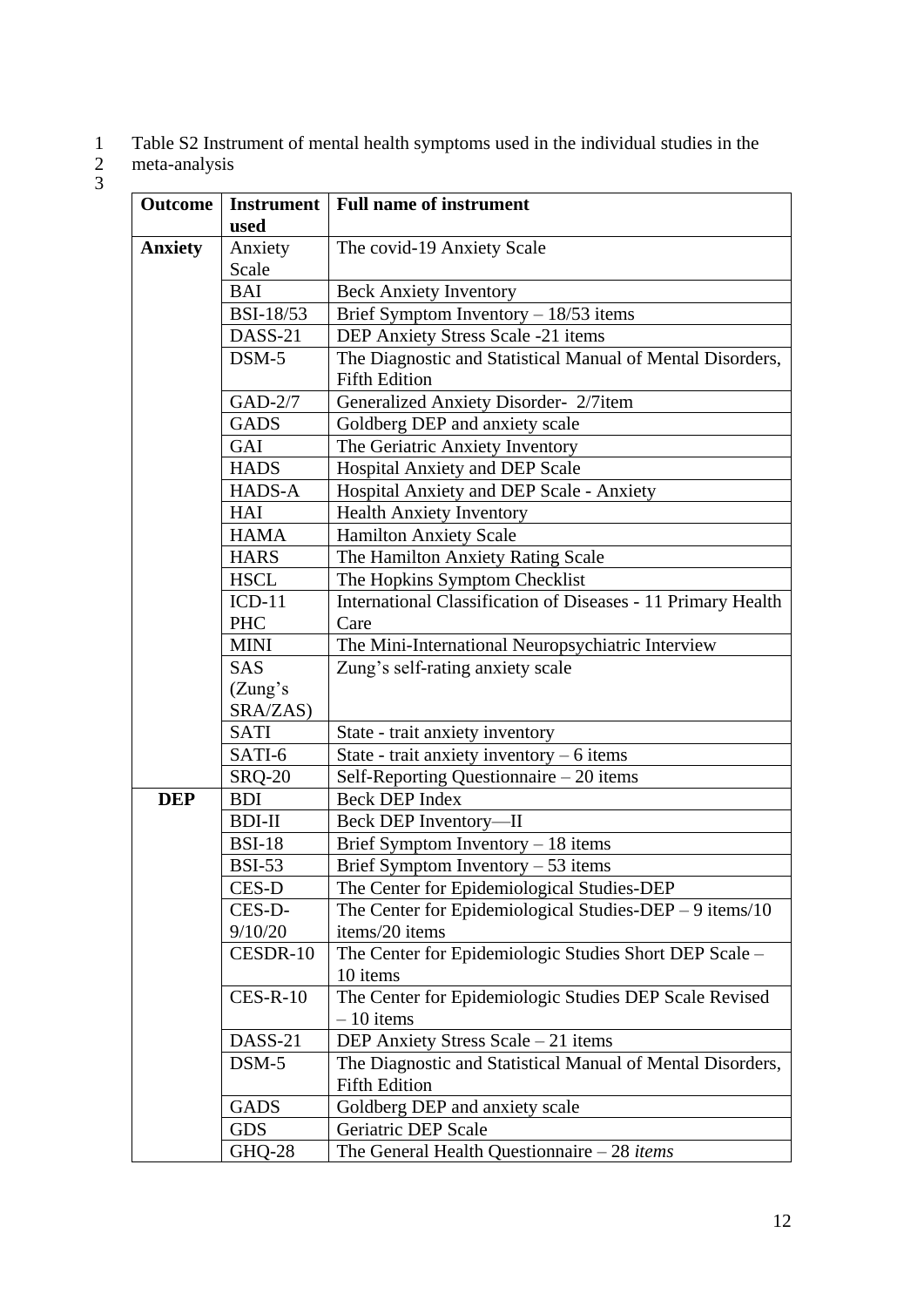|                 | <b>HADS</b>   | Hospital Anxiety and DEP Scale                         |
|-----------------|---------------|--------------------------------------------------------|
|                 | <b>HADS-D</b> | Hospital Anxiety and DEP Scale - DEP                   |
|                 | <b>HAMD</b>   | The Hamilton Rating Scale for DEP                      |
|                 | <b>MINI</b>   | The Mini-International Neuropsychiatric Interview      |
|                 | <b>NSS</b>    | The Nursing Stress Scale                               |
|                 | PHQ-2/8/9     | Patient Health Questionnaire - 2/8/9items              |
|                 | <b>PROMIS</b> | Patient-Reported Outcomes Measurement Information      |
|                 | <b>DEP</b>    | System - DEP                                           |
|                 | <b>SDS</b>    | Self-rating DEP scale                                  |
|                 | <b>SRQ-20</b> | Self-Reporting Questionnaire $-20$ items               |
|                 | <b>SRQ-21</b> | Self-Reporting Questionnaire – 21 items                |
|                 | WHO-5         | The World Health Organisation- Five Well-Being Index   |
| <b>Distress</b> | <b>CPDI</b>   | <b>COVID-19 Peritraumatic Distress Index</b>           |
|                 | GHQ-12        | General Health Questionnaire - 12 items                |
|                 | <b>GHQ-28</b> | General Health Questionnaire - 28 items                |
|                 | <b>GSI</b>    | <b>Overall Psychological Distress</b>                  |
|                 | <b>HEI</b>    | Huaxi emotional-distress index                         |
|                 | <b>IES-R</b>  | <b>IMPACT OF EVENTS SCALE-Revised</b>                  |
|                 | K6            | K-6 distress scale                                     |
|                 | <b>PSS-10</b> | The Perceived Stress Scale $-10$ items                 |
|                 | <b>SRQ-20</b> | Self-Reporting Questionnaire – 20 items                |
| <b>INS</b>      | <b>AIS</b>    | <b>Athens INS Scale</b>                                |
|                 | <b>DSM</b>    | Diagnostic and Statistical Manual of Mental Disorders  |
|                 | $DSM-5$       | Diagnostic and Statistical Manual of Mental Disorders, |
|                 |               | <b>Fifth Edition</b>                                   |
|                 | GHQ-12        | General Health Questionnaire - 12 items                |
|                 | ISI/ISI-7     | The INS Severity Index / -7items                       |
|                 | <b>PSQI</b>   | The Pittsburgh Sleep Quality Index                     |
|                 | <b>SRSS</b>   | Self-rating sleeping scaling                           |
| <b>PTSD</b>     | <b>CIES</b>   | <b>COVID Isolation Eating Scale</b>                    |
|                 | $IES-6$       | Impact of Event Scale $-6$ items                       |
|                 | <b>IES-R</b>  | <b>Impact of Event Scale-Revised</b>                   |
|                 | PCL-5         | PTSD Checklist for DSM-5                               |
|                 | PCL-C         | PTSD Checklist - Civilian Version                      |
|                 | PC-PTSD       | Primary Care PTSD Screen for DSM-5                     |

4 5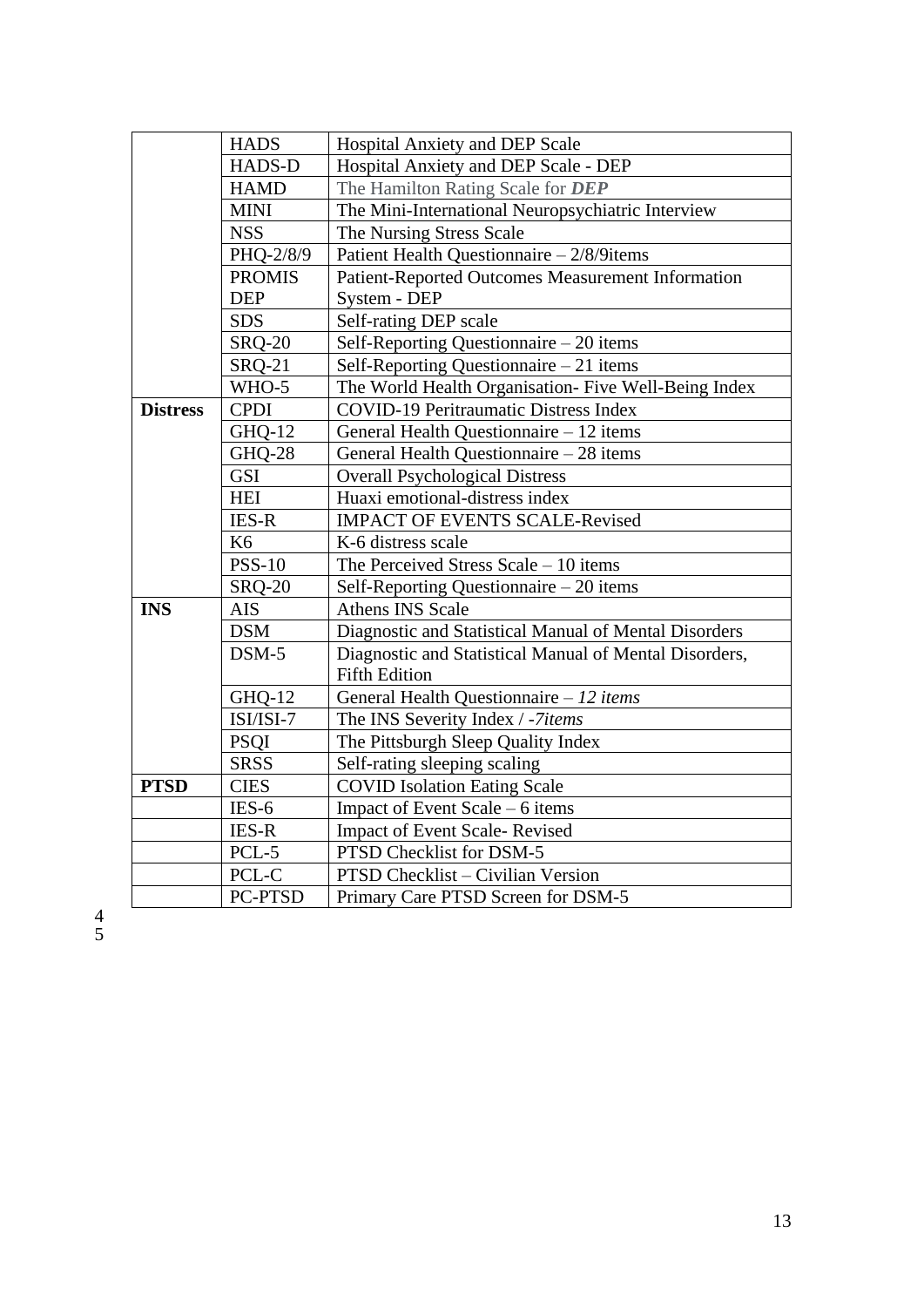| 6      | <b>References</b>                                                                      |
|--------|----------------------------------------------------------------------------------------|
| $\tau$ | 1. Agberotimi SF, Akinsola OS, Oguntayo R, et al. Interactions Between                 |
| $8\,$  | Socioeconomic Status and Mental Health Outcomes in the Nigerian Context                |
| 9      | Amid COVID-19 Pandemic: A Comparative Study. Frontiers in Psychology                   |
| 10     | 2020 doi: https://doi.org/10.3389/fpsyg.2020.559819                                    |
| 11     | 2. Ahmed O, Ahmed MZ, Alim SMAHM, et al. COVID-19 outbreak in Bangladesh and           |
| 12     | associated psychological problems: An online survey. Death Studies 2020;43: 1          |
| 13     | - 2. doi: 10.1080/07481187.2020.1818884                                                |
| 14     | 3. AlAteeg DA, Aljhani S, Althiyabi I, et al. Mental health among healthcare providers |
| 15     | during coronavirus disease (COVID-19) outbreak in Saudi Arabia. Journal of             |
| 16     | Infection and Public Health 2020;13(10):1432 - 37. doi:                                |
| 17     | 10.1016/j.jiph.2020.08.013                                                             |
| 18     | 4. Al-Dwaikat TN, Aldalaykeh M, Taan Wa, et al. The relationship between social        |
| 19     | networking sites usage and psychological distress among undergraduate students         |
| 20     | during COVID-19 lockdown. Heliyon 2020;6(12) doi:                                      |
| 21     | 10.1016/j.heliyon.2020.e05695                                                          |
| 22     | 5. Wong SYS, Zhang D, Sit RWS, et al. COVID-19 Online Teaching and its Impact on       |
| 23     | Psychological Health in Higher Education: A Cross Sectional Study on Medical           |
| 24     | Students of 1st 2nd and 3rd Year MBBS. Journal of Research in Medical and              |
| 25     | Dental Science 2020;70(700) doi: 10.3399/bjgp20X713021                                 |
| 26     | 6. Abouammoh M, Almater A, Tobaigy M, et al. Effect of 2019 Coronavirus Pandemic       |
| 27     | on Ophthalmologists Practicing in Saudi Arabia: A Psychological Health                 |
| 28     | Assessment. Middle East African Journal of Ophthalmology 2020;27(2):79. doi:           |
| 29     | 10.4103/meajo.MEAJO_220_20                                                             |
| 30     | 7. Alsairafi Z, Naser AY, Alsaleh FM, et al. Mental Health Status of Healthcare        |
| 31     | Professionals and Students of Health Sciences Faculties in Kuwait during the           |
| 32     | COVID-19 Pandemic. International Journal of Environmental Research and                 |
| 33     | Public Health 2021;18(4):2203. doi: 10.3390/ijerph18042203                             |
| 34     | 8. Alshekaili M, Hassan W, Said NA, et al. Factors associated with mental health       |
| 35     | outcomes across healthcare settings in Oman during COVID-19: frontline versus          |
| 36     | non-frontline healthcare workers. BMJ Open 2020;10(10) doi:                            |
| 37     | 10.1136/bmjopen-2020-042030                                                            |
| 38     | 9. An Y, Yang Y, Wang A, et al. Prevalence of depression and its impact on quality of  |
| 39     | life among frontline nurses in emergency departments during the COVID-19               |
| 40     | outbreak. Journal of Affective Disorders 2020;276:312-15. doi:                         |
| 41     | 10.1016/j.jad.2020.06.047 [published Online First: 2020/09/03]                         |
| 42     | 10. de Oliveira Andrade N, Correia Silva Azambuja H, Carvalho Reis Martins T, et al.   |
| 43     | Factors associated with depressive and anxiety symptoms in older adults during         |
| 44     | the COVID-19 pandemic: a Brazilian study. Aging & mental health                        |
| 45     | 2021;2021:1-8. doi: 10.1080/13607863.2021.1942431                                      |
| 46     | 11. Andrade ND, Azambuja HCS, Martins TCR, et al. Factors associated with              |
| 47     | depressive and anxiety symptoms in older adults during the COVID-19                    |
| 48     | pandemic: a Brazilian study. Aging & Mental Health:8. doi:                             |
| 49     | 10.1080/13607863.2021.1942431                                                          |
| 50     | 12. Antiporta DA, Cutipe YL, Mendoza M, et al. Depressive symptoms among Peruvian      |
| 51     | adult residents amidst a National Lockdown during the COVID-19 pandemic.               |
| 52     | BMC Psychiatry 2021;21(1):111-22. doi: 10.1186/s12888-021-03107-3                      |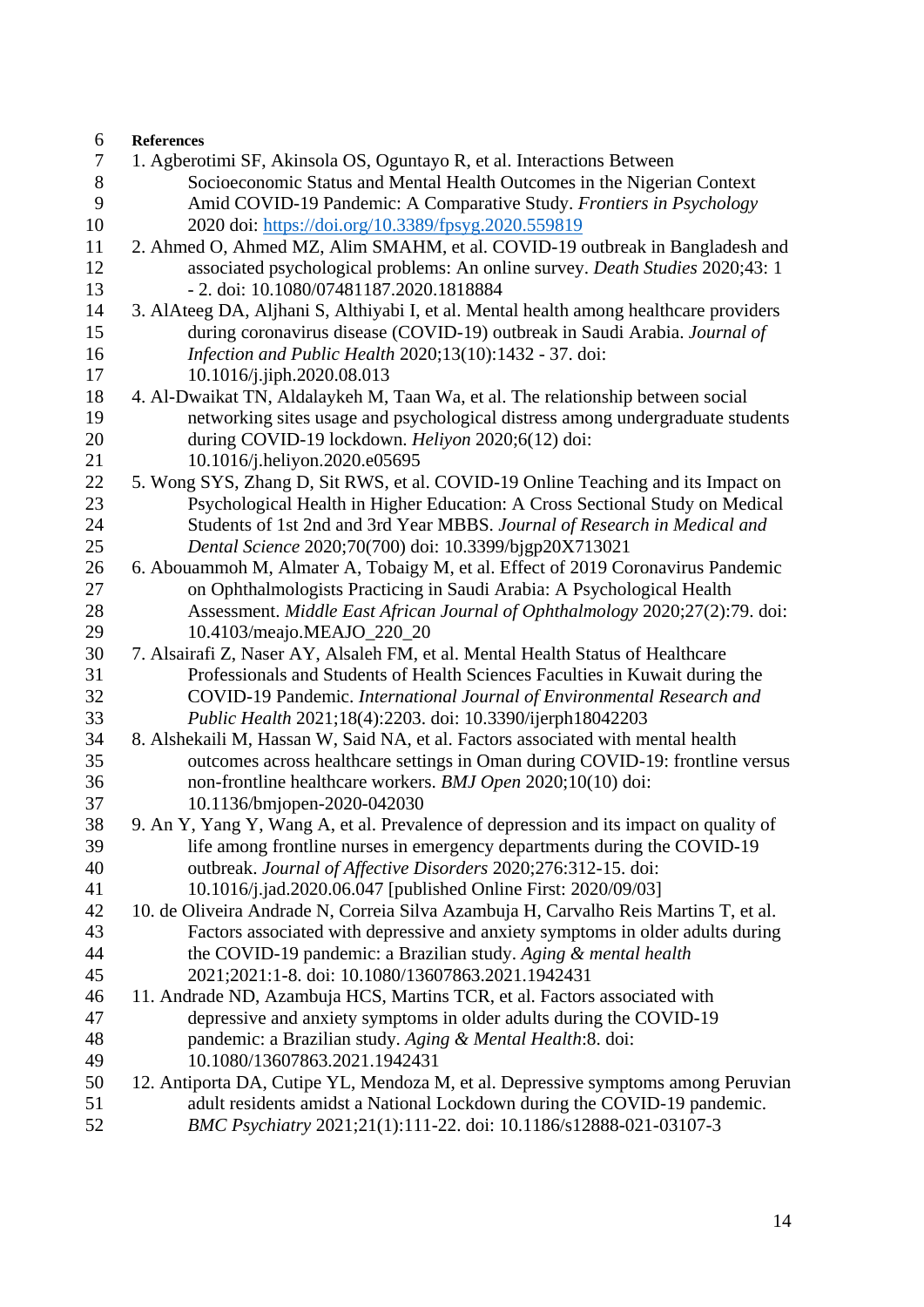| 53 | 13. Antonijevic J, Binic I, Zikic O, et al. Mental health of medical personnel during the |
|----|-------------------------------------------------------------------------------------------|
| 54 | COVID-19 pandemic. Brain and Behavior 2020;10(12) doi: 10.1002/brb3.1881                  |
| 55 | 14. Apisarnthanarak A, Apisarnthanarak P, Siripraparat C, et al. Impact of anxiety and    |
| 56 | fear for COVID-19 toward infection control practices among Thai healthcare                |
| 57 | workers. Infection Control & Hospital Epidemiology 2020;41(9):1093-94.                    |
| 58 | 15. Ahmed Arafa AM, Lamiaa Saleh & Shaimaa Senosy Psychological Impacts of the            |
| 59 | COVID-19 Pandemic on the Public in Egypt. Health Promotion International                  |
| 60 | 2021;36(4):1116-25. doi: https://doi.org/10.1093/heapro/daaa147                           |
| 61 | 16. Arafa A, Mohammed Z, Mahmoud O, et al. Depressed, anxious, and stressed: What         |
| 62 | have healthcare workers on the frontlines in Egypt and Saudi Arabia                       |
| 63 | experienced during the COVID-19 pandemic? Journal of Affective Disorders                  |
| 64 | 2021b;278:365 - 71. doi: 10.1016/j.jad.2020.09.080                                        |
| 65 | 17. Aslan I, Ochnik D, Çınar O. Exploring perceived stress among students in Turkey       |
| 66 | during the covid-19 pandemic. Front Public Health 2020;17(23):8961. doi:                  |
| 67 | 10.3390/ijerph17238961                                                                    |
| 68 | 18. Nigusie Shifera Aylie MAM, and Rahel Matiyas Mekuria. The Psychological               |
| 69 | Impacts of COVID-19 Pandemic Among University Students in Bench-Sheko                     |
| 70 | Zone, South-west Ethiopia: A Community-based Cross-sectional Study.                       |
| 71 | Psychology Research and Behavior Management 2020;13:813-21. doi:                          |
| 72 | 10.2147/PRBM.S275593                                                                      |
| 73 | 19. Bachilo EV, Barylnik JB, Shuldyakov AA, et al. Mental Health of Medical Workers       |
| 74 | During the COVID-19 Pandemic in Russia: Results of a Cross-Sectional Study:               |
| 75 | Psychiatry and Clinical Psychology, 2020.                                                 |
| 76 | 20. Badellino H, Gobbo ME, Torres E, et al. Early indicators and risk factors associated  |
| 77 | with mental health problems during COVID-19 quarantine: Is there a                        |
| 78 | relationship with the number of confirmed cases and deaths? The International             |
| 79 | Journal of Social Psychiatry 2020;67:567-75. doi: 10.1177/0020764020966020                |
| 80 | 21. Badellino H, Gobbo ME, Torres E, et al. 'It's the economy, stupid': Lessons of a      |
| 81 | longitudinal study of depression in Argentina. The International journal of               |
| 82 | social psychiatry in press:1-8. doi: 10.1177/0020764021999687                             |
| 83 | 22. Balay-odao EM, Alquwez N, Inocian EP, et al. Hospital Preparedness, Resilience,       |
| 84 | and Psychological Burden Among Clinical Nurses in Addressing the COVID-19                 |
| 85 | Crisis in Riyadh, Saudi Arabia. Front Public Health 2021;8 doi:                           |
| 86 | 10.3389/fpubh.2020.573932                                                                 |
| 87 | 23. Barua L, Zaman MS, Omi FR, et al. Psychological burden of the COVID-19                |
| 88 | pandemic and its associated factors among frontline doctors of Bangladesh: a              |
| 89 | cross-sectional study. Journal of Public Health-Heidelberg 2021;9:1304. doi:              |
| 90 | 10.12688/f1000research.27189.2                                                            |
| 91 | 24. Ben-Ezra M, Sun S, Hou WK, et al. The association of being in quarantine and          |
| 92 | related COVID-19 recommended and non-recommended behaviors with                           |
| 93 | psychological distress in Chinese population. 2020;275:66-68. doi:                        |
| 94 | 10.1016/j.jad.2020.06.026                                                                 |
| 95 | 25. Biswas S, Biswas A. Anxiety level among students of different college and             |
| 96 | universities in India during lock down in connection to the COVID-19                      |
| 97 | pandemic. Frontiers in Psychology 2021;11 doi: 10.1007/s10389-020-01431-8                 |
| 98 | 26. Boluarte-Carbajal A, Navarro-Flores A, Villarreal-Zegarra D. Explanatory Model of     |
| 99 | Perceived Stress in the General Population: A Cross-Sectional Study in Peru               |
|    |                                                                                           |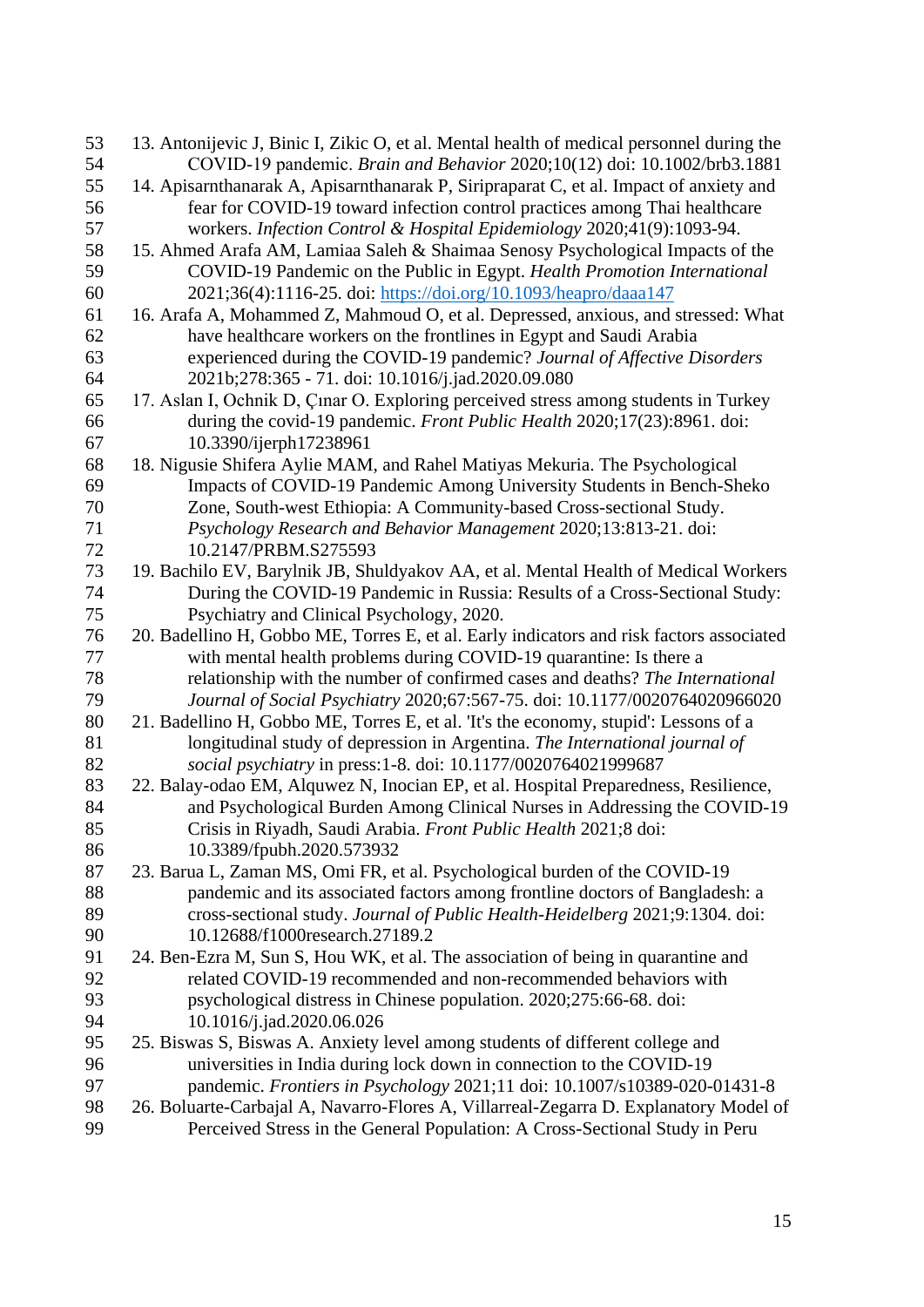| 100        | During the COVID-19 Context. Frontiers in Psychology 2021;12:673945. doi:                                                                                        |
|------------|------------------------------------------------------------------------------------------------------------------------------------------------------------------|
| 101<br>102 | 10.3389/fpsyg.2021.673945                                                                                                                                        |
| 103        | 27. Brito-Marques J, Franco CMR, de Brito-Marques PR, et al. Impact of COVID-19<br>pandemic on the sleep quality of medical professionals in Brazil. Arquivos De |
| 104        | Neuro-Psiquiatria 2021;79(2):149-55. doi: 10.1590/0004-282X-anp-2020-0449                                                                                        |
| 105        | 28. Cai Z, Cui Q, Liu Z, et al. Nurses endured high risks of psychological problems                                                                              |
| 106        | under the epidemic of COVID-19 in a longitudinal study in Wuhan China.                                                                                           |
| 107        | Journal of Psychiatric Research; 131:132-37. doi:                                                                                                                |
| 108        | https://doi.org/10.1016/j.jpsychires.2020.09.007                                                                                                                 |
| 109        | 29. Campos JADB, Martins BG, Campos LA, et al. Early Psychological Impact of the                                                                                 |
| 110        | COVID-19 Pandemic in Brazil: A National Survey. Journal of Clinical                                                                                              |
| 111        | Medicine 2020;9(9):2976. doi: 10.3390/jcm9092976                                                                                                                 |
| 112        | 30. Campos J, Campos LA, Bueno JL, et al. Emotions and mood swings of pharmacy                                                                                   |
| 113        | students in the context of the coronavirus disease of 2019 pandemic. Currents in                                                                                 |
| 114        | pharmacy teaching $\&$ learning 2021;13(6):635-42. doi:                                                                                                          |
| 115        | 10.1016/j.cptl.2021.01.034 [published Online First: 2021/04/20]                                                                                                  |
| 116        | 31. Campos J, Martins BG, Campos LA, et al. Symptoms related to mental disorder in                                                                               |
| 117        | healthcare workers during the COVID-19 pandemic in Brazil. International                                                                                         |
| 118        | archives of occupational and environmental health 2021;94(5):1023-32. doi:                                                                                       |
| 119        | 10.1007/s00420-021-01656-4 [published Online First: 2021/02/10]                                                                                                  |
| 120        | 32. Cao J, Wei J, Zhu H, et al. A Study of Basic Needs and Psychological Wellbeing of                                                                            |
| 121        | Medical Workers in the Fever Clinic of a Tertiary General Hospital in Beijing                                                                                    |
| 122        | during the COVID-19 Outbreak. Psychother Psychosom 2020;89(4):252-54. doi:                                                                                       |
| 123        | 10.1159/000507453 [published Online First: 2020/04/01]                                                                                                           |
| 124        | 33. Caycho-Rodriguez T, Tomas JM, Vilca LW, et al. Predictors of mental health                                                                                   |
| 125        | during the COVID-19 pandemic in older adults: the role of socio-demographic                                                                                      |
| 126        | variables and COVID-19 anxiety. Psychology Health & Medicine in press doi:                                                                                       |
| 127        | 10.1080/13548506.2021.1944655 [published Online First: 22 Jun 2021]                                                                                              |
| 128        | 34. Cayo-Rojas CF, Castro-Mena MJ, Agramonte-Rosell RC, et al. Impact of COVID-                                                                                  |
| 129        | 19 Mandatory Social Isolation on the Development of Anxiety in Peruvian                                                                                          |
| 130        | Dentistry Students: A Logistic Regression Analysis. Journal of International                                                                                     |
| 131        | Society of Preventive & Community Dentistry 2021;11(2):222-29. doi:                                                                                              |
| 132<br>133 | 10.4103/jispcd.JISPCD_52_21 [published Online First: 2021/05/27]                                                                                                 |
| 134        | 35. Cénat JM, Dalexis RD, Guerrier M, et al. Frequency and correlates of anxiety<br>symptoms during the COVID-19 pandemic in low-and middle-income countries:    |
| 135        | A multinational study. Journal of Psychiatric Research 2021;132:13-17. doi:                                                                                      |
| 136        | 10.1016/j.jpsychires.2020.09.031                                                                                                                                 |
| 137        | 36. Chatterjee KCaM. Psychological impact of COVID-19 pandemic on general                                                                                        |
| 138        | population in West Bengal: A cross-sectional study. BJPsych Open                                                                                                 |
| 139        | 2020;62(3):266 - 72. doi: 10.4103/psychiatry.IndianJPsychiatry_276_20                                                                                            |
| 140        | 37. Chatterjee SS, Bhattacharyya R, Bhattacharyya S, et al. Attitude, practice, behavior,                                                                        |
| 141        | and mental health impact of COVID 19 on doctors. Brain// Behavior// and                                                                                          |
| 142        | Immunity 2020;62(3):257. doi: 10.4103/psychiatry.IndianJPsychiatry_333_20                                                                                        |
| 143        | 38. Chen X, Zhang SX, Jahanshahi AA, et al. Belief in Conspiracy Theory about                                                                                    |
| 144        | COVID-19 Predicts Mental Health and Well-being - A Study of Healthcare                                                                                           |
| 145        | Staff in Ecuador. JMIR Public Health and Surveillance 2020;6(3):e20737. doi:                                                                                     |
| 146        | 10.2196/20737                                                                                                                                                    |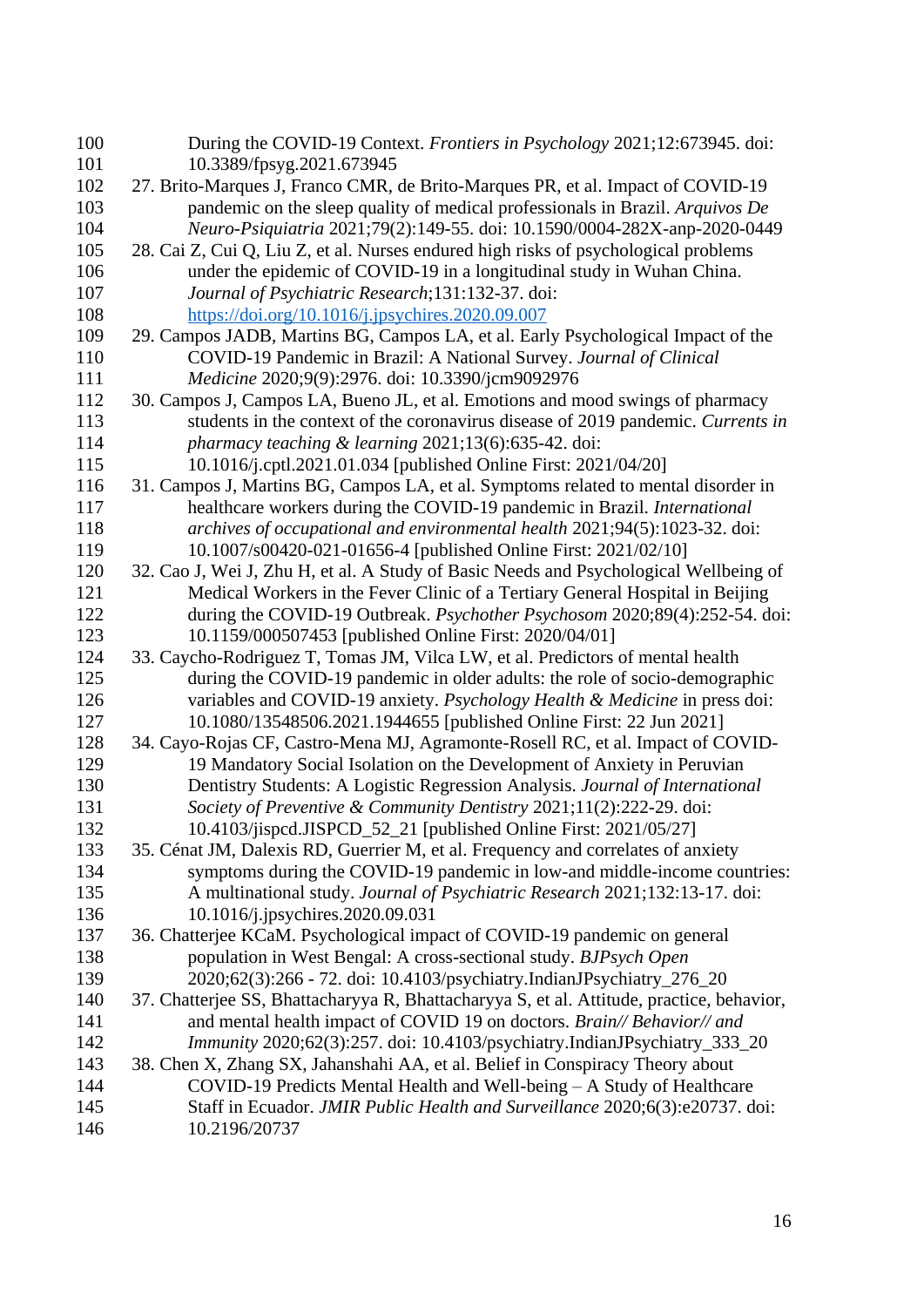| 147 | 39. Chen Y, Zhou H, Zhou Y, et al. Prevalence of self-reported depression and anxiety   |
|-----|-----------------------------------------------------------------------------------------|
| 148 | among pediatric medical staff members during the COVID-19 outbreak in                   |
| 149 | Guiyang, China. Psychiatry Res 2020;288:113005. doi:                                    |
| 150 | 10.1016/j.psychres.2020.113005 [published Online First: 2020/04/22]                     |
| 151 | 40. Chen H, Zhao X, Zeng M, et al. Collective self-esteem and perceived stress among    |
| 152 | the non-infected general public in China during the 2019 coronavirus pandemic:          |
| 153 | A multiple mediation model. ScienceDirect 2021;168:110308. doi:                         |
| 154 | https://doi.org/10.1016/j.paid.2020.110308                                              |
| 155 | 41. Chen B, Li QX, Zhang H, et al. The psychological impact of COVID-19 outbreak        |
| 156 | on medical staff and the general public. Current Psychology 2020:1-9. doi:              |
| 157 | doi.org/10.1007/s12144-020-01109-0                                                      |
| 158 | 42. Chen H, Wang B, Cheng Y, et al. Prevalence of posttraumatic stress symptoms in      |
| 159 | health care workers after exposure to patients with COVID-19. Neurobiology of           |
| 160 | Stress 2020;13:100261. doi: doi.org/10.1016/j.ynstr.2020.100261                         |
| 161 | 43. Chen J, Liu X, Wang D, et al. Risk factors for depression and anxiety in healthcare |
| 162 | workers deployed during the COVID-19 outbreak in China. Social Pscyhiatry               |
| 163 | and Psychiatric Epidemiology 2020;10:10.                                                |
| 164 | 44. Cheng FF, Zhan SH, Xie AW, et al. Anxiety in Chinese pediatric medical staff        |
| 165 | during the outbreak of Coronavirus Disease 2019: a cross-sectional study.               |
| 166 | Translational Pediatrics 2020;9(3):231-36. doi: 10.21037/tp.2020.04.02                  |
| 167 | 45. Chew NWS, Ngiam JN, Tan BY-Q, et al. Asian-Pacific perspective on the               |
| 168 | psychological well-being of healthcare workers during the evolution of the              |
| 169 | COVID-19 pandemic. Kathmandu University Medical Journal 2020a;6(6) doi:                 |
| 170 | 10.1192/bjo.2020.98                                                                     |
| 171 | 46. Chew NWS, Lee GKH, Tan BYQ, et al. A multinational, multicentre study on the        |
| 172 | psychological outcomes and associated physical symptoms amongst healthcare              |
| 173 | workers during COVID-19 outbreak. Psychiatrist 2020b;88: 559 - 65. doi:                 |
| 174 | 10.1016/j.bbi.2020.04.049                                                               |
| 175 | 47. Choi EPH, Hui BPH, Wan EYF. Depression and Anxiety in Hong Kong during              |
| 176 | COVID-19. IJERPH 2020;17(10):25. doi:                                                   |
| 177 | https://doi.org/10.3390/ijerph17103740                                                  |
| 178 | 48. Soon Ken Chow BF, Yit Han Ng, Najmi Naim, Hooi Chin Beh, Mohammad                   |
| 179 | Aizuddin Azizah Ariffin, Mohd Hafyzuddin Md Yusuf, Jia Wen Lee and Ahmad                |
| 180 | Hatim Sulaiman. Religious Coping, Depression and Anxiety among Healthcare               |
| 181 | Workers during the COVID-19 Pandemic: A Malaysian Perspective. Healthcare               |
| 182 | 2020;9:79. doi: doi.org/10.3390/healthcare9010079                                       |
| 183 | 49. Civantos AM, Bertelli A, Gonçalves A, et al. Mental health among head and neck      |
| 184 | surgeons in Brazil during the COVID-19 pandemic: A national study. American             |
| 185 | Journal of Otolaryngology 2020;41(6):102694. doi:                                       |
| 186 | 10.1016/j.amjoto.2020.102694                                                            |
| 187 | 50. Cortés-Álvarez NY, Pineiro-Lamas R, Vuelvas-Olmos CR. Psychological effects         |
| 188 | and associated factors of COVID-19 in a Mexican sample. Journal Disaster                |
| 189 | medicine public health preparedness 2020;14(3):413-24. doi:                             |
| 190 | 10.1017/dmp.2020.215                                                                    |
| 191 | 51. Cypryańska M, Nezlek JB. Anxiety as a mediator of relationships between             |
| 192 | perceptions of the threat of COVID-19 and coping behaviors during the onset of          |
| 193 | the pandemic in Poland. PLOS ONE 2020;15(10):e0241464. doi:                             |
| 194 | 10.1371/journal.pone.0241464                                                            |
|     |                                                                                         |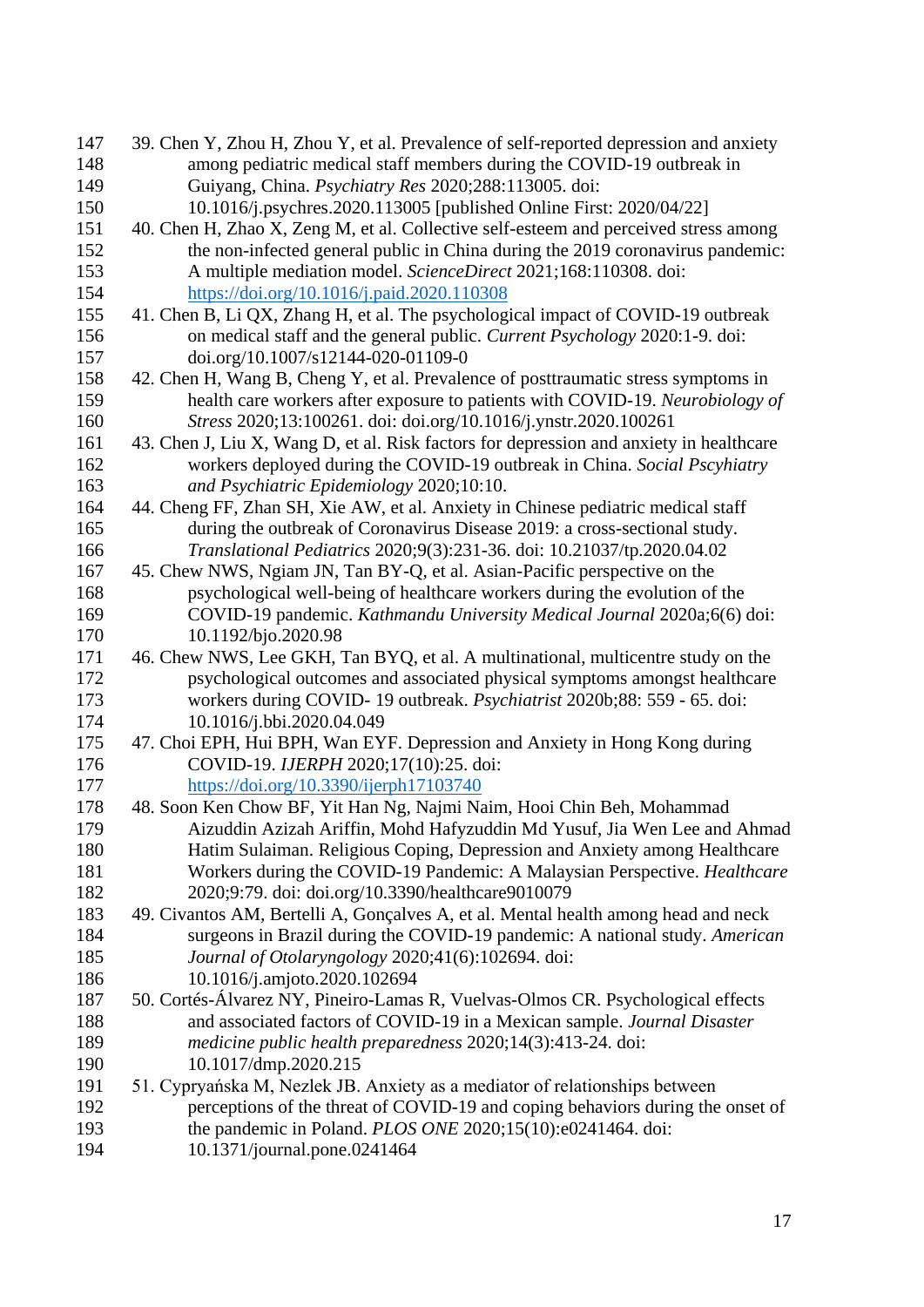| 195 | 52. da Silva Júnior AE, de Lima Macena M, de Oliveira ADS, et al. Racial Differences   |
|-----|----------------------------------------------------------------------------------------|
| 196 | in Generalized Anxiety Disorder During the COVID-19 Pandemic among                     |
| 197 | Brazilian University Students: a National Survey. Journal of racial and ethnic         |
| 198 | health disparities 2021 doi: 10.1007/s40615-021-01107-3 [published Online              |
| 199 | First: 21 July 2021]                                                                   |
| 200 | 53. Dai Y, Hu, G., Xiong, H., Qiu, H., & Yuan, X. Psychological impact of the          |
| 201 | coronavirus disease 2019 (COVID-19) outbreak on healthcare workers in China.           |
| 202 | 2020 doi: 10.1101/2020.03.03.20030874                                                  |
| 203 | 54. Dal'Bosco EB, Floriano LSM, Skupien SV, et al. Mental health of nursing in coping  |
| 204 | with COVID-19 at a regional university hospital. Journal Revista brasileira de         |
| 205 | enfermagem 2020;73:e20200434. doi: 10.1590/0034-7167-2020-0434                         |
| 206 | 55. Dangal MR, Bajracharya LS. Students anxiety experiences during COVID-19 in         |
| 207 | Nepal. Journal of Mental Health Training Education and Practice                        |
| 208 | 2020;18(2):53 - 57. doi: 10.3126/kumj.v18i2.32957                                      |
| 209 | 56. Dantas ESO, Araújo Filho JD, Silva G, et al. Factors associated with anxiety in    |
| 210 | multiprofessional health care residents during the COVID-19 pandemic. Revista          |
| 211 | brasileira de enfermagem 2021;74S(Suppl 1):e20200961. doi: 10.1590/0034-               |
| 212 | 7167-2020-0961 [published Online First: 2021/04/23]                                    |
| 213 | 57. Das A, MD, Sil A, et al. A Study to Evaluate Depression and Perceived Stress       |
| 214 | Among Frontline Indian Doctors Combating the COVID-19 Pandemic. Cranio                 |
| 215 | 2020 doi: doi.org/10.4088/PCC.20m02716                                                 |
| 216 | 58. De Boni RB, Balanzá-Martínez V, Mota JC, et al. Depression, Anxiety, and           |
| 217 | Lifestyle Among Essential Workers: A Web Survey From Brazil and Spain                  |
| 218 | During the COVID-19 Pandemic. Journal of medical Internet research                     |
| 219 | 2020;22(10):e22835. doi: 10.2196/22835                                                 |
| 220 | 59. Cheng-Hu Deng J-QW, Li-Ming Zhu, He-Wang Liu, Yu Guo, Xue-Hua Peng, Jian-          |
| 221 | Bo Shao, Wei Xia. Association of Web-Based Physical Education With Mental              |
| 222 | Health of College Students in Wuhan During the COVID-19 Outbreak: Cross-               |
| 223 | Sectional Survey Study. Journal of Medical Internet Research 2020;22(10)               |
| 224 | 60. Dong Z-Q, Ma J, Hao Y-N, et al. The social psychological impact of the COVID-19    |
| 225 | pandemic on medical staff in China: A cross-sectional study. European                  |
| 226 | Psychiatry 2020;63(1)                                                                  |
| 227 | 61. Du J, Dong L, Wang T, et al. Psychological symptoms among frontline healthcare     |
| 228 | workers during COVID-19 outbreak in Wuhan. Gen Hosp Psychiatry 2020 doi:               |
| 229 | 10.1016/j.genhosppsych.2020.03.011 [published Online First: 2020/05/10]                |
| 230 | 62. Do Duy C, Nong VM, Van AN, et al. COVID-19 related stigma and its association      |
| 231 | with mental health of health-care workers after quarantined in Vietnam.                |
| 232 | Psychiatry and Clinical Neurosciences 2020                                             |
| 233 | 63. Dzhambov AM, Lercher P, Browning MHEM, et al. Does greenery experienced            |
| 234 | indoors and outdoors provide an escape and support mental health during the            |
| 235 | COVID-19 quarantine? Environmental Research 2020:110420. doi:                          |
| 236 | 10.1016/j.envres.2020.110420                                                           |
| 237 | 64. Fatime Elezi GT, Eugjen Sotiri, Herta Agaj, and Kristi Kola. Assessment of anxiety |
| 238 | and depression symptoms in the Albanian general population during the                  |
| 239 | outbreak of COVID-19 pandemic. Indian Journal Psychiatry 2020;62:470-75.               |
| 240 | doi: 10.4103/psychiatry.IndianJPsychiatry_842_20                                       |
| 241 | 65. Muhammed Elhadi AM, Moutaz Elgzairi, Ayiman Alhashimi, Ahmad Bouhuwaish,           |
| 242 | Marwa Biala, Seraj Abuelmed. Psychological status of healthcare workers                |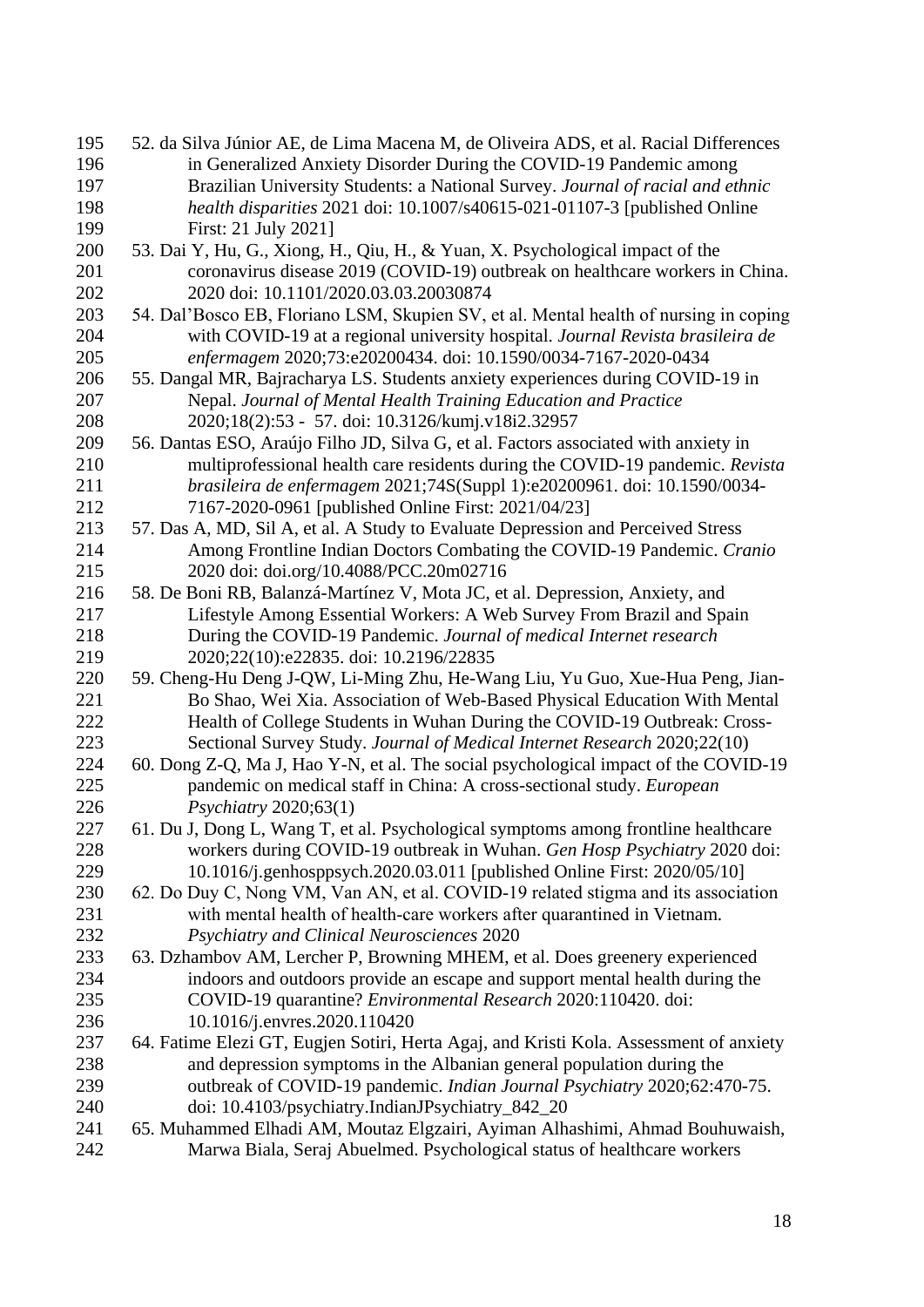| 243 | during the civil war and COVID-19 pandemic: A cross-sectional study. Journal           |
|-----|----------------------------------------------------------------------------------------|
| 244 | of Psychosomatic Research 2020;137 doi:                                                |
| 245 | doi.org/10.1016/j.jpsychores.2020.110221                                               |
| 246 | 66. Muhammed Elhadi AB, Ahmad Bouhuwaish, Ala Khaled, Abdulmueti Alhadi,               |
| 247 | Ahmed Msherghi. Psychological Impact of the Civil War and COVID-19 on                  |
| 248 | Libyan Medical Students: A Cross-Sectional Study. Frontiers in Psychology              |
| 249 | 2020 doi: doi.org/10.3389/fpsyg.2020.570435                                            |
| 250 | 67. Muhammed Elhadi AM, Moutaz Elgzairi, Ayiman Alhashimi, Ahmad Bouhuwaish,           |
| 251 | Marwa Biala. The Mental Well-Being of Frontline Physicians Working in Civil            |
| 252 | Wars Under Coronavirus Disease 2019 Pandemic Conditions. Frontiers in                  |
| 253 | Psychology 2020;11 doi: 10.3389/fpsyt.2020.598720                                      |
| 254 | 68. Elhai JD, Yang H, McKay D, et al. COVID-19 anxiety symptoms associated with        |
| 255 | problematic smartphone use severity in Chinese adults. Journal of Affective            |
| 256 | Disorders 2020;274:576-82. doi: doi.org/10.1016/j.jad.2020.05.080                      |
| 257 | 69. Hussein Elkholy FT, Islam Ibrahim, Waleed Salah El-din, Mohamed Sabry, Suzan       |
| 258 | Mohammed, Mohamed Hamza,. Mental health of frontline healthcare workers                |
| 259 | exposed to COVID-19 in Egypt: A call for action. International Journal of              |
| 260 | Social Psychiatry 2020 doi: doi.org/10.1177/0020764020960192                           |
| 261 | 70. Espinosa-Guerra EA, Rodríguez-Barría ER, Donnelly CA, et al. Prevalence and        |
| 262 | associated factors with mental health outcomes among interns and residents             |
| 263 | physicians during COVID-19 epidemic in Panama: a cross-sectional study.                |
| 264 | medRxiv 2021:21254435. doi: 10.1101/2021.03.26.21254435 [published Online              |
| 265 | First: 2021.03.26]                                                                     |
| 266 | 71. Predictive factors for impaired mental health among medical students during the    |
| 267 | early stage of the COVID-19 pandemic in Morocco. The American Journal of               |
| 268 | Tropical Medicine and Hygiene 2021;104(1):95-102. doi: 10.4269/ajtmh.20-               |
| 269 | 1302                                                                                   |
| 270 | 72. Esteves CS, de Oliveira CR, Argimon IID. Social Distancing: Prevalence of          |
| 271 | Depressive, Anxiety, and Stress Symptoms Among Brazilian Students During               |
| 272 | the COVID-19 Pandemic. Frontiers in Public Health 2021;8:5. doi:                       |
| 273 | 10.3389/fpubh.2020.589966                                                              |
| 274 | 73. Faize FA, Husain W. Students with severe anxiety during COVID-19 lockdown -        |
| 275 | exploring the impact and its management. JMIR PUBLIC HEALTH AND                        |
| 276 | SURVEILLANCE 2021;16(2):153 - 63. doi: 10.1108/jmhtep-09-2020-0062                     |
| 277 | 74. Fang X, Zhang J, Teng C, et al. Depressive symptoms in the front-line non-medical  |
| 278 | workers during the COVID-19 outbreak in Wuhan. Journal of Affective                    |
| 279 | Disorders 2020;276:441-45. doi: doi.org/10.1016/j.jad.2020.06.078                      |
| 280 | 75. Mohd Fauzi MF, Mohd Yusoff H, Muhamad Robat R, et al. Doctors' Mental Health       |
| 281 | in the Midst of COVID-19 Pandemic: The Roles of Work Demands and                       |
| 282 | Recovery Experiences. International Journal of Environmental Research and              |
| 283 | Public Health 2020;17(19):7340.                                                        |
| 284 | 76. Feng Z, Xu L, Cheng P, et al. The psychological impact of COVID-19 on the          |
| 285 | families of first-line rescuers. Indian Journal of Pscyhiatry 2020;62(Suppl            |
| 286 | 3):S438. doi: 10.4103/psychiatry.IndianJPsychiatry_1057_20                             |
| 287 | 77. Fernández RS, Crivelli L, Guimet NM, et al. Psychological distress associated with |
| 288 | COVID-19 quarantine: Latent profile analysis, outcome prediction and                   |
| 289 | mediation analysis. Journal of affective disorders 2020;277:75-84. doi:                |
| 290 | https://doi.org/10.1016/j.jad.2020.07.134                                              |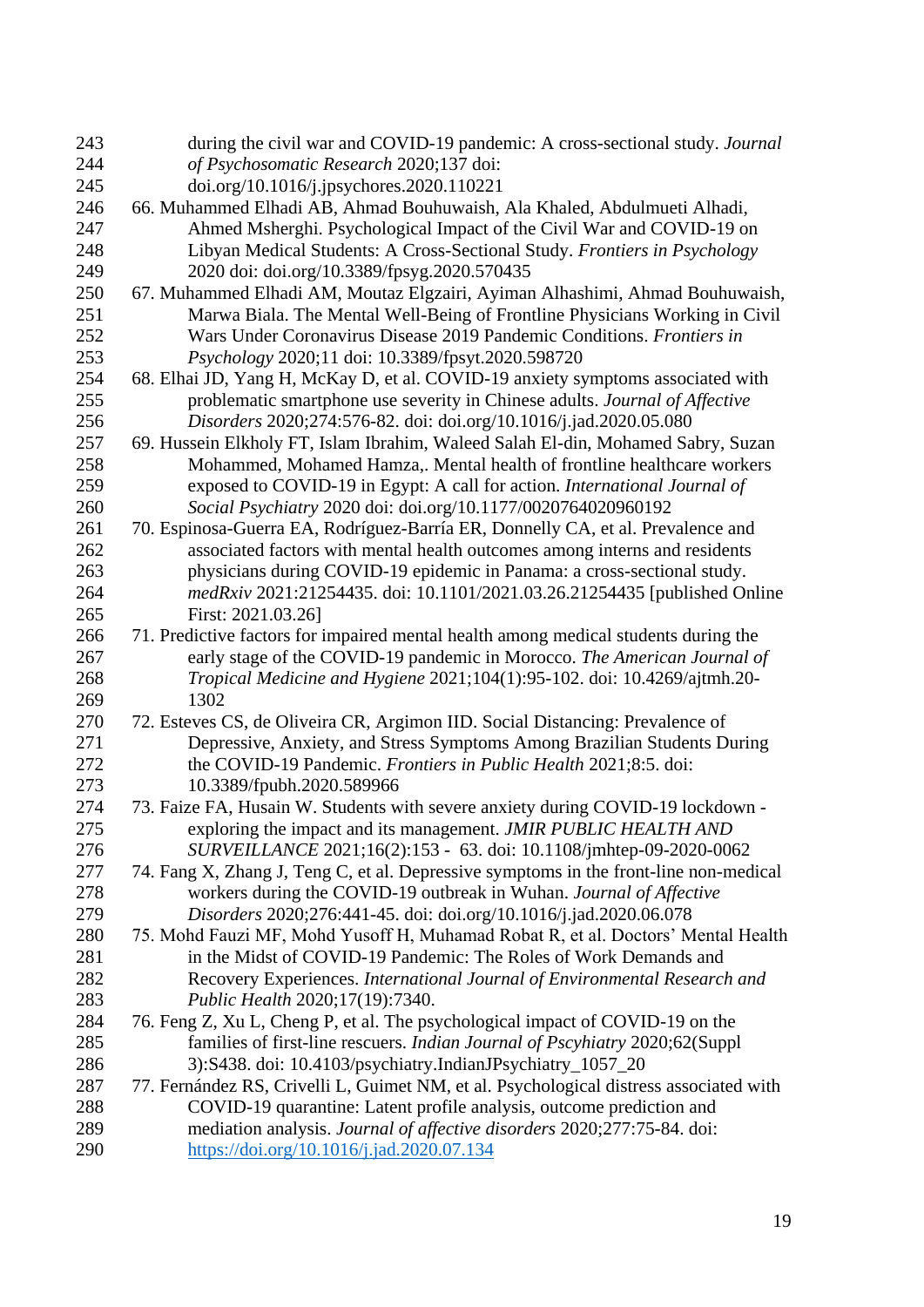| 291 | 78. Fernandez S, Vieira IS, Silva N, et al. Anxiety symptoms and alcohol abuse during   |
|-----|-----------------------------------------------------------------------------------------|
| 292 | the COVID-19 pandemic: A cross-sectional study with Brazilian dental                    |
| 293 | undergraduate students. Journal of dental education 2021;2021:1-10. doi:                |
| 294 | 10.1002/jdd.12742 [published Online First: 2021/07/17]                                  |
| 295 | 79. Ferreira FD, Lopes-Silva JB, Siquara GM, et al. Coping in the Covid-19 pandemia:    |
| 296 | how different resources and strategies can be risk or protective factors to mental      |
| 297 | health in the Brazilian nopulation. Health Psychology and Behavioral Medicine           |
| 298 | 2021;9(1):182-205. doi: 10.1080/21642850.2021.1897595                                   |
| 299 | 80. Feter N, Caputo E, Doring I, et al. Sharp increase in depression and anxiety among  |
| 300 | Brazilian adults during the COVID-19 pandemic: findings from the PAMPA                  |
| 301 | cohort. Public health 2021;190:101-07. doi: 10.1016/j.puhe.2020.11.013                  |
| 302 | 81. Flores-Torres MH, Murchland AR, Espinosa-Tamez P, et al. Prevalence and             |
| 303 | Correlates of Mental Health Outcomes During the SARS-Cov-2 Epidemic in                  |
| 304 | Mexico City and Their Association With Non-adherence to Stay-At-Home                    |
| 305 | Directives, June 2020. International Journal of Public Health 2021;66:1-10. doi:        |
| 306 | 10.3389/ijph.2021.620825                                                                |
| 307 | 82. Fong BY, Wong M, Law VT, et al. Relationships between Physical and Social           |
| 308 | Behavioural Changes and the Mental Status of Homebound Residents in Hong                |
| 309 | Kong during the COVID-19 Pandemic. International Journal of Environmental               |
| 310 | Research and Public Health 2020;17(18):6653. doi:                                       |
| 311 | doi.org/10.3390/ijerph17186653                                                          |
| 312 | 83. Fu W, Wang C, Zou L, et al. Psychological health, sleep quality, and coping styles  |
| 313 | to stress facing the COVID-19 in Wuhan, China. Translational Psychiatry                 |
| 314 | 2020;10(1):1-9. doi: doi.org/10.1038/s41398-020-00913-3                                 |
| 315 | 84. Gallopeni F, Bajraktari I, Selmani E, et al. Anxiety and depressive symptoms among  |
| 316 | healthcare professionals during the Covid-19 pandemic in Kosovo: A cross                |
| 317 | sectional study. Journal of Psychosomatic Research 2020;137:110212. doi:                |
| 318 | 10.1016/j.jpsychores.2020.110212                                                        |
| 319 | 85. Gao J, Zheng P, Jia Y, et al. Mental health problems and social media exposure      |
| 320 | during COVID-19 outbreak. PLoS ONE 2020;15(4):e0231924. doi:                            |
| 321 | https://doi.org/10.1371/journal.pone.0231924                                            |
| 322 | 86. García-Espinosa P, Ortiz-Jiménez X, Botello-Hernández E, et al. Psychosocial        |
| 323 | impact on health-related and non-health related university students during the          |
| 324 | COVID-19 pandemic. Results of an electronic survey. Revista Colombiana de               |
| 325 | Psiquiatria 2021;50(3):214-24. doi: 10.1016/j.rcp.2021.04.008                           |
| 326 | 87. Gas S, Özsoy HE, Aydın KC. The association between sleep quality, depression,       |
| 327 | anxiety and stress levels, and temporomandibular joint disorders among Turkish          |
| 328 | dental students during the COVID-19 pandemic. Asian Journal of Psychiatry               |
| 329 | 2021:6. doi: 10.1080/08869634.2021.1883364                                              |
| 330 | 88. Fenfen Ge DZ, Lianhai Wu, Hongwei Mu. Predicting Psychological State Among          |
| 331 | Chinese Undergraduate Students in the COVID-19 Epidemic: A Longitudinal                 |
| 332 | Study Using a Machine Learning. Neuropsychiatric Disease and Treatment                  |
| 333 | 2020;16:2111-18. doi: 10.2147/NDT.S262004                                               |
| 334 | 89. Giardino DL, Huck-Iriart C, Riddick M, et al. The endless quarantine: The impact of |
| 335 | the COVID-19 outbreak on healthcare workers after three months of mandatory             |
| 336 | social isolation in Argentina. Sleep medicine 2020;76:16-25. doi:                       |
| 337 | 10.1016/j.sleep.2020.09.022                                                             |
|     |                                                                                         |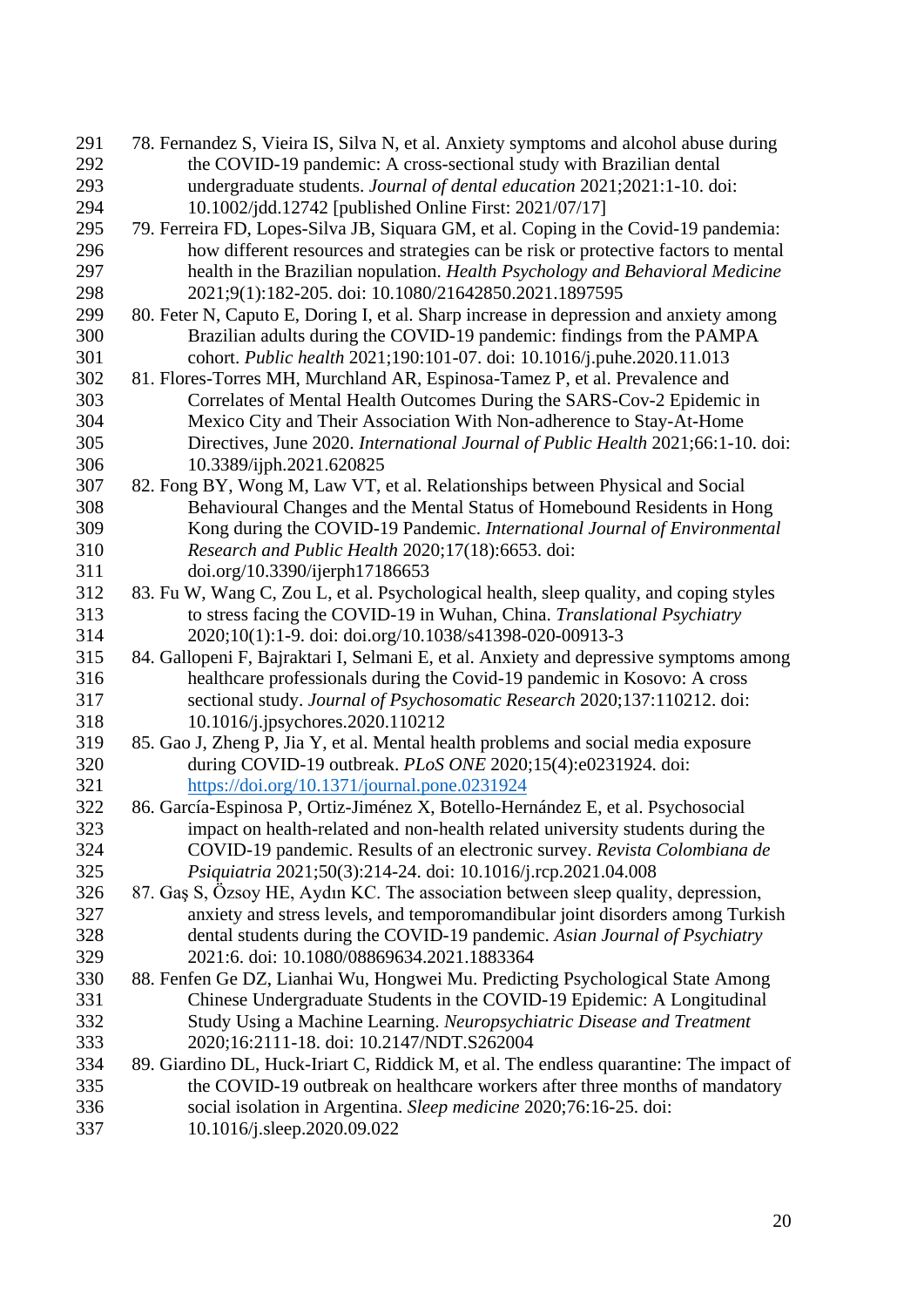| 338 | 90. Goularte JF, Serafim SD, Colombo R, et al. COVID-19 and mental health in Brazil:    |
|-----|-----------------------------------------------------------------------------------------|
| 339 | Psychiatric symptoms in the general population. Journal of psychiatric research         |
| 340 | 2021;132:32-37. doi: 10.1016/j.jpsychires.2020.09.021                                   |
| 341 | 91. Guiroy A, Gagliardi M1, Coombes N, et al. COVID-19 Impact Among Spine               |
| 342 | Surgeons in Latin America. Global Spine Journal 2021;11(6):859-65. doi: doi:            |
| 343 | 10.1177/2192568220928032                                                                |
| 344 | 92. Guo J, Liao, L., Wang, B., Li, X., Guo, L., Tong, Z.,  Gu, Y. Psychological effects |
| 345 | of COVID-19 on hospital staff: a national cross-sectional survey of China               |
| 346 | mainland. The Lancet 2020;4(1):6-11. doi: 10.4103/VIT-2                                 |
| 347 | 93. Guo J, Feng XL, Wang XH, et al. Coping with COVID-19: Exposure to COVID-19          |
| 348 | and Negative Impact on Livelihood Predict Elevated Mental Health Problems in            |
| 349 | Chinese Adults. International Journal of Environmental Research and Public              |
| 350 | Health 2020;17(11):3857. doi: doi.org/10.3390/ijerph17113857                            |
| 351 | 94. Gupta B, Sharma V, Kumar N, et al. Anxiety and Sleep Disturbances Among Health      |
| 352 | Care Workers During the COVID-19 Pandemic in India: Cross-Sectional Online              |
| 353 | Survey. Indian J Psychol Med 2020a;6(4) doi: 10.2196/24206                              |
| 354 | 95. Gupta AK, Mehra A, Niraula A, et al. Prevalence of anxiety and depression among     |
| 355 | the healthcare workers in Nepal during the COVID-19 pandemic. medical                   |
| 356 | journal armed for cesindia 2020b;54 doi: 10.1016/j.ajp.2020.102260                      |
| 357 | 96. Gupta S, Kohli K, Padmakumari P, et al. Psychological Health among armed Forces     |
| 358 | Doctors During COVID-19 Pandemic in India. Canadian                                     |
| 359 | Psychology/Psychologie canadienne 2020c;42(4):374 - 78. doi:                            |
| 360 | 10.1177/0253717620934037                                                                |
| 361 | 97. Gupta S, Prasad AS, Dixit PK, et al. Survey of prevalence of anxiety and depressive |
| 362 | symptoms among 1124 healthcare workers during the coronavirus disease 2019              |
| 363 | pandemic across India. Pakistan Journal of Medical Sciences 2021d;77:S404 -             |
| 364 | S12. doi: 10.1016/j.mjafi.2020.07.006                                                   |
| 365 | 98. Han L, Wong FKY, She DLM, et al. Anxiety and Depression of Nurses in a North        |
| 366 | West Province in China During the Period of Novel Coronavirus Pneumonia                 |
| 367 | Outbreak. J Nurs Scholarsh 2020; Journal of Nursing Scholarship doi:                    |
| 368 | 10.1111/jnu.12590 [published Online First: 2020/07/12]                                  |
| 369 | 99. Hasan SR, Hamid Z, Jawaid MT, et al. Anxiety among Doctors during COVID-19          |
| 370 | Pandemic in Secondary and Tertiary Care Hospitals. Postgrad Med J 2020;36(6)            |
| 371 | doi: 10.12669/pjms.36.6.3113                                                            |
| 372 | 100. Kholisotul Hikmah LP, Gea Melinda, M. Ibraar Ayatullah. An Online Survey:          |
| 373 | Assessing Anxiety Level among General Population during the Coronavirus                 |
| 374 | Disease-19 Pandemic in Indonesia. Macedonian Journal of Medical Sciences                |
| 375 | 2020;8 doi: doi.org/10.3889/oamjms.2020.5386                                            |
| 376 | 101. Hong S, Ai M, Xu X, et al. Immediate psychological impact on nurses working at     |
| 377 | 42 government-designated hospitals during COVID-19 outbreak in China: A                 |
| 378 | cross-sectional study. Nursing Outlook 2020;69(1):6-12. doi:                            |
| 379 | doi.org/10.1016/j.outlook.2020.07.007                                                   |
| 380 | 102. Hossain MT, Ahammed B, Chanda SK, et al. Social and electronic media exposure      |
| 381 | and generalized anxiety disorder among people during COVID-19 outbreak in               |
| 382 | Bangladesh: A preliminary observation. Annals of King Edward Medical                    |
| 383 | University 2020;15(9) doi: 10.1371/journal.pone.0238974                                 |
| 384 | 103. Hou F, Bi F, Jiao R, et al. Gender differences of depression and anxiety among     |
| 385 | social media users during the COVID-19 outbreak in China: a cross-sectional             |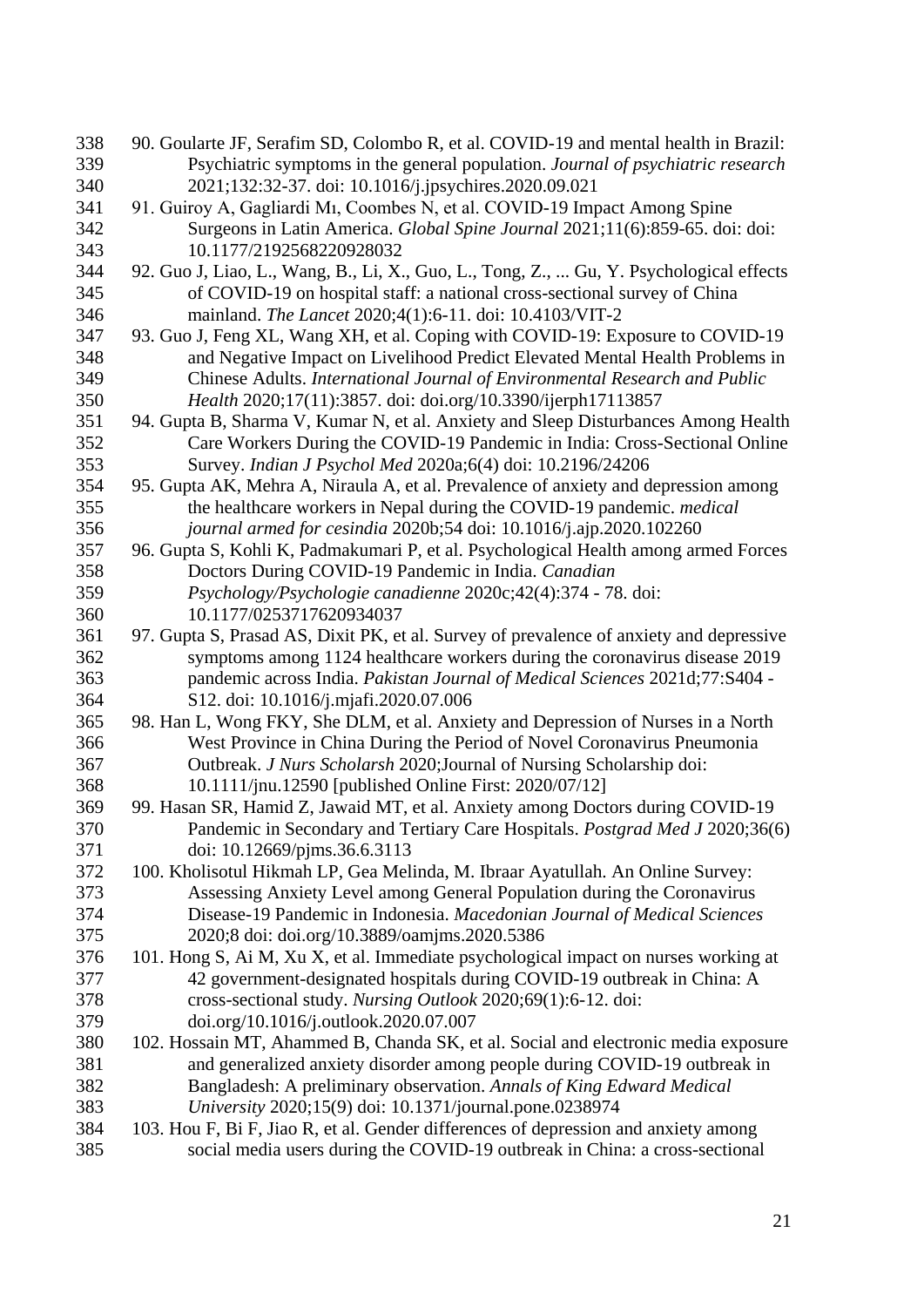| 386<br>387 | study. BMC Public Health 2020;20(1):1-11. doi: doi.org/10.1186/s12889-020-<br>09738-7  |
|------------|----------------------------------------------------------------------------------------|
| 388        | 104. Hu N, Li Y, He S-S, et al. Impact of the Family Environment on the Emotional      |
| 389        | State of Medical Staff During the COVID-19 Outbreak: The Mediating Effect of           |
| 390        | Self-Efficacy. Frontiers in Psychology 2020;11 doi: 10.3389/fpsyg.2020.576515          |
| 391        | 105. Hu D, Kong Y, Li W, et al. Frontline Nurses' Burnout, Anxiety, Depression, and    |
| 392        | Fear Statuses and Their Associated Factors During the COVID-19 Outbreak in             |
| 393        | Wuhan, China: A Big-Scale Cross-Sectional Study. The Lancet 2020;24 doi:               |
| 394        | doi.org/10.1016/j.eclinm.2020.100424                                                   |
| 395        | 106. Public behavior change, perceptions, depression, and anxiety in relation to the   |
| 396        | COVID-19 outbreak. Open Forum Infectious Diseases; 2020. Oxford University             |
| 397        | Press US.                                                                              |
| 398        | 107. Huang L, Wang Y, Liu J, et al. Factors influencing anxiety of health care workers |
| 399        | in the radiology department with high exposure risk to COVID-19. Medical               |
| 400        | Science Monitor 2020;26:e926008-1. doi: 10.12659/MSM.926008                            |
| 401        | 108. Huang Y, Wang Y, Zeng L, et al. Prevalence and Correlation of Anxiety, Insomnia   |
| 402        | and Somatic Symptoms in a Chinese Population During the COVID-19                       |
| 403        | Epidemic. Frontiers in Psychology 2020;11:894. doi:                                    |
| 404        | doi.org/10.3389/fpsyt.2020.568329                                                      |
| 405        | 109. Abdelkrim Janati Idrissi AL, Abdelilah Benouajjit, Manar Ben El Bouaazzaoui,      |
| 406        | Farah El Houari, Mohammed Alami. Sleep quality and mental health in the                |
| 407        | context of COVID-19 pandemic and lockdown in Morocco Sleep Medicine                    |
| 408        | 2020;74:248-53. doi: doi.org/10.1016/j.sleep.2020.07.045                               |
| 409        | 110. Imran N, Masood HMU, Ayub M, et al. Psychological impact of COVID-19              |
| 410        | pandemic on postgraduate trainees: a cross-sectional survey. Plos One                  |
| 411        | 2020a;97(1152) doi: 10.1136/postgradmedj-2020-138364                                   |
| 412        | 111. Imran N, Hashmi AM, Haider II, et al. The Toll it Takes: Mental Health Burden     |
| 413        | and Associated Factors During COVID-19 Outbreak among Healthcare Workers               |
| 414        | in Lahore, Pakistan. Indian Journal of Anaesthesia 2020b;26(2)                         |
| 415        | 112. Islam MA, Barna SD, Raihan H, et al. Depression and anxiety among university      |
| 416        | students during the COVID-19 pandemic in Bangladesh: A web-based cross-                |
| 417        | sectional survey. Advances in respiratory medicine 2020;15(8) doi:                     |
| 418        | 10.1371/journal.pone.0238162                                                           |
| 419        | 113. Jain A, Singariya G, Kamal M, et al. COVID-19 pandemic: Psychological impact      |
| 420        | on anaesthesiologists. Annals of Vascular Surgery 2020;64(9):774. doi:                 |
| 421        | 10.4103/ija.IJA_697_20                                                                 |
| 422        | 114. Yuehui Jia YQ, Li Bai, Yunfeng Han, Zhiping Xie, Jie Ge. Knowledge-attitude-      |
| 423        | practice and psychological status of college students during the early stage of        |
| 424        | COVID-19 outbreak in China: a cross-sectional study. BMJ Open 2021;11(2)               |
| 425        | doi: doi.org/10.1136/bmjopen-2020-045034                                               |
| 426        | 115. Jin Z, Zhao K-b, Xia Y-y, et al. Relationship Between Psychological Responses     |
| 427        | and the Appraisal of Risk Communication During the Early Phase of the                  |
| 428        | COVID-19 Pandemic: A Two-Wave Study of Community Residents in China.                   |
| 429        | Frontiers in Psychology 2020;8 doi: doi.org/10.3389/fpubh.2020.550220                  |
| 430        | 116. Jindal V, Mittal S, Kaur T, et al. Knowledge, anxiety and the use of              |
| 431        | hydroxychloroquine prophylaxis among health care students and professionals            |
| 432        | regarding COVID-19 pandemic. Globalization and Health 2020;88(6):520 - 30.             |
| 433        | doi: 10.5603/ARM.a2020.0163                                                            |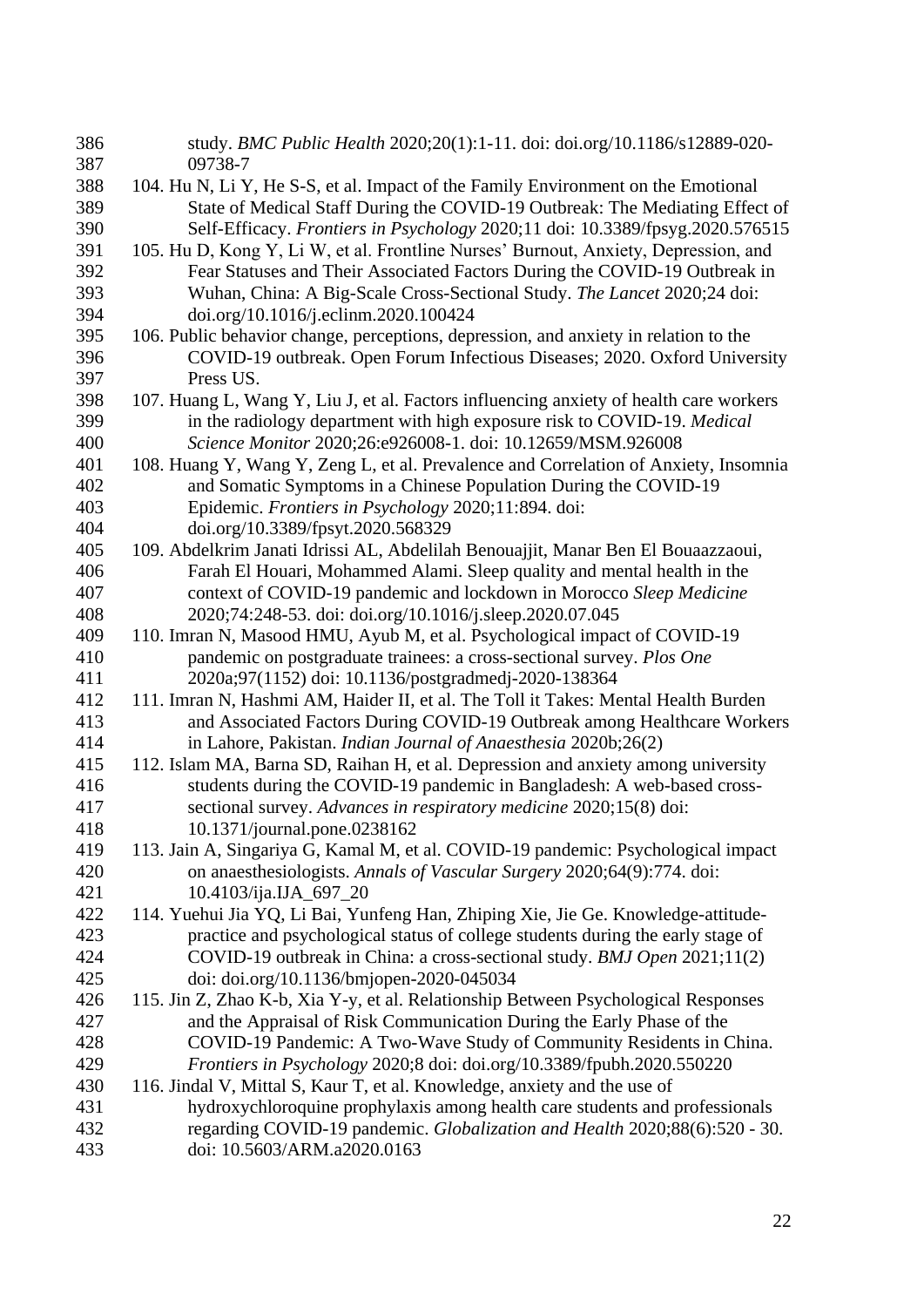| 434 | 117. Juan Y, Yuanyuan C, Qiuxiang Y, et al. Psychological distress surveillance and     |
|-----|-----------------------------------------------------------------------------------------|
| 435 | related impact analysis of hospital staff during the COVID-19 epidemic in               |
| 436 | Chongqing, China. Comprehensive Psychiatry 2020;103:152198. doi:                        |
| 437 | doi.org/10.1016/j.comppsych.2020.152198                                                 |
| 438 | 118. Kafle K, Shrestha DB, Baniya A, et al. Psychological distress among health service |
| 439 | providers during COVID-19 pandemic in Nepal. Frontiers in Psychiatry                    |
| 440 | 2021;16(2) doi: 10.1371/journal.pone.0246784                                            |
| 441 | 119. Aida Kalok SS, Abdul Muzhill Abdul Hafizz, Zulkifli Zainuddin, Mohamad Nasir       |
| 442 | Shafiee. The psychological impact of movement restriction during the COVID-             |
| 443 | 19 outbreak on clinical undergraduates: A cross-sectional study. International          |
| 444 | Journal of Environmental Research and Public Health 2020;17(22) doi:                    |
| 445 | doi.org/10.3390/ijerph17228522                                                          |
| 446 | 120. Kamaludin K, Chinna K, Sundarasen S, et al. Coping with COVID-19 and               |
| 447 | movement control order (MCO): experiences of university students in Malaysia.           |
| 448 | Heliyon 2020;6(11):e05339.                                                              |
| 449 | 121. Karpenko OA, Syunyakov TS, Kulygina MA, et al. Impact of COVID-19                  |
| 450 | pandemic on anxiety, depression and distress - online survey results amid the           |
| 451 | pandemic in Russia. Consortium Psychiatricum 2020;1(1):8-20. doi:                       |
| 452 | 10.17650/2712-7672-2020-1-1-8-20                                                        |
| 453 | 122. Kassaw C. The Magnitude of Psychological Problem and Associated Factor in          |
| 454 | Response to COVID-19 Pandemic Among Communities Living in Addis Ababa,                  |
| 455 | Ethiopia, March 2020: A Cross-Sectional Study Design. Psychology Research               |
| 456 | and Behavior Management 2020;13:631-40. doi: 10.2147/PRBM.S256551                       |
| 457 | 123. François Roger Nguépy Keubo PCM, Thomas Djifack Tadongfack, Eugène                 |
| 458 | Fokouong Tchoffo, Cyrille Tasson Tatang, Julienne Ide Zeuna. Psychological              |
| 459 | distress among health care professionals of the three COVID-19 most affected            |
| 460 | Regions in Cameroon: Prevalence and associated factors. Annales Médico-                 |
| 461 | psychologiques revue psychiatrique 2021;179(2):141-46. doi:                             |
| 462 | doi.org/10.1016/j.amp.2020.08.012                                                       |
| 463 | 124. Khan AH, Sultana MS, Hossain S, et al. The impact of COVID-19 pandemic on          |
| 464 | mental health & wellbeing among home-quarantined Bangladeshi students: A                |
| 465 | cross-sectional pilot study. Journal of PeriAnesthesia Nursing 2020;277:121 -           |
| 466 | 28. doi: 10.1016/j.jad.2020.07.135                                                      |
| 467 | 125. Khanal P, Devkota N, Dahal M, et al. Mental health impacts among health workers    |
| 468 | during COVID-19 in a low resource setting: a cross-sectional survey from                |
| 469 | Nepal. JOEM 2020a;16(1) doi: 10.1186/s12992-020-00621-z                                 |
| 470 | 126. Khanna R, Honavar S, Metla A, et al. Psychological impact of COVID-19 on           |
| 471 | ophthalmologists-in-training and practising ophthalmologists in India. The Open         |
| 472 | Dentistry Journal 2020b;68(6):994.                                                      |
| 473 | doi: 10.4103/psychiatry.IndianJPsychiatry_276_20                                        |
| 474 | 127. Khatun MF, Parvin MF, Rashid MM-u, et al. Mental Health of Physicians During       |
| 475 | COVID-19 Outbreak in Bangladesh: A Web-Based Cross-Sectional Survey.                    |
| 476 | Journal of Indian Association for Child and Adolescent Mental Health 2021;9             |
| 477 | doi: 10.3389/fpubh.2021.592058                                                          |
| 478 | 128. Khoshaim HB, Al-Sukayt A, Chinna K, et al. Anxiety Level of University Students    |
| 479 | During COVID-19 in Saudi Arabia. Indian Journal of Ophthalmology 2020;11                |
| 480 | doi: 10.3389/fpsyt.2020.579750                                                          |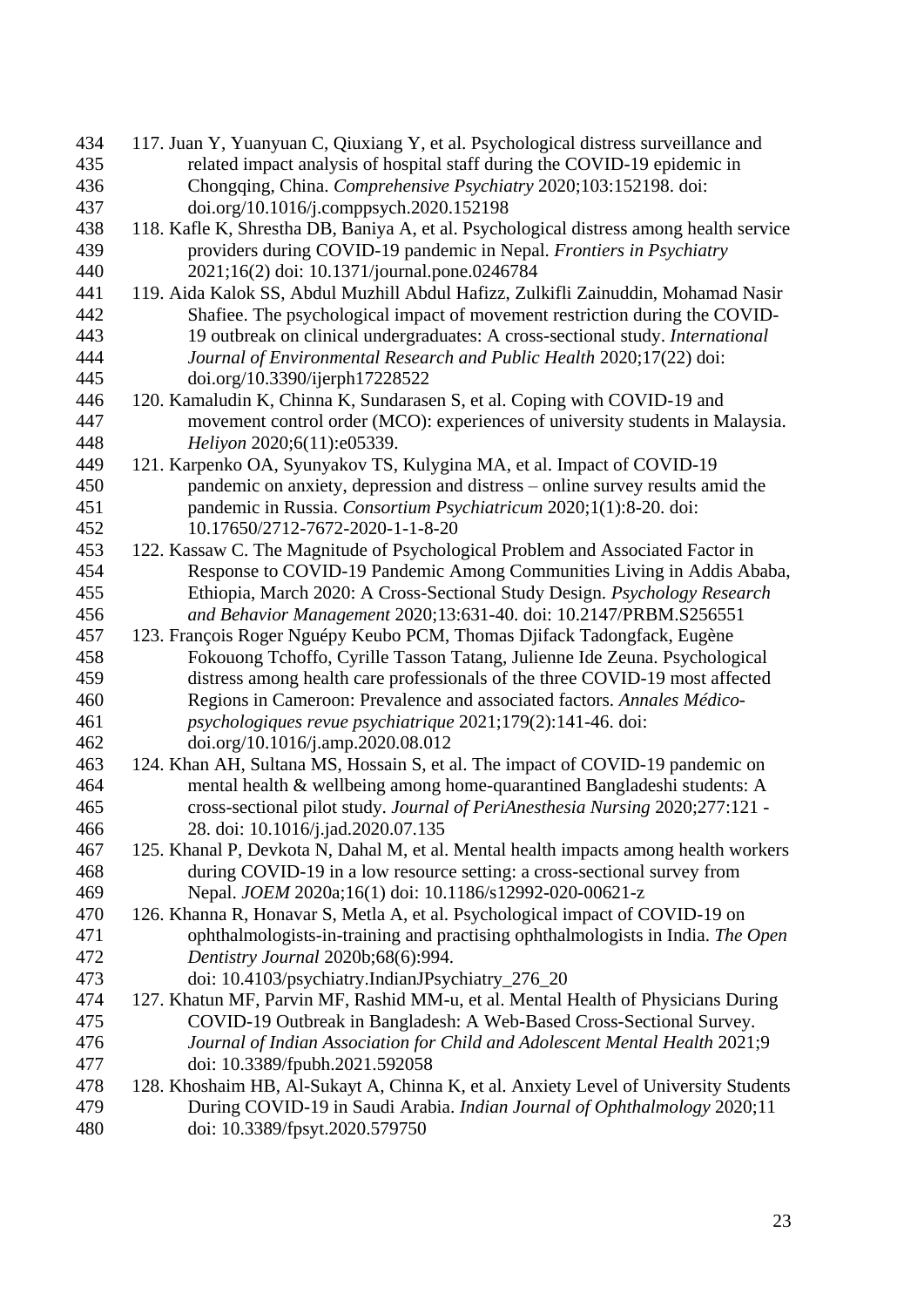| 481        | 129. Sim Sze Kiat LBL, Siti Rosnaini Zaila Ramli, Sijil Matrikulasi, Nur Hazira Abdul                                                                    |
|------------|----------------------------------------------------------------------------------------------------------------------------------------------------------|
| 482        | Muti, Sijil Asasi Sains Hayat Unimas. Psychological symptoms among                                                                                       |
| 483        | healthcare workers handling COVID-19 patients. 2021                                                                                                      |
| 484        | 130. Simegnew Kibret DT, Efrem Fenta, Metages Hunie, Tadese Tamire. Prevalence of                                                                        |
| 485        | anxiety towards COVID-19 and its associated factors among healthcare workers                                                                             |
| 486        | in a Hospital of Ethiopia. PLOS ONE 2020 doi:                                                                                                            |
| 487        | doi.org/10.1371/journal.pone.0243022                                                                                                                     |
| 488        | 131. Andrew Wooyoung Kim TN, Emily Mendenhall. Evaluating the Mental Health                                                                              |
| 489        | Impacts of the COVID-19 Pandemic in Urban South Africa: Perceived Risk of                                                                                |
| 490        | COVID-19 Infection and Childhood Trauma Predict Adult Depressive                                                                                         |
| 491        | Symptoms. Psychology Medicine 2020:1-13. doi:                                                                                                            |
| 492        | doi.org/10.1017/S0033291720003414                                                                                                                        |
| 493        | 132. Koksal E, Dost B, Terzi Ö, et al. Evaluation of Depression and Anxiety Levels and                                                                   |
| 494        | Related Factors Among Operating Theater Workers During the Novel                                                                                         |
| 495        | Coronavirus (COVID-19) Pandemic. Brain and Behavior 2020;35(5):472 - 77.                                                                                 |
| 496        | doi: 10.1016/j.jopan.2020.06.017                                                                                                                         |
| 497        | 133. Kounou KB, Guédénon KM, Foli AAD, et al. Mental health of medical                                                                                   |
| 498        | professionals during the covid-19 pandemic in Togo. Psychiatry and Clinical                                                                              |
| 499        | Neurosciences 2020;74(10):559-60. doi: 10.1111/pcn.13108                                                                                                 |
| 500        | 134. Kumar D, Saghir T, Ali G, et al. Psychosocial Impact of COVID-19 on Healthcare                                                                      |
| 501        | Workers at a Tertiary Care Cardiac Center of Karachi Pakistan. International                                                                             |
| 502        | Journal of Research in Pharmaceutical Science 2021;63(2) doi:                                                                                            |
| 503        | 10.1097/JOM.0000000000002094                                                                                                                             |
| 504        | 135. Leodoro J. Labrague JAADISR. COVID-19 anxiety among front-line nurses:                                                                              |
| 505        | Predictive role of organisational support, personal resilience and social support.                                                                       |
| 506        | Journal of Nusing Management 2020;28(7):1653-61. doi:                                                                                                    |
| 507        | doi.org/10.1111/jonm.13121                                                                                                                               |
| 508        | 136. Lai J, Ma S, Wang Y, et al. Factors Associated With Mental Health Outcomes                                                                          |
| 509        | Among Health Care Workers Exposed to Coronavirus Disease 2019. JAMA                                                                                      |
| 510        | Netw Open 2020;3(3) doi: 10.1001/jamanetworkopen.2020.3976                                                                                               |
| 511        | 137. Lam SC, Arora T, Grey I, et al. Perceived risk and protection from infection and                                                                    |
| 512        | depressive symptoms among healthcare workers in mainland China and Hong                                                                                  |
| 513        | Kong during COVID-19. Frontiers in Psychology 2020;11:686. doi:                                                                                          |
| 514        | doi.org/10.3389/fpsyt.2020.00686                                                                                                                         |
| 515        | 138. Landaeta-Díaz L, González-Medina G, Agüero SD. Anxiety, anhedonia and food                                                                          |
| 516        | consumption during the COVID-19 quarantine in Chile. Appetite                                                                                            |
| 517        | 2021;164:105259. doi: 10.1016/j.appet.2021.105259 [published Online First: 1                                                                             |
| 518        | September 2021]                                                                                                                                          |
| 519        | 139. Huong Thi Le AJXL, Jiaqian Sun, Men Thi Hoang, Linh Gia Vu, Hai Quang                                                                               |
| 520        | Pham. Anxiety and Depression Among People Under the Nationwide Partial                                                                                   |
| 521        | Lockdown in Vietnam. Frontiers in Psychology 2020 doi:                                                                                                   |
| 522        | doi.org/10.3389/fpubh.2020.589359                                                                                                                        |
| 523<br>524 | 140. Lei L, Huang X, Zhang S, et al. Comparison of Prevalence and Associated Factors<br>of Anxiety and Depression Among People Affected by versus People |
| 525        | Unaffected by Quarantine During the COVID-19 Epidemic in Southwestern                                                                                    |
| 526        | China. Med Sci Monit 2020;26:e924609. doi: 10.12659/MSM.924609 [published                                                                                |
| 527        |                                                                                                                                                          |
|            | Online First: 2020/04/27]                                                                                                                                |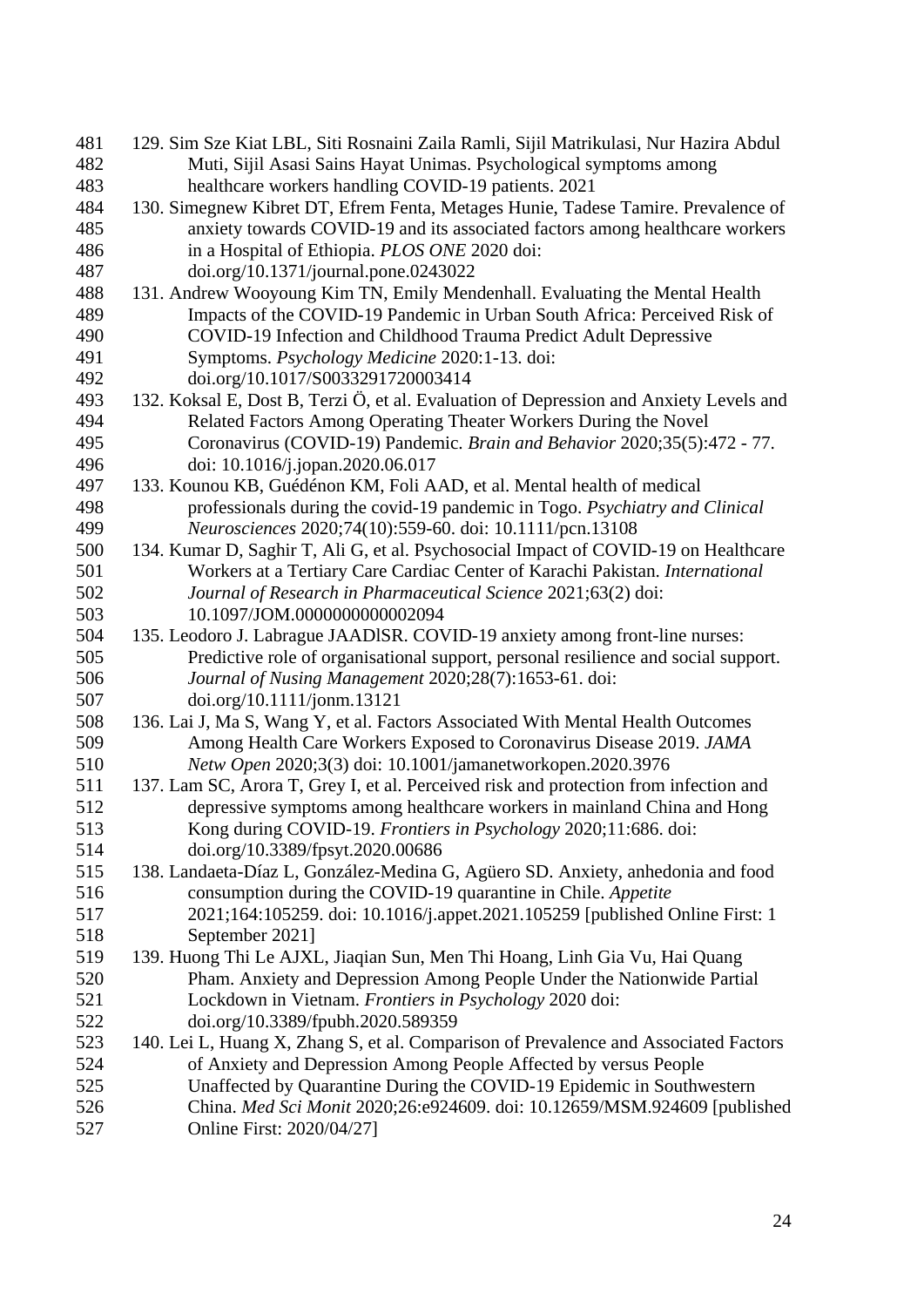| 528 | 141. Leng M, Wei L, Shi X, et al. Mental distress and influencing factors in nurses                                                                                 |
|-----|---------------------------------------------------------------------------------------------------------------------------------------------------------------------|
| 529 | caring for patients with COVID-19. Nursing in Critical Care 2020;26(2):94-                                                                                          |
| 530 | 101. doi: doi.org/10.1111/nicc.12528                                                                                                                                |
| 531 | 142. Li QJQAIJoM. Psychosocial and coping responses toward 2019 coronavirus                                                                                         |
| 532 | diseases (COVID-19): a cross-sectional study within the Chinese general                                                                                             |
| 533 | population. An International Jounral of Medicine 2020;113(10):731-38. doi:                                                                                          |
| 534 | doi.org/10.1093/qjmed/hcaa226                                                                                                                                       |
| 535 | 143. Li X, Yu, H., Bian, G., Hu, Z., Liu, X., Zhou, Q., Zhou, D. Prevalence, risk                                                                                   |
| 536 | factors, and clinical correlates of insomnia in volunteer and at home medical                                                                                       |
| 537 | staff during the COVID-19. Brain, Behavior, and Immunity 2020;87:140-41.                                                                                            |
| 538 | doi: 10.1016/j.bbi.2020.05.008                                                                                                                                      |
| 539 | 144. Li G, Miao, J, Wang, H, Xu, S, Sun, W, Fan, Y, et al. Psychological impact on                                                                                  |
| 540 | women health workers involved in COVID-19 outbreak in Wuhan: a cross-                                                                                               |
| 541 | sectional study. BMJ Jounrals; 91(8) doi: dx.doi.org/10.1136/jnnp-2020-323134                                                                                       |
| 542 | 145. Li Y, Qin Q, Sun Q, et al. Insomnia and psychological reactions during the                                                                                     |
| 543 | COVID-19 outbreak in China. J Clin Sleep Med 2020;16(8):1417-18. doi:                                                                                               |
| 544 | 10.5664/jcsm.8524 [published Online First: 2020/05/01]                                                                                                              |
| 545 | 146. Mengyao Li LL, Yilong Yang, Yang Wang, Xiaoshi Yang, Hui Wu. Psychological                                                                                     |
| 546 | Impact of Health Risk Communication and Social Media on College Students.                                                                                           |
| 547 | Journal of Medical Internet Research 2020;22(11) doi:                                                                                                               |
| 548 | preprints.jmir.org/preprint/20656                                                                                                                                   |
| 549 | 147. Li Q, Chen J, Xu G, et al. The Psychological Health Status of Healthcare Workers                                                                               |
| 550 | During the COVID-19 Outbreak: A Cross-Sectional Survey Study in                                                                                                     |
| 551 | Guangdong, China. Frontiers in Psychology 2020;8:572. doi:                                                                                                          |
| 552 | doi.org/10.3389/fpubh.2020.562885                                                                                                                                   |
| 553 | 148. Li Q, Miao Y, Zeng X, et al. Prevalence and factors for anxiety during the                                                                                     |
| 554 | coronavirus disease 2019 (COVID-19) epidemic among the teachers in China.                                                                                           |
| 555 | Journal of Affective Disorders 2020;277:153-58. doi:                                                                                                                |
| 556 | doi.org/10.1016/j.jad.2020.08.017                                                                                                                                   |
| 557 | 149. Li R, Chen Y, Lv J, et al. Anxiety and related factors in frontline clinical nurses                                                                            |
| 558 | fighting COVID-19 in Wuhan. Medicine 2020;99(30) doi:                                                                                                               |
| 559 | 10.1097/MD.0000000000021413                                                                                                                                         |
| 560 | 150. Li X, Li S, Xiang M, et al. The prevalence and risk factors of PTSD symptoms                                                                                   |
| 561 | among medical assistance workers during the COVID-19 pandemic. Journal of                                                                                           |
| 562 | Psychosomatic Research 2020;139:110270. doi:                                                                                                                        |
| 563 | doi.org/10.1016/j.jpsychores.2020.110270                                                                                                                            |
| 564 | 151. Xiuchuan Li YZ, Xiaoyue Xu. Factors associated with the psychological well-                                                                                    |
| 565 | being among front-line nurses exposed to COVID-2019 in China: A predictive                                                                                          |
| 566 | study. Journal of Nusing Management 2020;29(2):240-49. doi:                                                                                                         |
| 567 | doi.org/10.1111/jonm.13146                                                                                                                                          |
| 568 | 152. Li L, Sun N, Fei S, et al. Current status of and factors influencing anxiety and                                                                               |
| 569 | depression in front-line medical staff supporting Wuhan in containing the novel                                                                                     |
| 570 | coronavirus pneumonia epidemic. Japan Journal of Nursing Science                                                                                                    |
| 571 |                                                                                                                                                                     |
| 572 | 2020;18(2):e12398. doi: doi.org/10.1111/jjns.12398                                                                                                                  |
| 573 | 153. Liang Y, Wu K, Zhou Y, et al. Mental health in frontline medical workers during<br>the 2019 novel coronavirus disease epidemic in China: a comparison with the |
| 574 |                                                                                                                                                                     |
|     | general population. IJERPH 2020;17(18):6550. doi:                                                                                                                   |
| 575 | doi.org/10.3390/ijerph17186550                                                                                                                                      |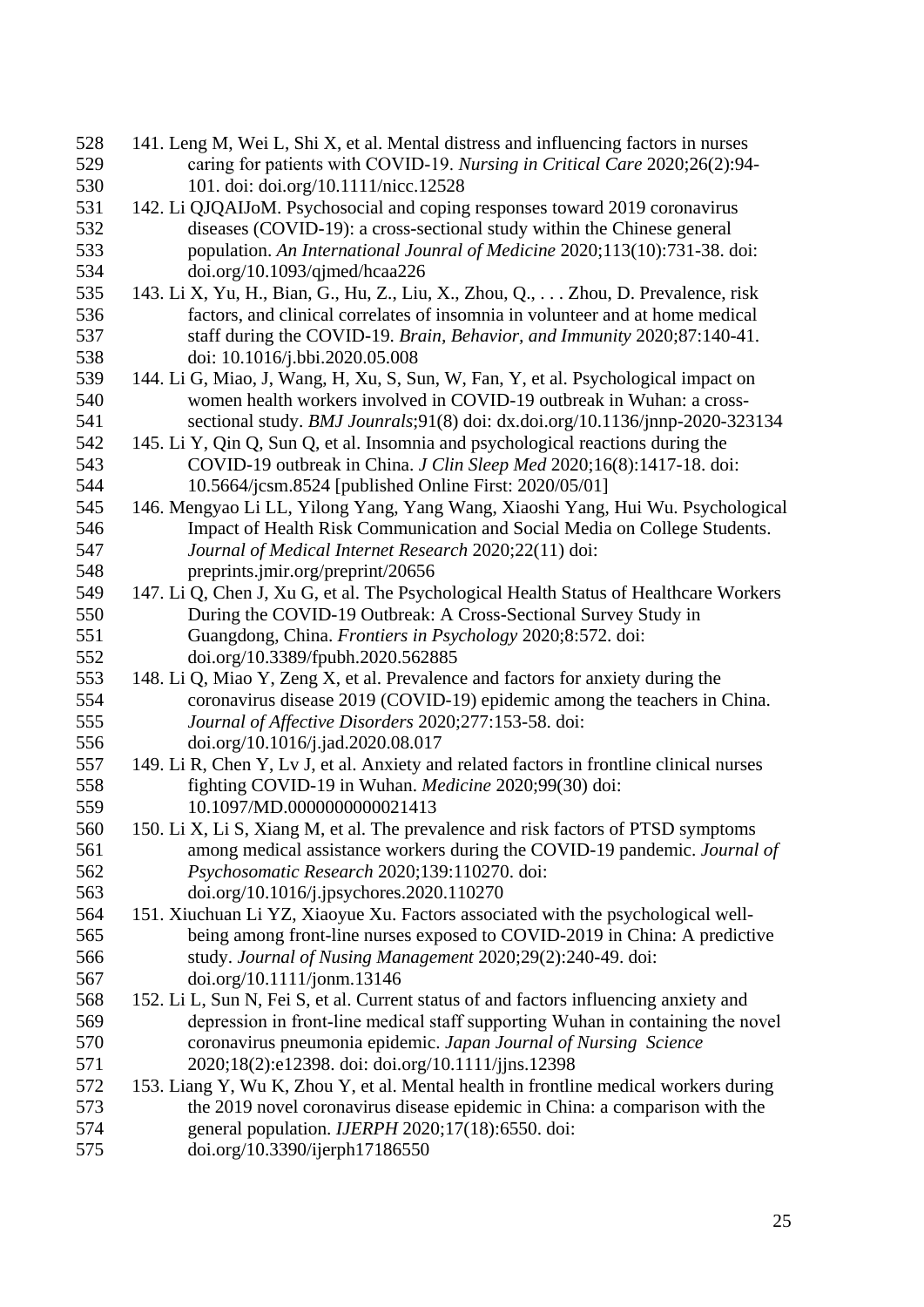| 576 | 154. Shun-Wei Liang R-NC, Li-Li Liu, Xue-Guo Li, Jian-Bin Chen, Si-Yao Tang. The      |
|-----|---------------------------------------------------------------------------------------|
| 577 | Psychological Impact of the COVID-19 Epidemic on Guangdong College                    |
| 578 | Students: The Difference Between Seeking and Not Seeking Psychological                |
| 579 | Help. Frontiers in Psychology 2020 doi: doi.org/10.3389/fpsyg.2020.02231              |
| 580 | 155. Lin K, Yang BX, Luo D, et al. The mental health effects of COVID-19 on health    |
| 581 | care providers in China. The American Journal of Psychiatry 2020;177(7):635-          |
| 582 | 36. doi: doi.org/10.1176/appi.ajp.2020.20040374                                       |
| 583 | 156. Lin L-y, Wang J, Ou-yang X-y, et al. The immediate impact of the 2019 novel      |
| 584 | coronavirus (COVID-19) outbreak on subjective sleep status. Sleep Medicine            |
| 585 | 2020;77:348-54. doi: doi.org/10.1016/j.sleep.2020.05.018                              |
| 586 | 157. Depression is Associated with Moderate-Intensity Physical Activity Among         |
| 587 | College Students During the COVID-19 Pandemic: Differs by Activity Level,             |
| 588 | Gender and Gender Role. Psychology Research and Behavior Management                   |
| 589 | 2020;13:1123-34. doi: 10.2147/PRBM.S277435                                            |
| 590 | 158. Lingawi HS, Afifi IK. COVID-19 associated stress among dental students. Journal  |
| 591 | of Obstetrics and Gynecology of India 2020;14(1):554 - 62. doi:                       |
| 592 | 10.2174/1874210602014010554                                                           |
| 593 | 159. Liu C-Y, Yang, Y.-z., Zhang, X.-M., Xu, X., Dou, Q.-L., Zhang, W.-W., & Cheng,   |
| 594 | A. S. K. The prevalence and influencing factors in anxiety in medical workers         |
| 595 | fighting COVID-19 in China: a cross-sectional survey. Epidemiology and                |
| 596 | Infection 2020;148 doi: 10.1017/s0950268820001107                                     |
| 597 | 160. Liu D, Ren Y, Yan F, et al. Psychological Impact and Predisposing Factors of the |
| 598 | Coronavirus Disease 2019 (COVID-19) Pandemic on General Public in China.              |
| 599 | Lancet Psychiatry in press doi: http://dx.doi.org/10.2139/ssrn.3551415                |
| 600 | 161. Liu N, Zhang F, Wei C, et al. Prevalence and predictors of PTSS during COVID-    |
| 601 | 19 outbreak in China hardest-hit areas: Gender differences matter. <i>Psychiatry</i>  |
| 602 | Res 2020;287:112921. doi: 10.1016/j.psychres.2020.112921 [published Online            |
| 603 | First: 2020/04/03]                                                                    |
| 604 | 162. Liu Z, Han B, Jiang RM, et al. Mental health status of doctors and nurses during |
| 605 | COVID-19 epidemic in China. Preprint with The Lancet, SSRN 2020                       |
| 606 | 163. Liu M, Zhang H, Huang HJBPH. Media exposure to COVID-19 information, risk        |
| 607 | perception, social and geographical proximity, and self-rated anxiety in China.       |
| 608 | BMC Public Health 2020;20(1):1-8.                                                     |
| 609 | 164. Liu X, Luo W-T, Li Y, et al. Psychological status and behavior changes of the    |
| 610 | public during the COVID-19 epidemic in China. Infectious Diseases of Poverty          |
| 611 | $2020;9(1):1-11$ . doi: doi.org/10.                                                   |
| 612 | 1186/s40249-020-00678-3                                                               |
| 613 | 165. Liu Y, Chen H, Zhang N, et al. Anxiety and depression symptoms of medical staff  |
| 614 | under COVID-19 epidemic in China. Journal of Affective Disorders                      |
| 615 | 2020;278:144-48. doi: doi.org/10.1016/j.jad.2020.09.004                               |
| 616 | 166. Liu Y, Wang L, Chen L, et al. Mental health status of paediatric medical workers |
| 617 | in China during the COVID-19 outbreak. Frontiers in Psychology 2020;11 doi:           |
| 618 | 10.3389/fpsyt.2020.00702                                                              |
| 619 | 167. Lu W, Wang H, Lin Y, et al. Psychological status of medical workforce during the |
| 620 | COVID-19 pandemic: A cross-sectional study. Psychiatry Research 2020;288              |
| 621 | doi: 10.1016/j.psychres.2020.112936                                                   |
| 622 | 168. Lu H, Nie P, Qian LJARiQoL. Do quarantine experiences and attitudes towards      |
| 623 | COVID-19 affect the distribution of mental health in China? A quantile                |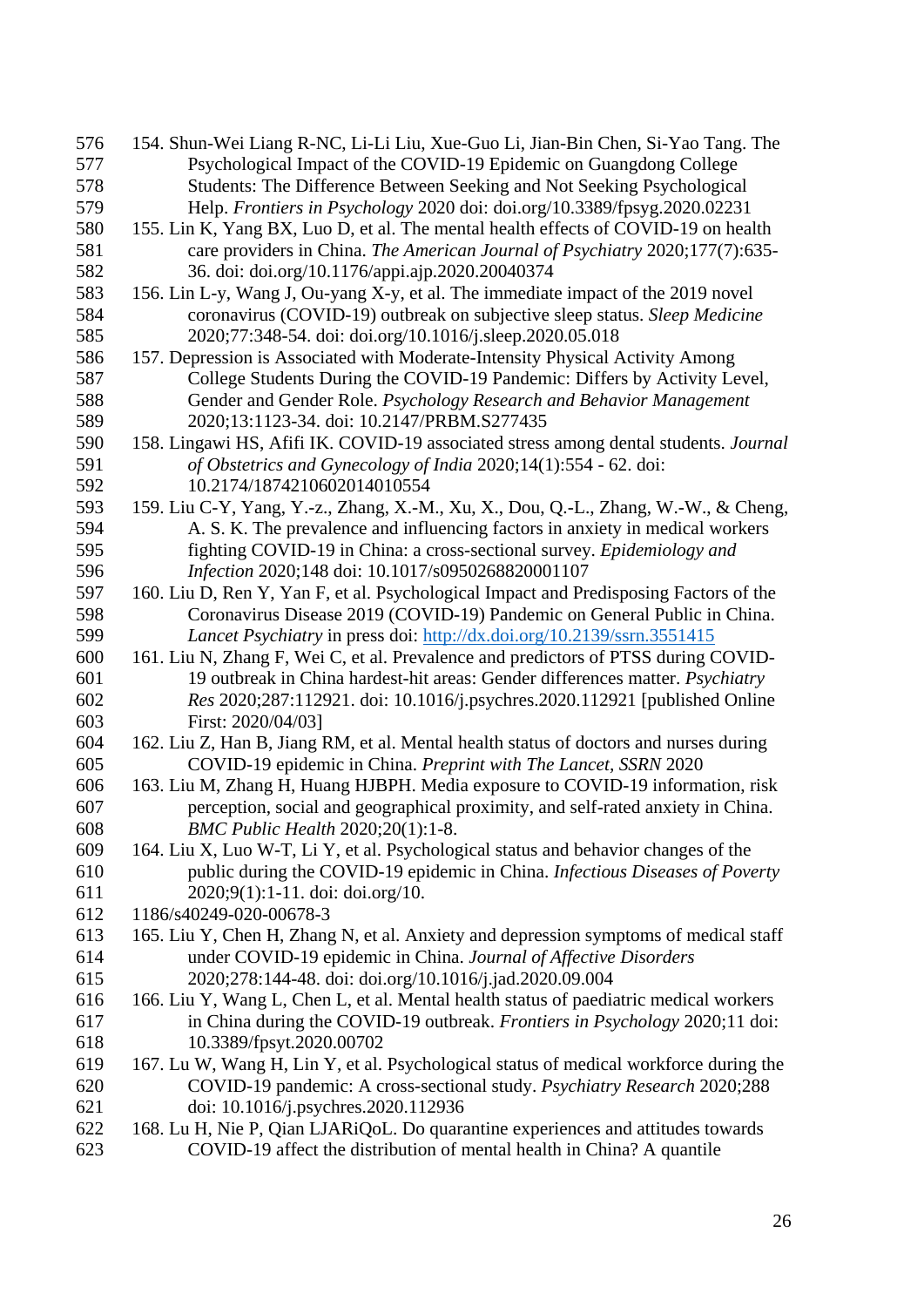| 624        | regression analysis. Applied Research in Quality of Life 2021;16:1925-42. doi:                                      |
|------------|---------------------------------------------------------------------------------------------------------------------|
| 625        | doi.org/10.1007/s11482-020-09851-0                                                                                  |
| 626        | 169. Lu P, Li X, Lu L, et al. The psychological states of people after Wuhan eased the                              |
| 627        | lockdown. PLOS ONE 2020;15(11):e0241173. doi:                                                                       |
| 628        | doi.org/10.1371/journal.pone.0241173                                                                                |
| 629        | 170. Z. Ma JZ, Y. Li, D. Chen, T. Wang, Z. Zhang. Mental health problems and                                        |
| 630        | correlates among 746 217 college students during the coronavirus disease 2019                                       |
| 631        | outbreak in China. Epidemiology and Psychiatric Sciences 2020;29:e181. doi:                                         |
| 632        | doi.org/10.1017/S2045796020000931                                                                                   |
| 633        | 171. Maciaszek J, Ciulkowicz M, Misiak B, et al. Mental Health of Medical and Non-                                  |
| 634        | Medical Professionals during the Peak of the COVID-19 Pandemic: A Cross-                                            |
| 635        | Sectional Nationwide Study. Journal of Clinical Medicine 2020;9(8):2527. doi:                                       |
| 636        | 10.3390/jcm9082527                                                                                                  |
| 637        | 172. Malgor RD, Sobreira ML, Mouawad NJ, et al. Brazilian vascular surgeons                                         |
| 638        | experience during the coronavirus (COVID-19) pandemic. Vascular                                                     |
| 639        | 2020;29:451-60. doi: 10.1177/1708538120954961                                                                       |
| 640        | 173. Mamun MA, Sakib N, Gozal D, et al. The COVID-19 pandemic and serious                                           |
| 641        | psychological consequences in Bangladesh: A population-based nationwide                                             |
| 642<br>643 | study. The Journal of Obstetrics and Gynecology of India 2021;279:462 - 72.                                         |
| 644        | doi: 10.1016/j.jad.2020.10.036<br>174. Manjareeka M, Pathak M. COVID-19 Lockdown Anxieties: Is student a vulnerable |
| 645        | group? BMC Psychol 2021;17(1):72 - 80.                                                                              |
| 646        | 175. Markovic I, Nikolovski S, Milojevic S, et al. Public trust and media influence on                              |
| 647        | anxiety and depression levels among skilled workers during the COVID-19                                             |
| 648        | outbreak in Serbia. Vojnosanitetski pregled 2020;77(11):1201-09. doi:                                               |
| 649        | 10.2298/VSP200713108M                                                                                               |
| 650        | 176. Martinez EZ, Silva FM, Morigi TZ, et al. Physical activity in periods of social                                |
| 651        | distancing due to COVID-19: a cross-sectional survey. Ciência Saúde Coletiva                                        |
| 652        | 2020;25:4157-68. doi: 10.1590/1413-812320202510.2.27242020                                                          |
| 653        | 177. Mautong H, Gallardo-Rumbea JA, Alvarado-Villa GE, et al. Assessment of                                         |
| 654        | depression, anxiety and stress levels in the Ecuadorian general population during                                   |
| 655        | social isolation due to the COVID-19 outbreak: A cross-sectional study. BMC                                         |
| 656        | Psychiatry 2021;21(212):1-15. doi: 10.1186/s12888-021-03214-1                                                       |
| 657        | 178. Mboua CP KF, Fouaka SGN. Anxiety and Depression Associated with the                                            |
| 658        | Management of COVID-19 Among Healthcare workers in Cameroon. L'                                                     |
| 659        | Evolution Psychiatrique 2020;86(1):131-39. doi: 10.1016/j.evopsy.2020.11.002                                        |
| 660        | 179. Mechili EA, Saliaj A, Kamberi F, et al. Is the mental health of young students and                             |
| 661        | their family members affected during the quarantine period? Evidence from the                                       |
| 662        | COVID-19 pandemic in Albania. Journal of Psychiatric and Mental Health                                              |
| 663        | Nursing 2020 doi: 10.1111/jpm.12672                                                                                 |
| 664        | 180. Medeiros RAD, Vieira DL, Silva EVFD, et al. Prevalence of symptoms of                                          |
| 665        | temporomandibular disorders, oral behaviors, anxiety, and depression in                                             |
| 666        | Dentistry students during the period of social isolation due to COVID-19.                                           |
| 667        | Journal of Applied Oral Science 2020;28(e20200445):1-8. doi: 10.1590/1678-                                          |
| 668        | 7757-2020-0445                                                                                                      |
| 669        | 181. Mekonen E, Shetie B, Muluneh N. The Psychological Impact of COVID-19                                           |
| 670        | Outbreak on Nurses Working in the Northwest of Amhara Regional State                                                |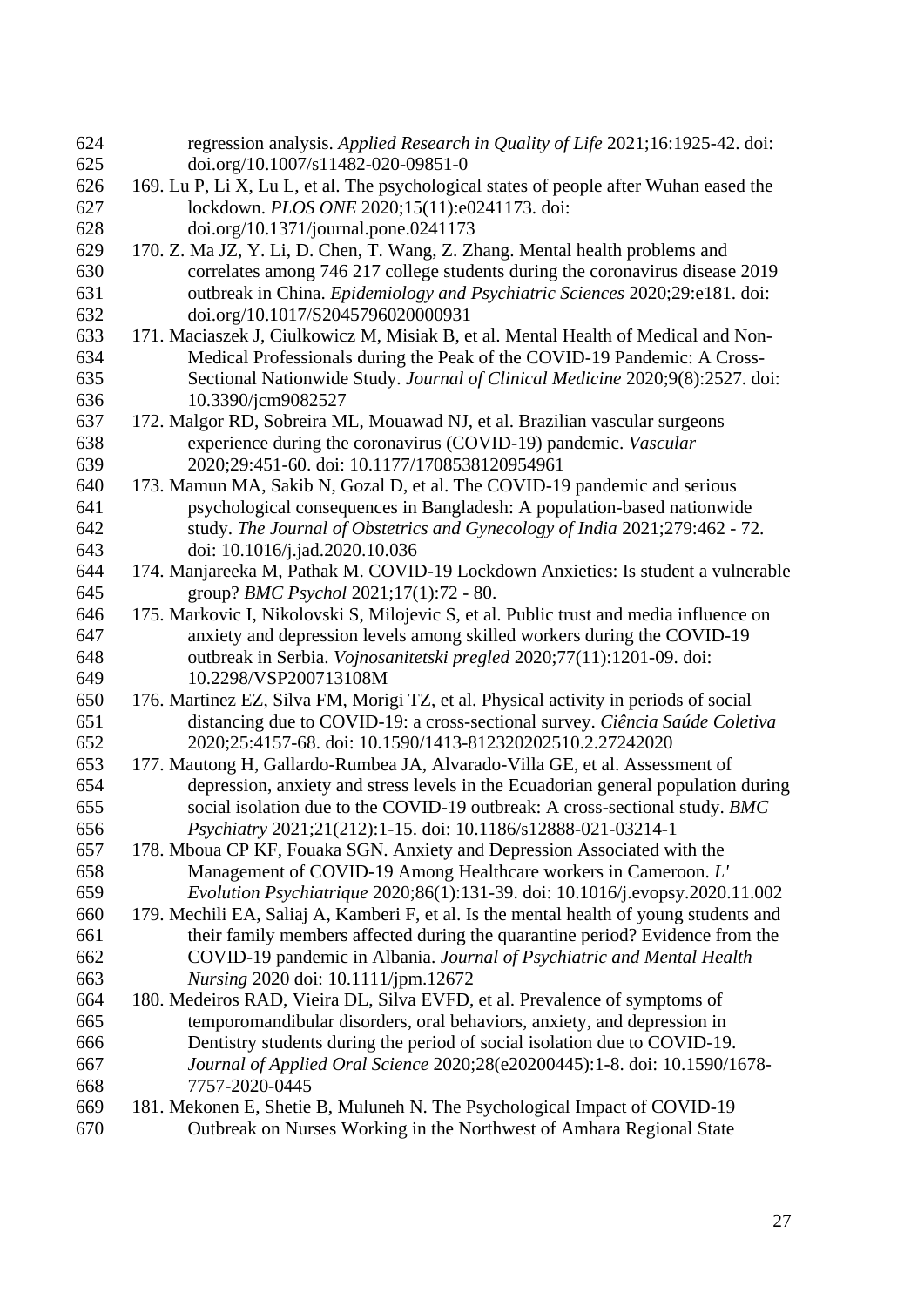| 671 | Referral Hospitals, Northwest Ethiopia. Psychological Research Behavior               |
|-----|---------------------------------------------------------------------------------------|
| 672 | Management 2020;13:1353-64. doi: 10.2147/PRBM.S291446                                 |
| 673 | 182. Mendonca VS, Steil A, Gois AFT. Mental health and the COVID-19 pandemic: a       |
| 674 | study of medical residency training over the years. Clinics 2021;76(e2907):1-6.       |
| 675 | doi: 10.6061/clinics/2021/e2907                                                       |
| 676 | 183. Mi T, Yang X, Sun S, et al. Mental Health Problems of HIV Healthcare Providers   |
| 677 | During the COVID-19 Pandemic: The Interactive Effects of Stressors and                |
| 678 | Coping. 2020:1-10.                                                                    |
| 679 | 184. Mier-Bolio JR, Arroyo-González JM, Baques-Guillén E, et al. COVID-19 y           |
| 680 | ansiedad en oftalmólogos. Revista Mexicana de Oftalmologia 2020;94(6):223-            |
| 681 | 27. doi: 10.24875/RMOE.M20000132                                                      |
| 682 | 185. Nair A, Mishra D, Gandhi R, et al. The impact of COVID-19 related lockdown on    |
| 683 | ophthalmology training programs in India "C Outcomes of a survey. Int J Ment          |
| 684 | Health Addict 2020;68(6):999. doi: 10.4103/ijo.IJO_1067_20                            |
| 685 | 186. Mongkhon P RC, Awiphan R, Thavorn K, Hutton B, Wongpakaran N. Exposure to        |
| 686 | Coronavirus Disease-Related Information and Mental Health Problems: A                 |
| 687 | Nationwide Cross-sectional Survey in Thailand. Europe PMC 2021;23(2) doi:             |
| 688 | 10.2196/25363                                                                         |
| 689 | 187. Monterrosa-Castro A, Redondo-Mendoza V, Mercado-Lara M. Psychosocial             |
| 690 | factors associated with symptoms of generalized anxiety disorder in general           |
| 691 | practitioners during the COVID-19 pandemic. Journal of Investigative Medicine         |
| 692 | 2020;68(7):1228-34. doi: 10.1136/jim-2020-001456                                      |
| 693 | 188. Mora-Magaña I, Lee SA, Maldonado-Castellanos I, et al. Coronaphobia among        |
| 694 | healthcare professionals in Mexico: A psychometric analysis. Death Studies            |
| 695 | 2020;1808762:1-10. doi: 10.1080/07481187.2020.1808762                                 |
| 696 | 189. Mosolova E, Chung S, Sosin D, et al. Stress and Anxiety among Healthcare         |
| 697 | Workers Associated with COVID-19 Pandemic in Russia. Psychiatria Danubina             |
| 698 | 2020;32(3-4):549-56. doi: 10.24869/psyd.2020.549                                      |
| 699 | 190. Mota IA, Oliveira Sobrinho GD, Morais IPS, et al. Impact of COVID-19 on eating   |
| 700 | habits, physical activity and sleep in Brazilian healthcare professionals. Arq        |
| 701 | Neuropsiquiatr 2021;79(5):429-36. doi: 10.1590/0004-282x-anp-2020-0482                |
| 702 | [published Online First: 2021/05/27]                                                  |
| 703 | 191. Hailu Abera Mulatu MT, Esubalew Woldeyes, Tola Bayisa, Henok Fisseha, Rodas      |
| 704 | Asrat Kassu. The prevalence of common mental disorders among health care              |
| 705 | professionals during the COVID-19 pandemic at a tertiary Hospital in East             |
| 706 | Africa. Journal of Affective Disorders Reports 2021;6 doi:                            |
| 707 | doi.org/10.1016/j.jadr.2021.100246                                                    |
| 708 | 192. Thejini Naidoo AT, Saeeda Paruk. Burnout, anxiety and depression risk in medical |
| 709 | doctors working in KwaZulu-Natal Province, South Africa: Evidence from a              |
| 710 | multi-site study of resource-constrained government hospitals in a generalised        |
| 711 | HIV epidemic setting. PLOS ONE 2020;15(10) doi:                                       |
| 712 | doi.org/10.1371/journal.pone.0239753                                                  |
| 713 | 193. Pham Tien Nam NHD, Nguyen Khac Liem, Nguyen Tuan Hung, Dang Kim Khanh            |
| 714 | Ly, Hoang Van Minh. Anxiety among the Vietnamese Population during the                |
| 715 | COVID-19 Pandemic: Implications for Social Work Practice. Social Work in              |
| 716 | Public Health 2021;36(2) doi: doi.org/10.1080/19371918.2020.1871461                   |
| 717 | 194. Naser AY, Dahmash EZ, Al-Rousan R, et al. Mental health status of the general    |
| 718 | population, healthcare professionals, and university students during 2019             |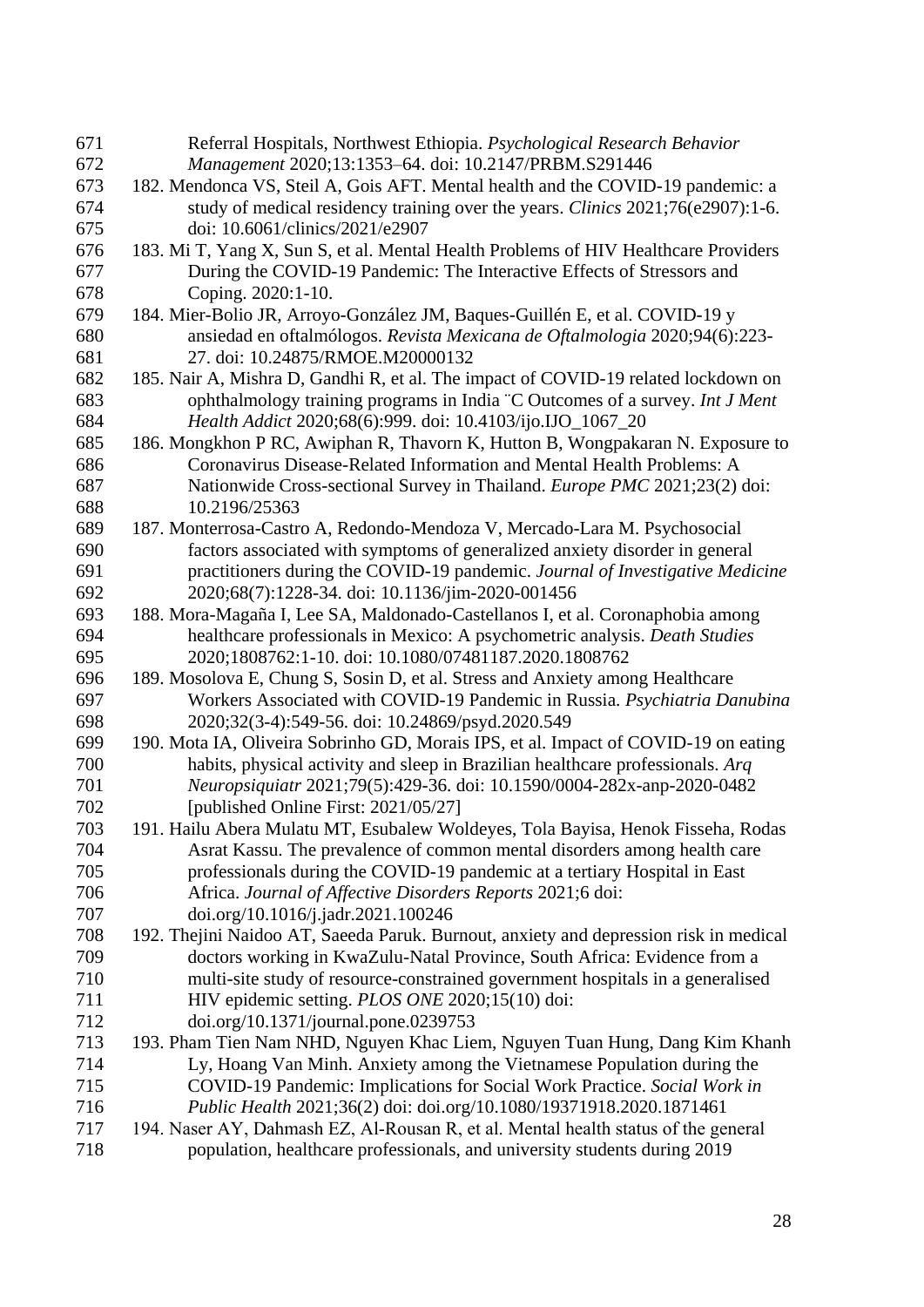| 719 | coronavirus disease outbreak in Jordan: A cross-sectional study. J Psychiatry          |
|-----|----------------------------------------------------------------------------------------|
| 720 | Psychiatric Disord 2020;10(8) doi: 10.1002/brb3.1730                                   |
| 721 | 195. Nayak BS, Sahu PK, Ramsaroop K, et al. Prevalence and factors associated with     |
| 722 | depression, anxiety and stress among healthcare workers of Trinidad and                |
| 723 | Tobago during COVID-19 pandemic: A cross-sectional study. BMJ Open                     |
| 724 | 2021;11(4):e044397. doi: 10.1136/bmjopen-2020-044397                                   |
| 725 | 196. Ng BH, Nuratiqah N, Faisal A, et al. A descriptive study of the psychological     |
| 726 | experience of health care workers in close contact with a person with COVID-           |
| 727 | 19. The Medical Journal of Malaysia 2020;75(5):485-89.                                 |
| 728 | 197. Ni MY, Yang L, Leung CMC, et al. Mental health, risk factors, and social media    |
| 729 | use during the COVID-19 epidemic and cordon sanitaire among the community              |
| 730 | and health professionals in Wuhan, China: Cross-sectional survey. JMIR Ment            |
| 731 | Health 2020;7(5):e19009. doi: doi:10.2196/19009                                        |
| 732 | 198. Ni Z, Lebowitz ER, Zou Z, et al. Response to the COVID-19 Outbreak in Urban       |
| 733 | Settings in China. Journal of Urban Health 2021;98:41-52. doi:                         |
| 734 | doi.org/10.1007/s11524-020-00498-8                                                     |
| 735 | 199. Ning X, Yu F, Huang Q, et al. The mental health of neurological doctors and       |
| 736 | nurses in Hunan Province, China during the initial stages of the COVID-19              |
| 737 | outbreak. BMC Psychiatry 2020;20(436):1-9. doi: doi.org/10.1186/s12888-020-            |
| 738 | 02838-z                                                                                |
| 739 | 200. S NN, Francis YM, K B, et al. A survey on anxiety and depression level among      |
| 740 | South Indian medical students during the COVID 19 pandemic. Journal of the             |
| 741 | College of S106 Physicians and Surgeons Pakistan 2020;11(SPL1):779 - 86.               |
| 742 | doi: 10.26452/ijrps.v11iSPL1.3082                                                      |
| 743 | 201. Norhayati Mohd Noor RCY, Mohd Azman Yacob. Anxiety in Frontline and Non-          |
| 744 | Frontline Healthcare Providers in Kelantan, Malaysia. IJERPH 2021;18(3) doi:           |
| 745 | doi.org/10.3390/ijerph18030861                                                         |
| 746 | 202. Salma SamirOmar WD, Noha Eid, Dalia Eldeeb, Amr Munir, Waleed Arafat.             |
| 747 | Psychological and Sexual Health During the COVID-19 Pandemic in Egypt: Are             |
| 748 | Women Suffering More? Sexual Medicine 2021;9 doi:                                      |
| 749 | doi.org/10.1016/j.esxm.2020.100295                                                     |
| 750 | 203. Pan X, Xiao Y, Ren D, et al. Prevalence of mental health problems and associated  |
| 751 | risk factors among military healthcare workers in specialized COVID-19                 |
| 752 | hospitals in Wuhan, China: A cross-sectional survey. Asia-Pacific Psychiatry           |
| 753 | 2020:e12427. doi: doi.org/10.1111/appy.12427                                           |
| 754 | 204. Pan Y, Fang Y, Xin M, et al. Self-reported compliance with personal preventive    |
| 755 | measures among Chinese factory workers at the beginning of work resumption             |
| 756 | following the COVID-19 outbreak: Cross-sectional survey study. Journal of              |
| 757 | Medical Internet Research 2020;22(9):e22457. doi: 10.2196/22457                        |
| 758 | 205. Wei Pan JH, Liangying Yi. Mental state of central sterile supply department staff |
| 759 | during COVID-19 epidemic and CART analysis. BMC Health Services                        |
| 760 | Research 2020;20 doi: doi.org/10.1186/s12913-020-05864-5                               |
| 761 | 206. Pandey A, Sharma C, Chapagain RH, et al. Stress, Anxiety, Depression and Their    |
| 762 | Associated Factors among Health Care Workers During COVID-19 Pandemic in               |
| 763 | Nepal. Journal of Traumatic Stress 2020a;18(49):655 - 60. doi:                         |
| 764 | 10.33314/jnhrc.v18i4.3190                                                              |
| 765 | 207. Uma Pandey GC, Suruchi Mohan, Shuja Reagu, Shubham Kumar, Thomas Farrell.         |
| 766 | Anxiety, Depression and Behavioural Changes in Junior Doctors and Medical              |
|     |                                                                                        |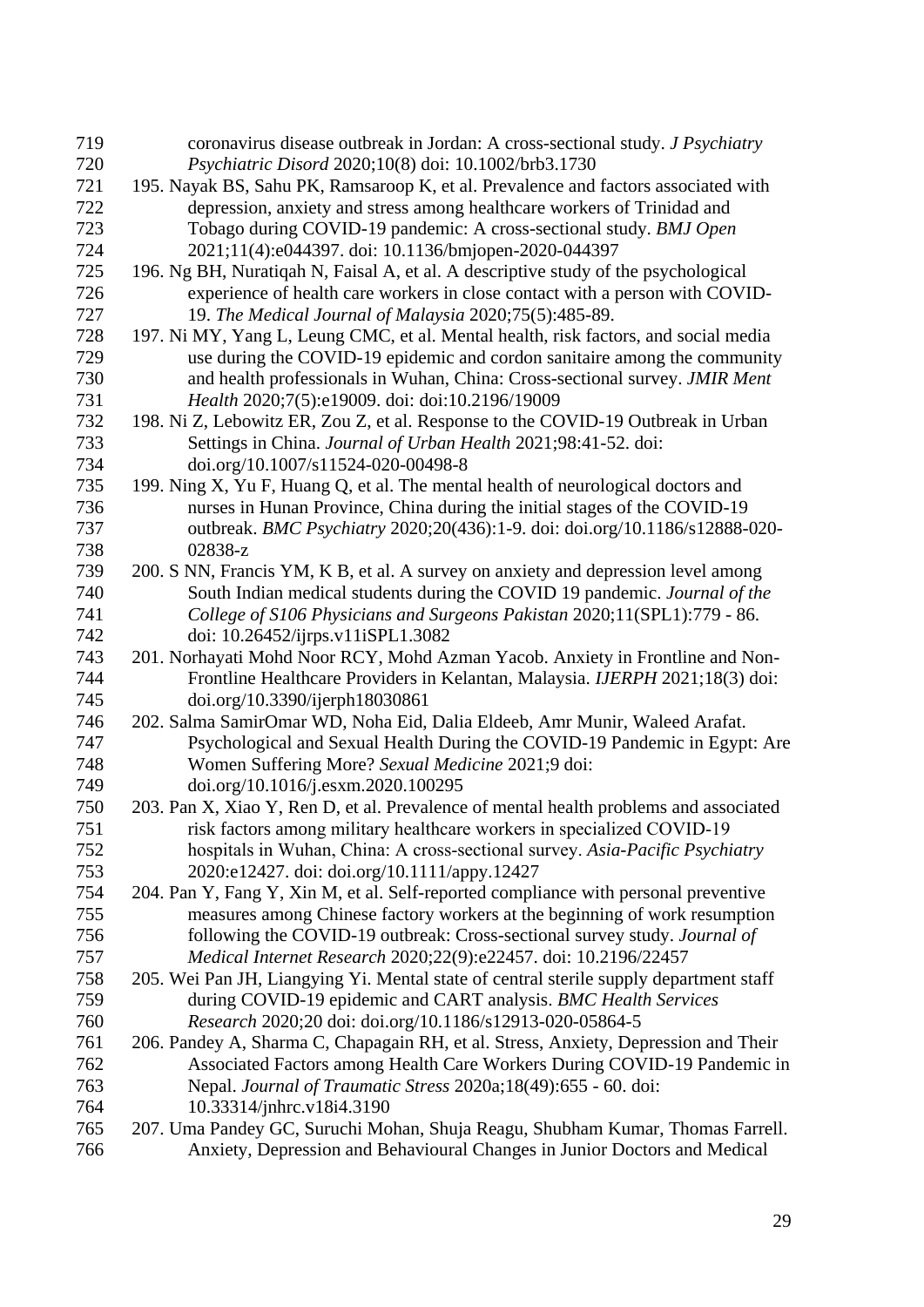| 767        | Students Associated with the Coronavirus Pandemic: A Cross-Sectional Surve.                                                                       |
|------------|---------------------------------------------------------------------------------------------------------------------------------------------------|
| 768        | The Journal of Obstetrics and Gynecology of India 2021;71:33-37. doi:                                                                             |
| 769        | doi.org/10.1007/s13224-020-01366-w                                                                                                                |
| 770        | 208. Passos L, Prazeres F, Teixeira A, et al. Impact on mental health due to covid-19                                                             |
| 771        | pandemic: Cross-sectional study in portugal and brazil. International Journal of                                                                  |
| 772        | Environmental Research and Public Health 2020;17(18):1-13. doi:                                                                                   |
| 773        | 10.3390/ijerph17186794                                                                                                                            |
| 774        | 209. Paz C, Mascialino G, Adana-Díaz L, et al. Anxiety and depression in patients with                                                            |
| 775        | confirmed and suspected COVID-19 in Ecuador. Psychiatr Clinical                                                                                   |
| 776        | Neurosciences 2020;74(10):554-55. doi: 10.1111/pcn.13106                                                                                          |
| 777        | 210. Perera B, Wickramarachchi B, Samanmalie C, et al. Psychological experiences of                                                               |
| 778        | healthcare professionals in Sri Lanka during COVID-19. Asia Pacific Journal of                                                                    |
| 779        | Public Health 2021;9(1) doi: 10.1186/s40359-021-00526-5                                                                                           |
| 780        | 211. Perveen AH, Hazalizah, Othamn, Azizah, Ramlee, Fatanah. Prevalence of Anxiety,                                                               |
| 781        | Stress, Depression among Malaysian Adults during COVID-19 Pandemic                                                                                |
| 782        | Movement Control Order. Indian Journal of Community Health 2020;32(3):579-                                                                        |
| 783        | 81.                                                                                                                                               |
| 784        | 212. Puccinelli PJ, Costa TS, Seffrin A, et al. Physical Activity Levels and Mental                                                               |
| 785        | Health during the COVID-19 Pandemic: Preliminary Results of a Comparative                                                                         |
| 786        | Study between Convenience Samples from Brazil and Switzerland. Medicina                                                                           |
| 787        | 2021;57(1):48. doi: 10.3390/medicina57010048                                                                                                      |
| 788        | 213. Qi J, Xu, J., Li, B.-Z., Huang, J.-S., Yang, Y., Zhang, Z.-T.,  Zhang, X. The                                                                |
| 789        | evaluation of sleep disturbances for Chinese frontline medical workers under the                                                                  |
| 790        | outbreak of COVID-19. Sleep Medicine 2020;72:1-4. doi:                                                                                            |
| 791        | 10.1016/j.sleep.2020.05.023                                                                                                                       |
| 792        | 214. Qian M, Wu Q, Wu P, et al. Anxiety levels, precautionary behaviours and public                                                               |
| 793        | perceptions during the early phase of the COVID-19 outbreak in China: a                                                                           |
| 794        | population-based cross-sectional survey. BMJ Open 2020;10(10):e040910. doi:                                                                       |
| 795        | dx.doi.org/10.1136/bmjopen-2020-040910                                                                                                            |
| 796        | 215. Qiu J, Shen B, Zhao M, et al. A nationwide survey of psychological distress among                                                            |
| 797        | Chinese people in the COVID-19 epidemic: Implications and policy                                                                                  |
| 798        | recommendations. General Psychiatry 2020;33(2):e100213. doi: doi:                                                                                 |
| 799        | 10.1136/gpsych-2020-100213                                                                                                                        |
| 800        | 216. Que J, Shi L, Deng J, et al. Psychological impact of the COVID-19 pandemic on                                                                |
| 801        | healthcare workers: a cross-sectional study in China. Gen Psychiatr                                                                               |
| 802        | 2020;33(3):e100259. doi: 10.1136/gpsych-2020-100259 [published Online First:                                                                      |
| 803        | 2020/07/01]                                                                                                                                       |
| 804        | 217. Ochilbek Rakhmanov AD, Senol Dane. A Brief Communication: Anxiety and                                                                        |
| 805        | Depression Levels in the Staff of a Nigerian Private University during COVID                                                                      |
| 806        | 19 Pandemic Outbreak. Journal of Research in Medical and Dental Science                                                                           |
| 807        | 2020;8(3):118-22.                                                                                                                                 |
| 808        | 218. V VR, Karri SR, Jezreel T, et al. Psychosocial Impact of COVID-19 Lockdown on                                                                |
| 809<br>810 | Mental Wellbeing among 11 States of India: A Markov Modeling Approach.                                                                            |
| 811        | Journal of Community Health 2020;4(4) doi: 10.26502/jppd.2572-519X0103                                                                            |
|            |                                                                                                                                                   |
|            | 219. Ren Z, Zhou Y, Liu YJBph. The psychological burden experienced by Chinese                                                                    |
| 812<br>813 | citizens during the COVID-19 outbreak: prevalence and determinants. BMC<br>Public Health 2020;20(1):1-10. doi: doi.org/10.1186/s12889-020-09723-0 |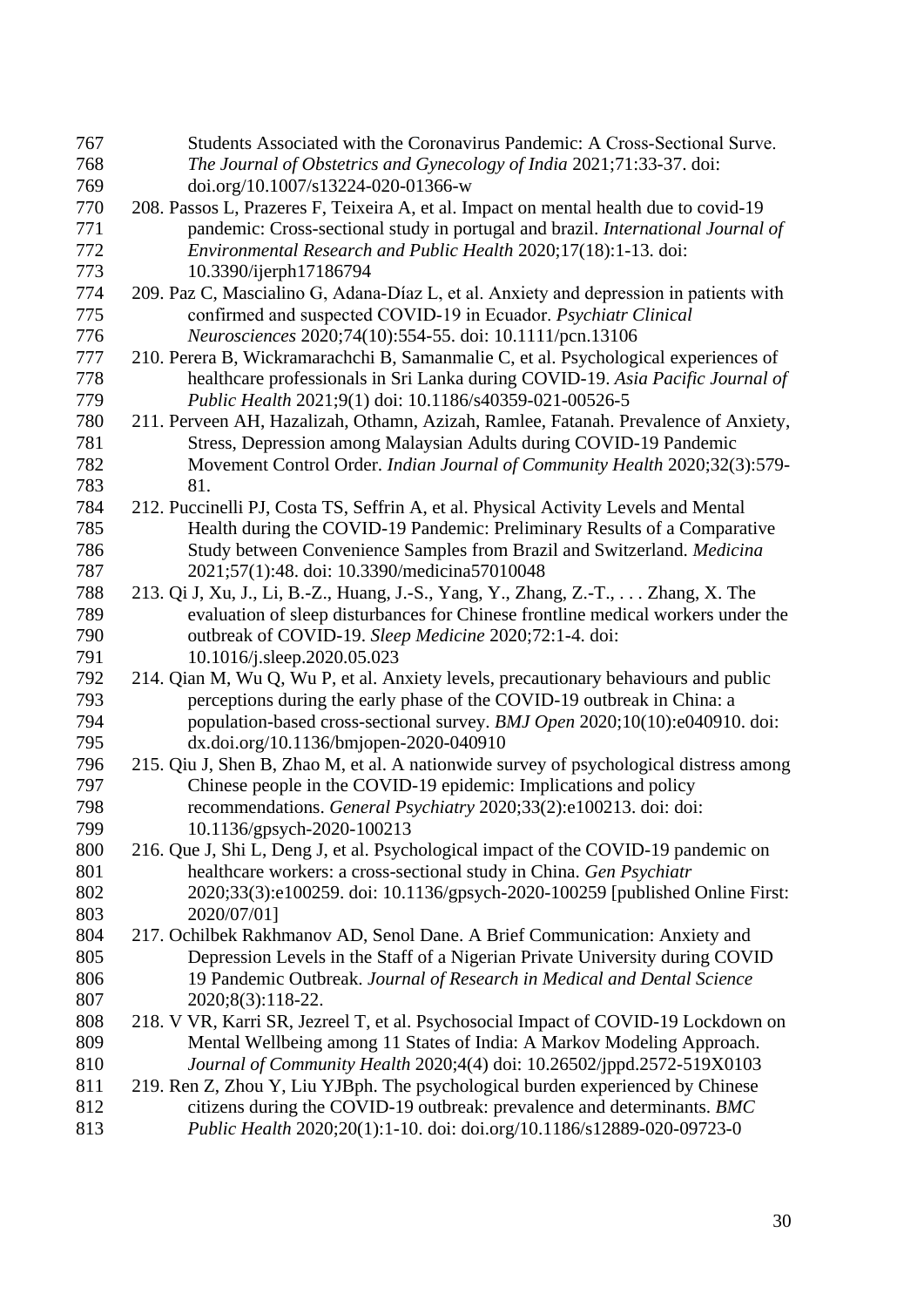| 814        | 220. Ribeiro FS, Lessa JPA, Delmolin G, et al. Music Listening in Times of COVID-19                                                         |
|------------|---------------------------------------------------------------------------------------------------------------------------------------------|
| 815        | Outbreak: A Brazilian Study. Frontiers in Psychology 2021;12:10. doi:                                                                       |
| 816        | 10.3389/fpsyg.2021.647473                                                                                                                   |
| 817        | 221. Robles R, Rodríguez E-R, Hamid, Álvarez-Icaza D, et al. Mental health problems                                                         |
| 818        | among healthcare workers involved with the COVID-19 outbreak. Brazilian                                                                     |
| 819        | Journal of Psychiatry in press doi: 10.1590/1516-4446-2020-1346                                                                             |
| 820        | 222. Rogowska AM, Kuśnierz C, Bokszczanin A. Examining Anxiety, Life                                                                        |
| 821        | Satisfaction, General Health, Stress and Coping Styles During COVID-19                                                                      |
| 822        | Pandemic in Polish Sample of University Students. Psychology Research and                                                                   |
| 823        | Behavior Management 2020; Volume 13:797-811. doi: 10.2147/PRBM.S266511                                                                      |
| 824        | 223. Rogowska AM, Pavlova I, Kuśnierz C, et al. Does Physical Activity Matter for the                                                       |
| 825        | Mental Health of University Students during the COVID-19 Pandemic? Journal                                                                  |
| 826        | of Clinical Medicine 2020;9(11) doi: 10.3390/jcm9113494                                                                                     |
| 827        | 224. Arshad AR, Islam F. COVID-19 and Anxiety amongst Doctors: A Pakistani                                                                  |
| 828        | Perspective. Cureus 2020:4. doi: 10.29271/jcpsp.2020.Supp3.S106                                                                             |
| 829        | 225. Saeed R, Amin F, Talha M, et al. COVID-19 Pandemic Prevalence and Risk                                                                 |
| 830        | Factors for Depression Among Health Care Workers in South Asia. Perspect                                                                    |
| 831        | Psychiatr Care 2021 doi: 10.1177/10105395211002324                                                                                          |
| 832        | 226. Safa F, Anjum A, Hossain S, et al. Immediate psychological responses during the                                                        |
| 833        | initial period of the COVID-19 pandemic among Bangladeshi medical students.                                                                 |
| 834        | Children and Youth Services Review 2021;122 doi:                                                                                            |
| 835        | 10.1016/j.childyouth.2020.105912                                                                                                            |
| 836        | 227. Luis Sagaon-Teyssier AK, Adam Yattassaye, Fodié Diallo, Daniela Rojas Castroa,                                                         |
| 837        | Rosemary Delabre. Assessment of mental health outcomes and associated                                                                       |
| 838        | factors among workers in community-based HIV care centers in the early stage                                                                |
| 839        | of the COVID-19 outbreak in Mali. Health Policy OPEN 2020;1 doi:                                                                            |
| 840        | doi.org/10.1016/j.hpopen.2020.100017                                                                                                        |
| 841        | 228. Şahin MK, Aker S, Şahin G, et al. Prevalence of Depression, Anxiety, Distress and                                                      |
| 842        | Insomnia and Related Factors in Healthcare Workers During COVID-19                                                                          |
| 843        | Pandemic in Turkey. National Journal of Physiology, Pharmacy and                                                                            |
| 844        | Pharmacology 2020;45(6):1168 - 77. doi: 10.1007/s10900-020-00921-w                                                                          |
| 845        | 229. Samaniego A, Urzúa A, Buenahora M, et al. Sintomatología asociada a trastornos                                                         |
| 846        | de salud mental en trabajadores sanitarios en Paraguay: efecto COVID-19.                                                                    |
| 847<br>848 | Revista Interamericana de Psicología/Interamerican Journal of Psycholog                                                                     |
| 849        | 2020;54(1):e1298-e98. doi: 10.30849/ripijp.v54i1.1298<br>230. Sandesh R, Shahid W, Dev K, et al. Impact of COVID-19 on the Mental Health of |
| 850        | Healthcare Professionals in Pakistan. Wiley 2020;12(7) doi:                                                                                 |
| 851        | 10.7759/cureus.8974                                                                                                                         |
| 852        | 231. Schmitt Jr AA, Brenner AM, Primo de Carvalho Alves L, et al. Potential predictors                                                      |
| 853        | of depressive symptoms during the initial stage of the COVID-19 outbreak                                                                    |
| 854        | among Brazilian adults. Journal of Affective Disorders 2021;282:1090-95. doi:                                                               |
| 855        | 10.1016/j.jad.2020.12.203                                                                                                                   |
| 856        | 232. Schuch FB, Bulzing RA, Meyer J, et al. Associations of moderate to vigorous                                                            |
| 857        | physical activity and sedentary behavior with depressive and anxiety symptoms                                                               |
| 858        | in self-isolating people during the COVID-19 pandemic: A cross-sectional                                                                    |
| 859        | survey in Brazil. Psychiatry research 2020;292:113339. doi:                                                                                 |
| 860        | https://www.ncbi.nlm.nih.gov/pubmed/32745795                                                                                                |
|            |                                                                                                                                             |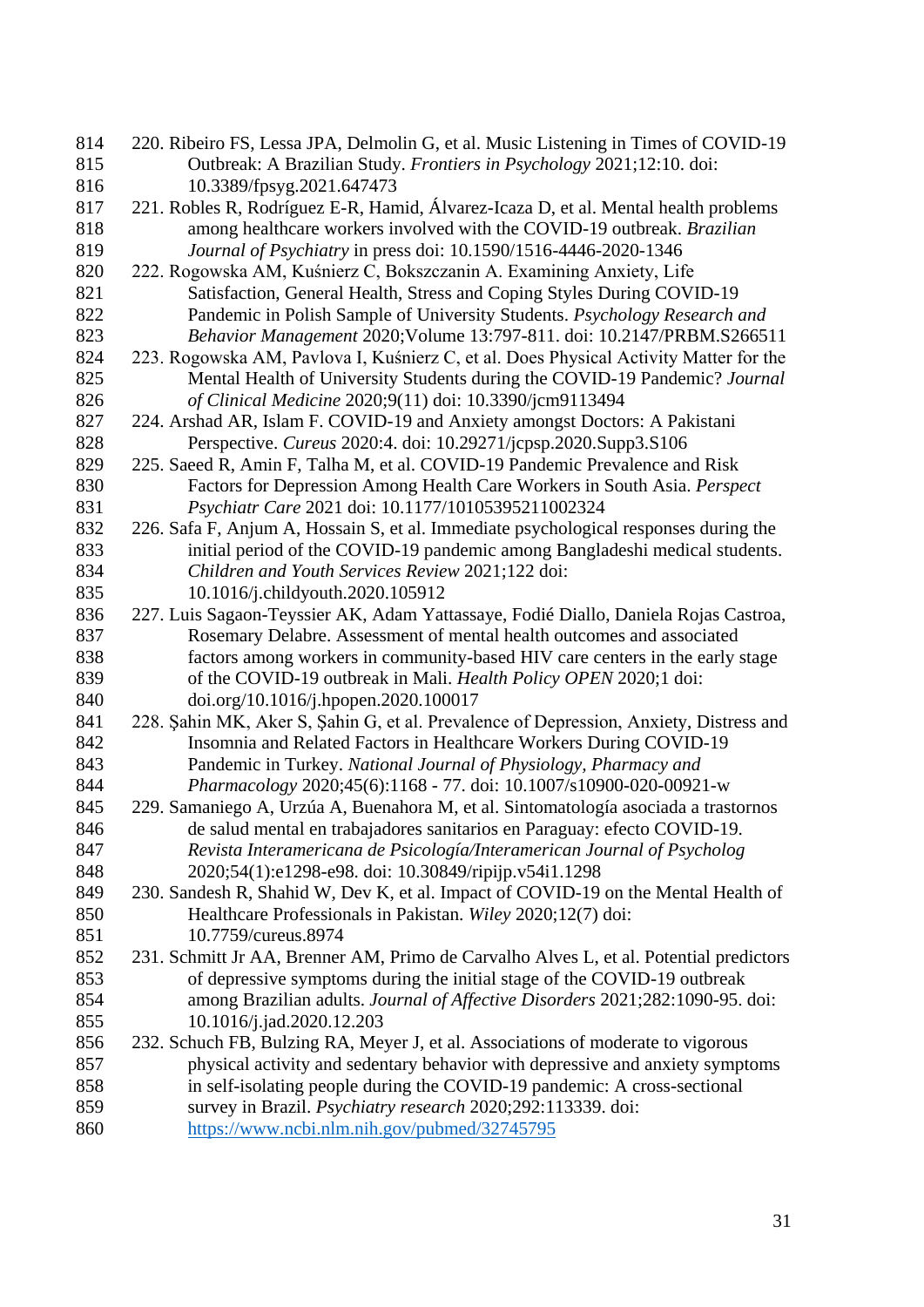| 861 | 233. Scotta AV, Cortez MV, Miranda AR. Insomnia is associated with worry, cognitive |
|-----|-------------------------------------------------------------------------------------|
| 862 | avoidance and low academic engagement in Argentinian university students            |
| 863 | during the COVID-19 social isolation. Psychology Health Medicine                    |
| 864 | 2021;2021:1-16. doi: 10.1080/13548506.2020.1869796                                  |
| 865 | 234. Secosan I, Virga D, Crainiceanu ZP, et al. The Mediating Role of Insomnia and  |
| 866 | Exhaustion in the Relationship between Secondary Traumatic Stress and Mental        |
| 867 | Health Complaints among Frontline Medical Staff during the COVID-19                 |
| 868 | Pandemic. Behavioral Sciences 2020;10(11):164. doi: 10.3390/bs10110164              |
| 869 | 235. Sabrine Sediri YZ, Sami Ouanes, Uta Ouali, Soumaya Bourgou, Rabaa Jomli,       |
| 870 | Fethi Nacef. Women's mental health: acute impact of COVID-19 pandemic on            |
| 871 | domestic violence. Archives of Women's Mental Health 2020;23:749-56. doi:           |
| 872 | doi.org/10.1007/s00737-020-01082-4                                                  |
| 873 | 236. Serafim AP, Durães RS, Rocca CC, et al. Exploratory study on the psychological |
| 874 | impact of COVID-19 on the general Brazilian population. Plos one                    |
| 875 | 2021;16(2):e0245868. doi: 10.1371/journal.pone.0245868                              |
| 876 | 237. Shi L, Lu Z-A, Que J-Y, et al. Prevalence of and risk factors associated with  |
| 877 | mental health symptoms among the general population in China during the             |
| 878 | coronavirus disease 2019 pandemic. JAMA Network Open 2020;3(7):e2014053-            |
| 879 | e53. doi: 10.1001/jamanetworkopen.2020.14053                                        |
| 880 | 238. Shrestha SL. Prevalence of Psychological Effect of COVID-19 on Medical         |
| 881 | Professionals in a Tertiary Care Center. International Journal of Social            |
| 882 | Psychiatry 2020;58(228) doi: 10.31729/jnma.5087                                     |
| 883 | 239. Hanaa A.M. Shuwiekh IAK, Mariam Sous Fahmy Sous, Jeffrey S. Ashby, Amthal      |
| 884 | Alhuwailah, Shadia Bint Ali Baali. The differential mental health impact of         |
| 885 | COVID-19 in Arab countries. Current Psychology 2020 doi:                            |
| 886 | doi.org/10.1007/s12144-020-01148-7                                                  |
| 887 | 240. Si M, Su X, Jiang Y, et al. The psychological impact of COVID-19 on medical    |
| 888 | care workers in China. Infectious Diseases of Poverty 2020;9(113) doi:              |
| 889 | doi.org/10.1186/s40249-020-00724-0                                                  |
| 890 | 241. Sil A, Das A, Jaiswal S, et al. Mental health assessment of frontline COVID-19 |
| 891 | dermatologists: A Pan-Indian multicentric cross-sectional study. International      |
| 892 | Journal of Mental Health and Addiction 2020;33(6) doi: 10.1111/dth.13884            |
| 893 | 242. Medical student FoM, University of Sarajevo, Sarajevo, Bosnia and Hercegovina, |
| 894 | Sljivo A, Kacamakovic M, et al. FEAR AND DEPRESSION AMONG                           |
| 895 | RESIDENTS OF BOSNIA AND HERZEGOVINA DURING COVID-19                                 |
| 896 | OUTBREAK - INTERNET SURVEY. Psychiatria Danubina 2020;32(2):266-                    |
| 897 | 72. doi: 10.24869/psyd.2020.266                                                     |
| 898 | 243. Sögüt S, Dolu İ, Cangöl E. The relationship between COVID-19 knowledge levels  |
| 899 | and anxiety states of midwifery students during the outbreak: A cross-sectional     |
| 900 | web-based survey. Turk Neurosurg 2021;57(1):246 - 52. doi:                          |
| 901 | 10.1111/ppc.12555                                                                   |
| 902 | 244. Song X, Fu, W., Liu, X., Luo, Z., Wang, R., Zhou, N.,  Lv, C. . Mental health  |
| 903 | status of medical staff in emergency departments during the Coronavirus disease     |
| 904 | 2019 epidemic in China. Brain Behav Immun 2020;88:60-65. doi:                       |
| 905 | 10.1016/j.bbi.2020.06.002 [published Online First: 2020/06/09]                      |
| 906 | 245. Song L, Wang Y, Li Z, et al. Mental health and work attitudes among people     |
| 907 | resuming work during the Covid-19 pandemic: A cross-sectional study in China.       |
| 908 | IJERPH 2020;17(14):5059. doi: doi.org/10.3390/ijerph17145059                        |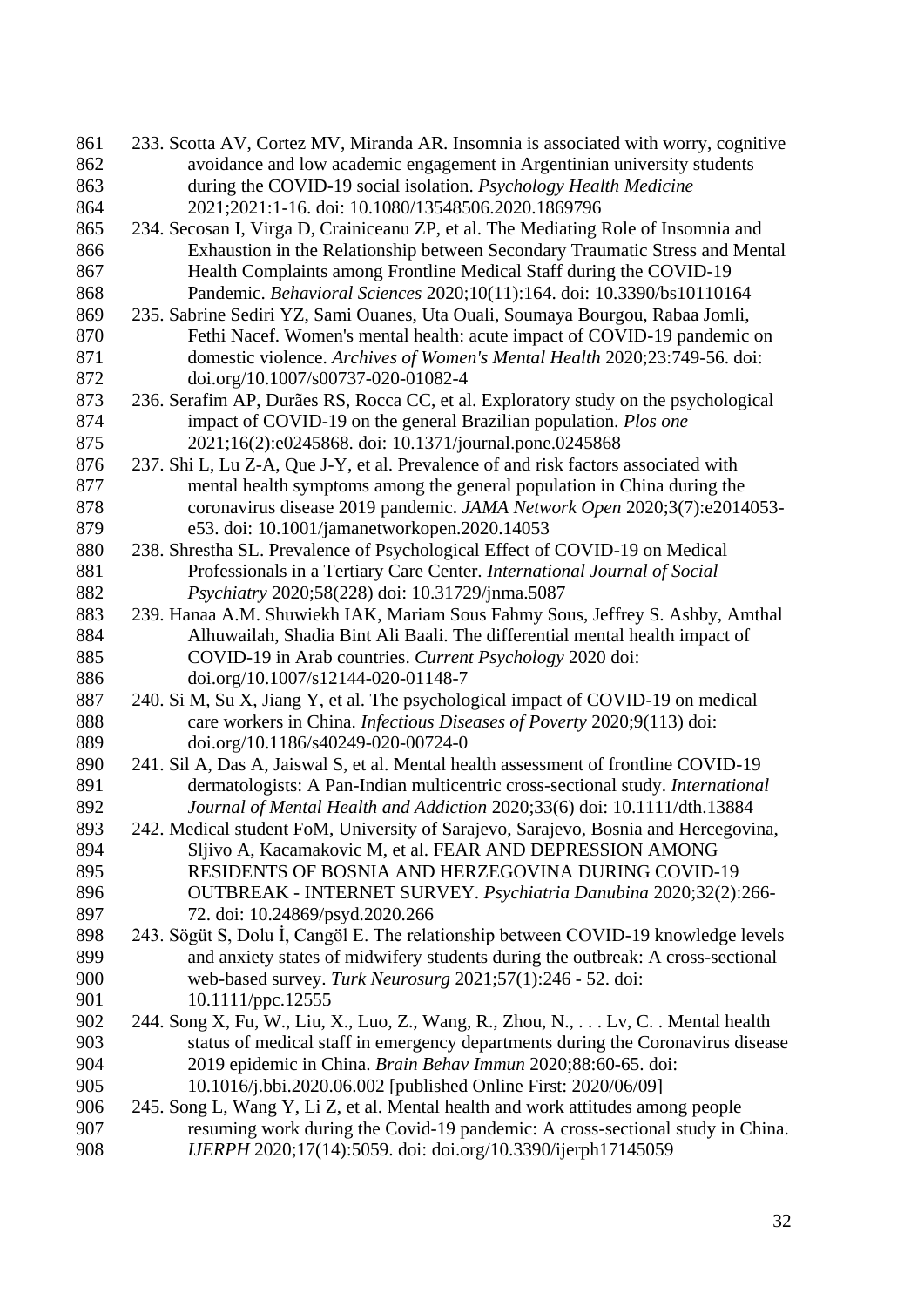| 909 | 246. A. Souilhi AGF, Letaief-Ksontini, N. Chraiet, Y. Yahiaoui, F. Mghirbi.             |
|-----|-----------------------------------------------------------------------------------------|
| 910 | Psychological impact of the COVID-19 pandemic on health care workers in                 |
| 911 | oncology in Tunisia. Annals of Oncology 2020;31(4) doi:                                 |
| 912 | doi.org/10.1016/j.annonc.2020.08.2055                                                   |
| 913 | 247. Souza ASR, Souza GFA, Souza GA, et al. Factors associated with stress, anxiety,    |
| 914 | and depression during social distancing in Brazil. Revista de saude publica             |
| 915 | 2021;55:5. doi: 10.11606/s1518-8787.2021055003152                                       |
| 916 | 248. Ganapathy Sankar U MR. Impact of covid 19 on the mental health and qulaity of      |
| 917 | sleep among health care professionals. International Journal of Pharmaceutical          |
| 918 | Research 2020;12(3):2577-80.                                                            |
| 919 | 249. Su J, Chen X, Yang N, et al. Proximity to people with COVID-19 and anxiety         |
| 920 | among community residents during the epidemic in Guangzhou, China. BJPsych              |
| 921 | Open 2020;6(4) doi: doi.org/10.1192/bjo.2020.59                                         |
| 922 | 250. Sun L, Sun, Z., Wu, L., Zhu, Z., Zhang, F., Shang, Z.,  Liu, W. Prevalence and     |
| 923 | Risk Factors of Acute Posttraumatic Stress Symptoms during the COVID-19                 |
| 924 | Outbreak in Wuhan, China. Journal of Affective Disorders 2020;283:123-29.               |
| 925 | doi: 10.1101/2020.03.06.20032425                                                        |
| 926 | 251. Sun H, Wang S, Wang W, et al. Correlation between emotional intelligence and       |
| 927 | negative emotions of front-line nurses during the COVID-19 epidemic: a cross-           |
| 928 | sectional study. Journal of Clinical Nursing 2020;30(3-4):385-96. doi:                  |
| 929 | doi.org/10.1111/jocn.15548                                                              |
| 930 | 252. Sun Q, Lu NJIjoer, health p. Social Capital and Mental Health among Older Adults   |
| 931 | Living in Urban China in the Context of COVID-19 Pandemic. IJERPH                       |
| 932 | 2020;17(21):7947. doi: doi.org/10.3390/ijerph17217947                                   |
| 933 | 253. Sun Y, Song H, Liu H, et al. Occupational stress, mental health, and self-efficacy |
| 934 | among community mental health workers: A cross-sectional study during                   |
| 935 | COVID-19 pandemic. International Journal of Social Psychiatry                           |
| 936 | 2020:0020764020972131. doi: doi.org/10.1177/0020764020972131                            |
| 937 | 254. Sun Yuyan WD, Han Ziting, Gao Jie, Zhu Shanshan, Zhang Huimin. Disease             |
| 938 | Prevention Knowledge, Anxiety, and Professional Identity during COVID-19                |
| 939 | Pandemic in Nursing Students in Zhengzhou, China. Journal of Korean                     |
| 940 | Academy of Nursing 2020;50(4):533-40. doi: doi.org/10.4040/jkan.20125                   |
| 941 | 255. Sundarasen S, Chinna K, Kamaludin K, et al. Psychological impact of COVID-19       |
| 942 | and lockdown among university students in Malaysia: Implications and policy             |
| 943 | recommendations. International journal of environmental research and public             |
| 944 | health 2020;17(17):6206.                                                                |
| 945 | 256. Deni Kurniadi Sunjaya DMDH, Adiatma Y. M. Siregar. Depressive, anxiety, and        |
| 946 | burnout symptoms on health care personnel at a month after COVID-19                     |
| 947 | outbreak in Indonesia. BMC Public Health 2021;21(227) doi:                              |
| 948 | doi.org/10.1186/s12889-021-10299-6                                                      |
| 949 | 257. Suryavanshi N, Kadam A, Dhumal G, et al. Mental health and quality of life         |
| 950 | among healthcare professionals during the COVID-19 pandemic in India. Brain             |
| 951 | and Behavior 2020;10(11) doi: 10.1002/brb3.1837                                         |
| 952 | 258. Tan W, Hao F, McIntyre RS, et al. Is returning to work during the COVID-19         |
| 953 | pandemic stressful? A study on immediate mental health status and                       |
| 954 | psychoneuroimmunity prevention measures of Chinese workforce. Brain Behav               |
| 955 | Immun 2020;87:84-92. doi: 10.1016/j.bbi.2020.04.055 [published Online First:            |
| 956 | 2020/04/27]                                                                             |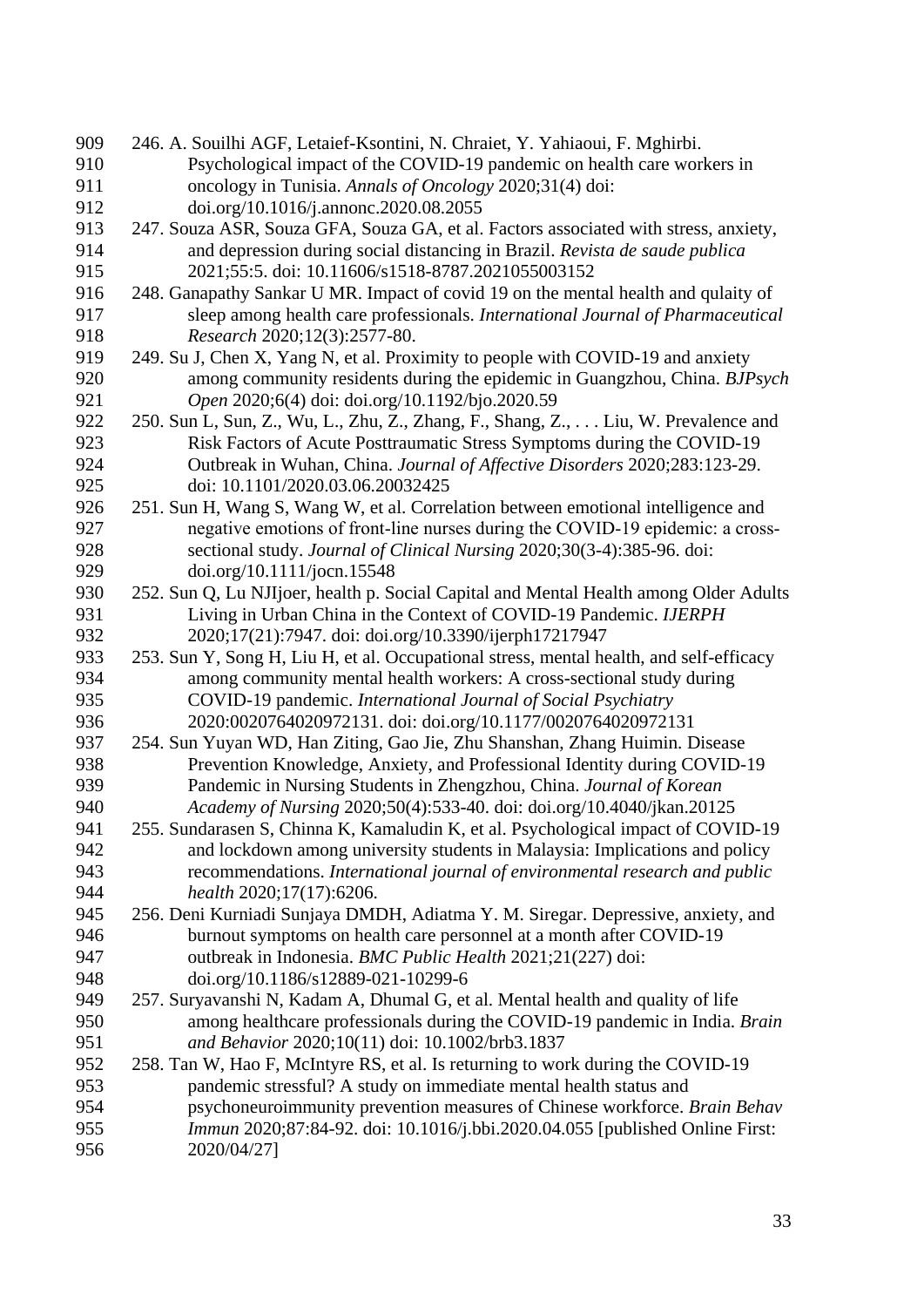| 957  | 259. Tasnim R, Islam MS, Sujan MSH, et al. Suicidal ideation among Bangladeshi            |
|------|-------------------------------------------------------------------------------------------|
| 958  | university students early during the COVID-19 pandemic: Prevalence estimates              |
| 959  | and correlates. Children and Youth Services Review 2020;119 doi:                          |
| 960  | 10.1016/j.childyouth.2020.105703                                                          |
| 961  | 260. Temsah M-H, Al-Sohime F, Alamro N, et al. The psychological impact of                |
| 962  | COVID-19 pandemic on health care workers in a MERS-CoV endemic country.                   |
| 963  | Journal of Infection and Public Health 2020;13(6):877 - 82. doi:                          |
| 964  | 10.1016/j.jiph.2020.05.021                                                                |
| 965  | 261. Teng Z, Wei Z, Qiu Y, et al. Psychological status and fatigue of frontline staff two |
| 966  | months after the COVID-19 pandemic outbreak in China: A cross-sectional                   |
| 967  | study. Journal of Affective Disorders 2020;275:247-52. doi:                               |
| 968  | 10.1016/j.jad.2020.06.032                                                                 |
| 969  | 262. Abinet Teshome MG, Mulugeta Shegaze, Beemnet Tekabe, Asmare Getie, Genet             |
| 970  | Assefa, Dinkalem Getahun, Tesfaye Kanko, Tamiru Getachew, Nuhamin                         |
| 971  | Yenesew, Zebene Temtmie, and Kabtamu Tolosie. Generalized Anxiety                         |
| 972  | Disorder and Its Associated Factors Among Health Care Workers Fighting                    |
| 973  | COVID-19 in Southern Ethiopia. Psychology Research and Behavior                           |
| 974  | Management 2020;13:907-17. doi: 10.2147/PRBM.S282822                                      |
| 975  | 263. Torrente F, Yoris A, Low D, et al. Sooner than you think: A very early affective     |
| 976  | reaction to the COVID-19 pandemic and quarantine in Argentina. Journal of                 |
| 977  | affective disorders 2021;282:495-503. doi: 10.1016/j.jad.2020.12.124                      |
| 978  | 264. Torrente F, Yoris A, Low D, et al. Emotional symptoms, mental fatigue and            |
| 979  | behavioral adherence after 72 continuous days of strict lockdown during the               |
| 980  | COVID-19 pandemic in Argentina. medRxiv 2021:21255866. doi:                               |
| 981  | 10.1101/2021.04.21.21255866 [published Online First: 2021.04.21]                          |
| 982  | 265. Tien V Tran HCN, Linh V Pham, Minh H Nguyen, Huu Cong Nguyen, Tung H                 |
| 983  | Ha. Impacts and interactions of COVID-19 response involvement, health-related             |
| 984  | behaviours, health literacy on anxiety, depression and health-related quality of          |
| 985  | life among healthcare workers: a cross-sectional study. BMJ Open 2020;10(12)              |
| 986  | doi: dx.doi.org/10.1136/bmjopen-2020-041394                                               |
| 987  | 266. Tu ZH, He JW, Zhou N. Sleep quality and mood symptoms in conscripted                 |
| 988  | frontline nurse in Wuhan, China during COVID-19 outbreak: A cross-sectional               |
| 989  | study. Medicine (Baltimore) 2020;99(26):e20769. doi:                                      |
| 990  | 10.1097/MD.0000000000020769 [published Online First: 2020/06/27]                          |
| 991  | 267. Vala N, Vachhani M, Sorani A. Study of anxiety, stress, and depression level         |
| 992  | among medical students during covid-19 pandemic phase in jamnagar city.                   |
| 993  | National Journal of Physiology, Pharmacy and Pharmacology 2020 doi:                       |
| 994  | 10.5455/njppp.2020.10.07205202031072020                                                   |
| 995  | 268. Venugopal VC, Mohan A, Chennabasappa LK. Status of mental health and its             |
| 996  | associated factors among the general populace of India during COVID-19                    |
| 997  | pandemic. ASIA-PACIFIC PSYCHIATRY 2020 doi: 10.1111/appy.12412                            |
| 998  | 269. Verma S, Mishra A. Depression, anxiety, and stress and sociodemographic              |
| 999  | correlates among general Indian public during COVID-19. SAGE journals                     |
| 1000 | 2020;66(8):756 - 62. doi: 10.1177/0020764020934508                                        |
| 1001 | 270. Villela EFD, da Cunha IR, Fodjo JNS, et al. Impact of COVID-19 on Healthcare         |
| 1002 | Workers in Brazil between August and November 2020: A Cross-Sectional                     |
| 1003 | Survey. International Journal of Environmental Research and Public Health                 |
| 1004 | 2021;18(12): 6511-22. doi: 10.3390/ijerph18126511                                         |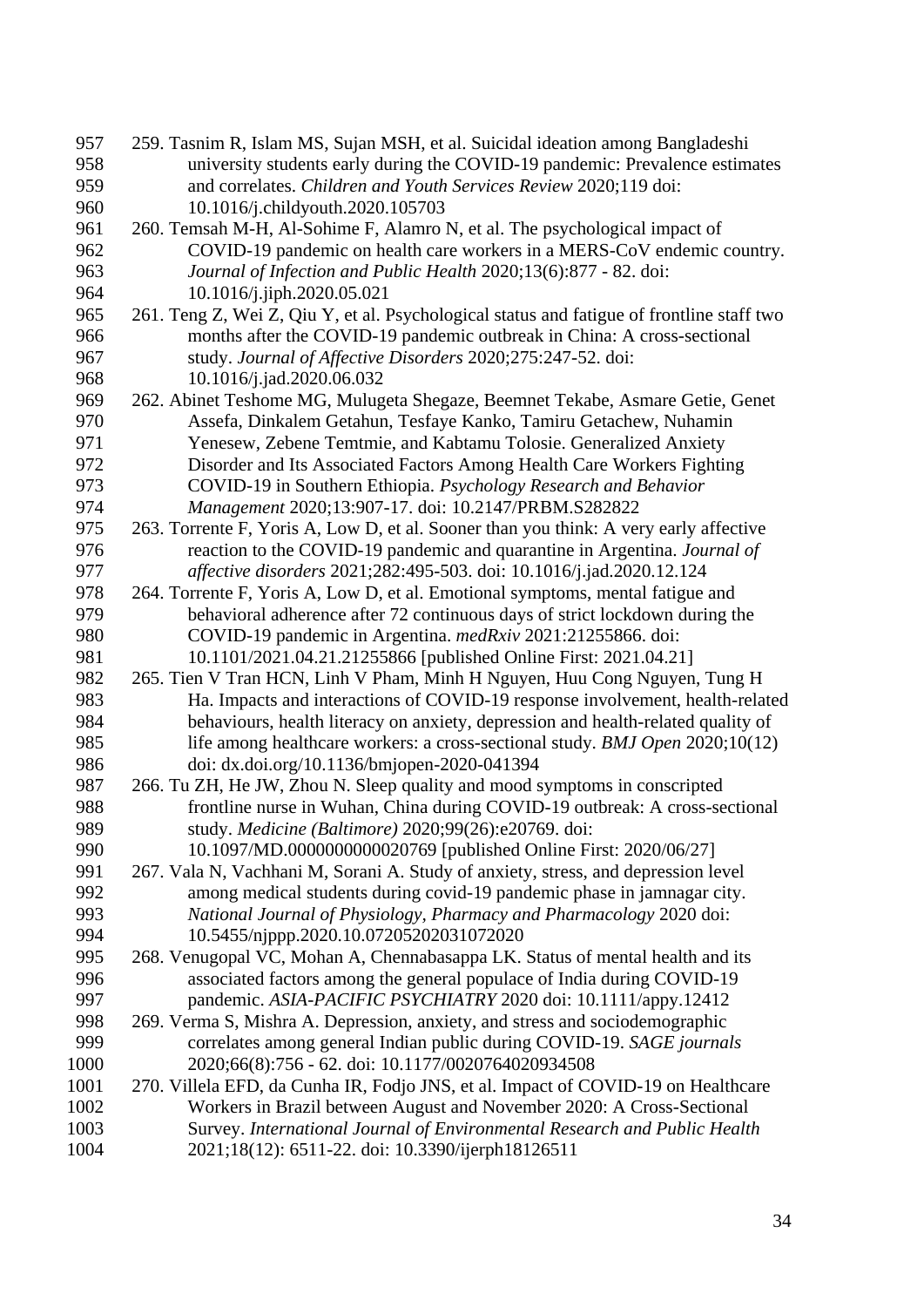| 1005 | 271. Vitorino LM, Yoshinari GH, Gonzaga G, et al. Factors associated with mental         |
|------|------------------------------------------------------------------------------------------|
| 1006 | health and quality of life during the COVID-19 pandemic in Brazil. Bjpsych               |
| 1007 | Open 2021;7(e103):1-8. doi: 10.1192/bjo.2021.62                                          |
| 1008 | 272. Vujčić I, Safiye T, Milikić B, et al. Coronavirus Disease 2019 (COVID-19)           |
| 1009 | Epidemic and Mental Health Status in the General Adult Population of Serbia: A           |
| 1010 | Cross-Sectional Study. International Journal of Environmental Research and               |
| 1011 | Public Health 2021;18(4):1957. doi: 10.3390/ijerph18041957                               |
| 1012 | 273. Chongying Wang HZ, Haoran Zhang. Chinese College Students Have Higher               |
| 1013 | Anxiety in New Semester of Online Learning During COVID-19: A Machine                    |
| 1014 | Learning Approach. Frontiers in Psychology 2020 doi:                                     |
| 1015 | doi.org/10.3389/fpsyg.2020.587413                                                        |
| 1016 | 274. Chongying Wang HZ. The Impact of COVID-19 on Anxiety in Chinese University          |
| 1017 | Students. Frontiers in Psychology 2020 doi: doi.org/10.3389/fpsyg.2020.01168             |
| 1018 | 275. Wang Y, Di Y, Ye J, et al. Study on the public psychological states and its related |
| 1019 | factors during the outbreak of coronavirus disease 2019 (COVID-19) in some               |
| 1020 | regions of China. Psychol Health Med 2020:1-10. doi:                                     |
| 1021 | 10.1080/13548506.2020.1746817 [published Online First: 2020/04/01]                       |
| 1022 | 276. Wang S, Xie L, Xu Y, et al. Sleep disturbances among medical workers during the     |
| 1023 | outbreak of COVID-2019. Occup Med (Lond) 2020;70(5):364-69. doi:                         |
| 1024 | 10.1093/occmed/kqaa074 [published Online First: 2020/05/07]                              |
| 1025 | 277. Wang H, Huang D, Huang H, et al. The psychological impact of COVID-19               |
| 1026 | pandemic on medical staff in Guangdong, China: a cross-sectional study.                  |
| 1027 | Psychol Med 2020:1-9. doi: 10.1017/S0033291720002561 [published Online                   |
| 1028 | First: 2020/07/07]                                                                       |
| 1029 | 278. Wang J, Gong Y, Chen Z, et al. Sleep disturbances among Chinese residents           |
| 1030 | during the Coronavirus Disease 2019 outbreak and associated factors.                     |
| 1031 | 2020;74:199-203.                                                                         |
| 1032 | 279. Wang L-Q, Zhang M, Liu G-M, et al. Psychological impact of coronavirus disease      |
| 1033 | (2019)(COVID-19) epidemic on medical staff in different posts in China: A                |
| 1034 | multicenter study. Journal of Psychiatric Research 2020;129:198-205. doi:                |
| 1035 | doi.org/10.1016/j.jpsychires.2020.07.008                                                 |
| 1036 | 280. Wang S, Zhang Y, Ding W, et al. Psychological distress and sleep problems when      |
| 1037 | people are under interpersonal isolation during an epidemic: a nationwide                |
| 1038 | multicenter cross-sectional study. European Psychiatry 2020;63(1) doi:                   |
| 1039 | doi.org/10.1192/j.eurpsy.2020.78                                                         |
| 1040 | 281. Wang W, Song W, Xia Z, et al. Sleep disturbance and psychological profiles of       |
| 1041 | medical staff and non-medical staff during the early outbreak of COVID-19 in             |
| 1042 | Hubei Province, China. Frontiers in Psychology 2020;11:733. doi:                         |
| 1043 | doi.org/10.3389/fpsyt.2020.00733                                                         |
| 1044 | 282. Wang Y-X, Guo H-T, Du X-W, et al. Factors associated with post-traumatic stress     |
| 1045 | disorder of nurses exposed to corona virus disease 2019 in China. Medicine               |
| 1046 | 2020;99(26) doi: 10.1097/MD.0000000000020965                                             |
| 1047 | 283. Wang Y, Hu Z, Feng Y, et al. Changes in network centrality of psychopathology       |
| 1048 | symptoms between the COVID-19 outbreak and after peak. Molecular                         |
| 1049 | Psychiatry 2020;25(12):3140-49. doi: doi.org/10.1038/s41380-020-00881-6                  |
| 1050 | 284. Wang Y, Ma S, Yang C, et al. Acute psychological effects of Coronavirus Disease     |
| 1051 | 2019 outbreak among healthcare workers in China: a cross-sectional study.                |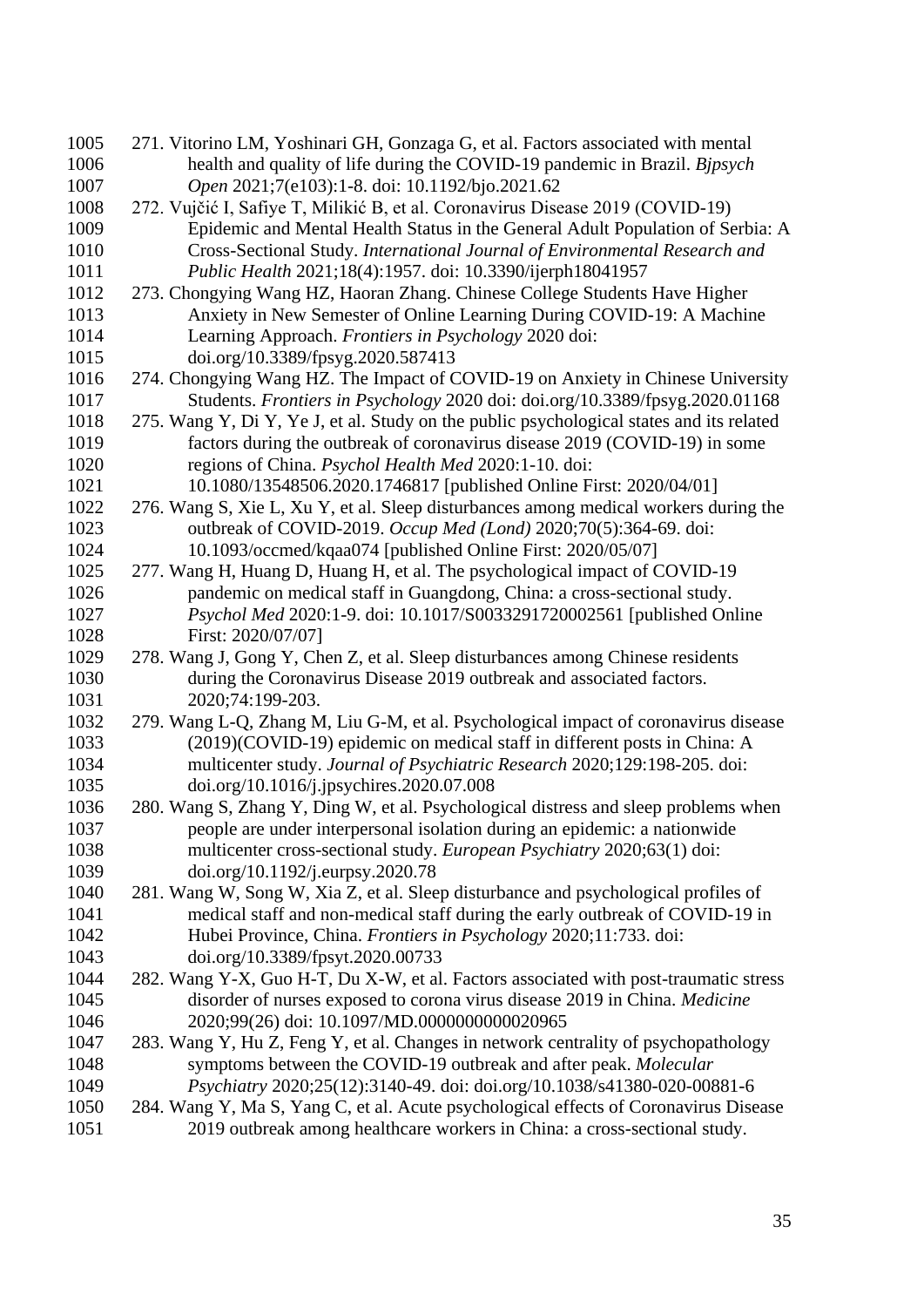| 1052 | Translational Psychiatry 2020;10(1):1-10. doi: doi.org/10.1038/s41398-020-               |
|------|------------------------------------------------------------------------------------------|
| 1053 | $01031-w$                                                                                |
| 1054 | 285. Wang H, Xia Q, Xiong Z, et al. The psychological distress and coping styles in the  |
| 1055 | early stages of the 2019 coronavirus disease (COVID-19) epidemic in the                  |
| 1056 | general mainland Chinese population: A web-based survey. PLOS ONE                        |
| 1057 | 2020;15(4):e0233410. doi: https://doi.org/10.1371/journal.pone.0233410                   |
| 1058 | 286. Ying Wang SM, Can Yang, Zhongxiang Cai, Shaohua Hu, Bin Zhang. Anxiety and          |
| 1059 | Sleep Problems of College Students During the Outbreak of COVID-19.                      |
| 1060 | Translational Psychiatry 2020;10(348) doi: doi.org/10.1038/s41398-020-01031-             |
| 1061 | W                                                                                        |
| 1062 | 287. Wańkowicz P, Szylińska A, Rotter I. Assessment of Mental Health Factors among       |
| 1063 | Health Professionals Depending on Their Contact with COVID-19 Patients.                  |
| 1064 | International Journal of Environmental Research and Public Health                        |
| 1065 | 2020;17(16):5849. doi: 10.3390/ijerph17165849                                            |
| 1066 | 288. Werneck AO, Silva DR, Malta DC, et al. Physical inactivity and elevated TV-         |
| 1067 | viewing reported changes during the COVID-19 pandemic are associated with                |
| 1068 | mental health: A survey with 43,995 Brazilian adults. Journal of Psychosomatic           |
| 1069 | Research 2021;140:110292. doi: 10.1016/j.jpsychores.2020.110292                          |
| 1070 | 289. Wilson W, Raj JP, Rao S, et al. Prevalence and Predictors of Stress, anxiety, and   |
| 1071 | Depression among Healthcare Workers Managing COVID-19 Pandemic in                        |
| 1072 | India: a Nationwide Observational Study. SAGE journals 2020;42(4):353 - 58.              |
| 1073 | doi: 10.1177/0253717620933992                                                            |
| 1074 | 290. Wong LP, Alias H. Temporal changes in psychobehavioural responses during the        |
| 1075 | early phase of the COVID-19 pandemic in Malaysia. Journal of behavioral                  |
| 1076 | medicine 2021;44(1):18-28.                                                               |
| 1077 | 291. Wu M, Han H, Lin T, et al. Prevalence and risk factors of mental distress in China  |
| 1078 | during the outbreak of COVID-19: A national cross-sectional survey. Brain and            |
| 1079 | Behavior 2020;10(11):e01818. doi: doi.org/10.1002/brb3.1818                              |
| 1080 | 292. Wu S, Li Z, Li Z, et al. The mental state and risk factors of Chinese medical staff |
| 1081 | and medical students in early stages of the COVID-19 epidemic. Comprehensive             |
| 1082 | Psychiatry 2020;102:152202. doi: doi.org/10.1016/j.comppsych.2020.152202                 |
| 1083 | 293. Wu L, Guo X, Shang Z, et al. China experience from COVID-19: Mental health in       |
| 1084 | mandatory quarantine zones urgently requires intervention. <i>Psychological</i>          |
| 1085 | Trauma: Theory, Research, Practice, and Policy 2020;12(1):3-5. doi:                      |
| 1086 | doi.org/10.1037/tra0000609                                                               |
| 1087 | 294. Ming-Qiang Xiang X-MT, Jian Sun, Hai-Yan Yang, Xue-Ping Zhao, Lei Liu,              |
| 1088 | Xiao-Hui Hou. Relationship of Physical Activity With Anxiety and Depression              |
| 1089 | Symptoms in Chinese College Students During the COVID-19 Outbreak.                       |
| 1090 | Frontiers in Psychology 2020 doi: 10.3389/fpsyg.2020.582436                              |
| 1091 | 295. Xiao X, Zhu X, Fu S, et al. Psychological impact of healthcare workers in China     |
| 1092 | during COVID-19 pneumonia epidemic: a multi-center cross-sectional survey                |
| 1093 | investigation. Journal of Affective Disorders 2020;274:405-10. doi:                      |
| 1094 | doi.org/10.1016/j.jad.2020.05.081                                                        |
| 1095 | 296. Huidi Xiao WS, Menglong Li, Ziang Li, Fangbiao Tao, Xiaoyan Wu. Social              |
| 1096 | Distancing among Medical Students during the 2019 Coronavirus Disease                    |
| 1097 | Pandemic in China: Disease Awareness, Anxiety Disorder, Depression, and                  |
| 1098 | Behavioral Activities. IJERPH 2020;17(14) doi:                                           |
| 1099 | doi.org/10.3390/ijerph17145047                                                           |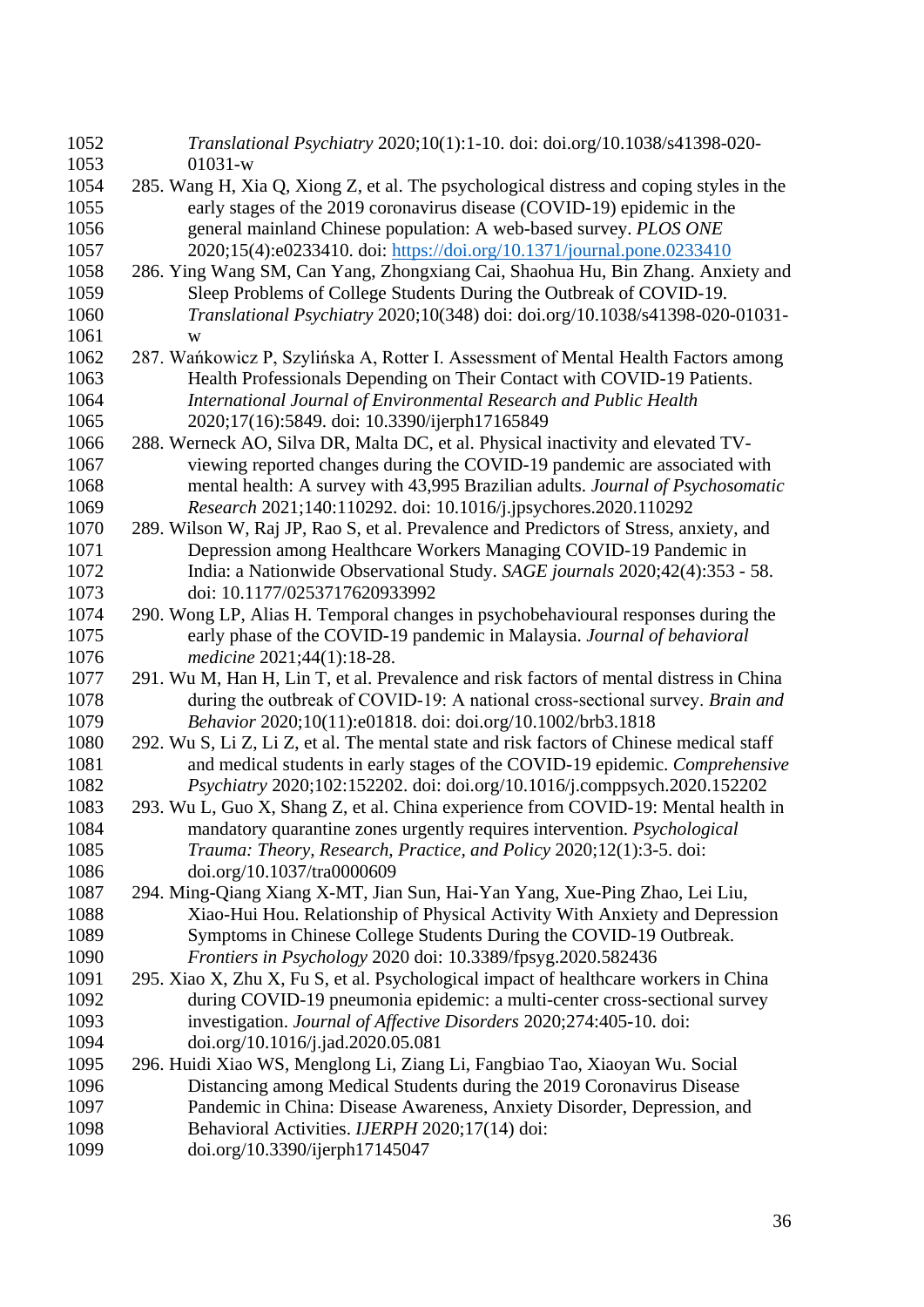| 1100 | 297. Xing L-q, Xu M-l, Sun J, et al. Anxiety and depression in frontline health care     |
|------|------------------------------------------------------------------------------------------|
| 1101 | workers during the outbreak of Covid-19. International Journal of Social                 |
| 1102 | Psychiatry 2020:0020764020968119. doi: doi.org/10.1177/0020764020968119                  |
| 1103 | 298. Xiong H, Yi S, Lin YJITJoHCO, Provision,, et al. The psychological status and       |
| 1104 | self-efficacy of nurses during COVID-19 outbreak: a cross-sectional survey. The          |
| 1105 | Journal of Health Care Organization, Provision, and Financing                            |
| 1106 | 2020;57:0046958020957114. doi: doi.org/10.1177/0046958020957114                          |
| 1107 | 299. Xiaoming X, Ming A, Su H, et al. The psychological status of 8817 hospital          |
| 1108 | workers during COVID-19 Epidemic: A cross-sectional study in Chongqing.                  |
| 1109 | Journal of Affective Disorders 2020;276:555-61. doi:                                     |
| 1110 | doi.org/10.1016/j.jad.2020.07.092                                                        |
| 1111 | 300. Yáñez JA, Jahanshahi AA, Alvarez-Risco A, et al. Anxiety, Distress, and Turnover    |
| 1112 | Intention of Healthcare Workers in Peru by Their Distance to the Epicenter               |
| 1113 | during the COVID-19 Crisis. The American Journal of Tropical Medicine and                |
| 1114 | Hygiene 2020;103(4):1614 - 20. doi: https://doi.org/10.4269/ajtmh.20-0800                |
| 1115 | 301. Yang X, Zhang Y, Li S, et al. Risk factors for anxiety of otolaryngology healthcare |
| 1116 | workers in Hubei province fighting coronavirus disease 2019 (COVID-19).                  |
| 1117 | Social Psychiatry and Psychiatric Epidemiology 2020;56(56):39-45. doi:                   |
| 1118 | doi.org/10.1007/s00127-020-01928-3                                                       |
| 1119 | 302. Yang Y, Zhu J-f, Yang S-y, et al. Prevalence and associated factors of poor sleep   |
| 1120 | quality among Chinese returning workers during the COVID-19 pandemic.                    |
| 1121 | Sleep Medicine 2020;73:47-52. doi: doi.org/10.1016/j.sleep.2020.06.034                   |
| 1122 | 303. Yıldırım M, Özaslan A. Worry, Severity, Controllability, and Preventive             |
| 1123 | Behaviours of COVID-19 and Their Associations with Mental Health of Turkish              |
| 1124 | Healthcare Workers Working at a Pandemic Hospital. International Journal of              |
| 1125 | Mental Health and Addiction 2021 doi: 10.1007/s11469-021-00515-0                         |
| 1126 | 304. Yilmaz A, Karakoyun DO, Isik HS, et al. The Effect of the COVID-19 Pandemic         |
| 1127 | on Functioning of Neurosurgery Clinics and the Anxiety Levels of                         |
| 1128 | Neurosurgeons in Turkey. Turk Neurosurg 2020;30(6):944 - 51. doi:                        |
| 1129 | 10.5137/1019-5149.JTN.31940-20.2                                                         |
| 1130 | 305. Yin X, Wang J, Feng J, et al. The Impact of the Corona Virus Disease 2019           |
| 1131 | Outbreak on Chinese Residents' Mental Health. The Lancet 2020 doi:                       |
| 1132 | dx.doi.org/10.2139/ssrn.3556680                                                          |
| 1133 | 306. Yin Q, Sun Z, Liu T, et al. Posttraumatic Stress Symptoms of Health Care Workers    |
| 1134 | during the Corona Virus Disease 2019 (COVID-19). Clinical Psychology &                   |
| 1135 | Psychology 2020;27(3):384-95. doi: doi.org/10.1002/cpp.2477                              |
| 1136 | 307. Ying Y, Ruan L, Kong F, et al. Mental health status among family members of         |
| 1137 | health care workers in Ningbo, China, during the coronavirus disease 2019                |
| 1138 | (COVID-19) outbreak: a cross-sectional study. BMC Psychiatry 2020;20(1):1-               |
| 1139 | 10. doi: doi.org/10.1186/s12888-020-02784-w                                              |
| 1140 | 308. Yitayih Y, Mekonen S, Zeynudin A, et al. Mental health of healthcare                |
| 1141 | professionals during the early stage of the COVID-19 pandemic in Ethiopia. The           |
| 1142 | British Journal of Psychiatry 2020;7(e1):1-6. doi: 10.1192/bjo.2020.130                  |
| 1143 | 309. Youssef Naglaa MA, Ezzat Reem, Yosef Mostafa, El Kassas Mohamed. Mental             |
| 1144 | health status of health-care professionals working in quarantine and non-                |
| 1145 | quarantine Egyptian hospitals during the COVID-19 pandemic. East Mediterr                |
| 1146 | Health J 2020;26(10):1155-64.                                                            |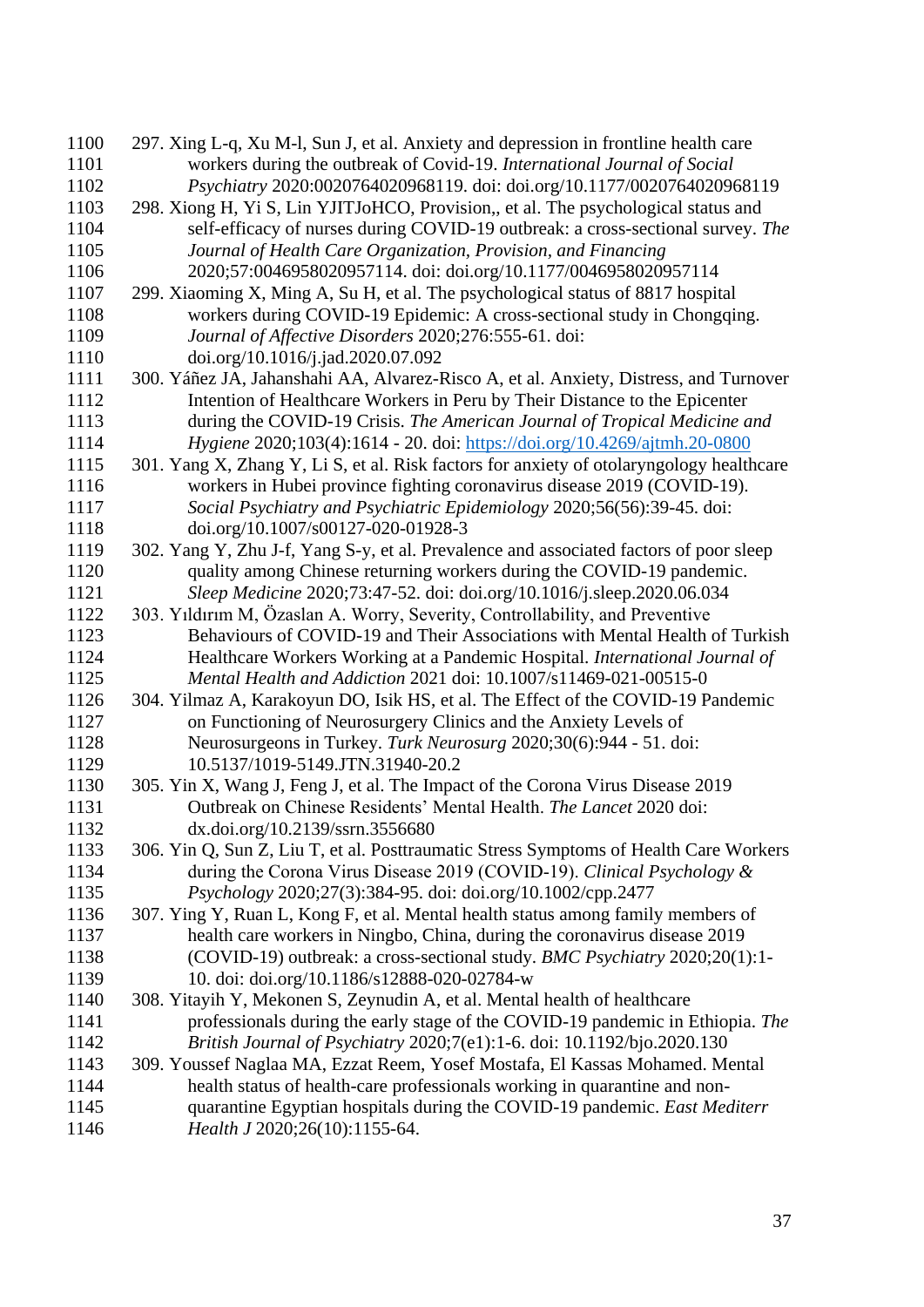| 1147         | 310. Yu H, Li M, Li Z, et al. Coping style, social support and psychological distress in                                                                                  |
|--------------|---------------------------------------------------------------------------------------------------------------------------------------------------------------------------|
| 1148         | the general Chinese population in the early stages of the COVID-2019 epidemic.                                                                                            |
| 1149         | SSRN 2020 doi: http://dx.doi.org/10.2139/ssrn.3556633                                                                                                                     |
| 1150         | 311. Yu BY-M, Yeung W-F, Lam JC-S, et al. Prevalence of sleep disturbances during                                                                                         |
| 1151         | COVID-19 outbreak in an urban Chinese population: a cross-sectional study.                                                                                                |
| 1152         | Sleep Medicine 2020;74:18-24. doi: https://doi.org/10.1016/j.sleep.2020.07.009                                                                                            |
| 1153         | 312. Xu H, Li Y, Zeng M, et al. Psychological Behavior of Frontline Medical Staff in                                                                                      |
| 1154         | the Use of Preventive Medication for COVID-19: A Cross-Sectional Study.                                                                                                   |
| 1155         | Frontiers in Psychology 2020;11:2104. doi: 10.3389/fpsyg.2020.02104                                                                                                       |
| 1156         | 313. Mingli Yu FT, Qi Cui, Hui Wu. Prevalence and its associated factors of depressive                                                                                    |
| 1157         | symptoms among Chinese college students during the COVID-19 pandemic.                                                                                                     |
| 1158         | BMC Psychiatry 2021;21(66) doi: doi.org/10.1186/s12888-021-03066-9                                                                                                        |
| 1159         | 314. Zhan Y-x, Zhao S-y, Yuan J, et al. Prevalence and Influencing Factors on Fatigue                                                                                     |
| 1160         | of First-line Nurses Combating with COVID-19 in China: A Descriptive Cross-                                                                                               |
| 1161         | Sectional Study. Current Medical Science 2020;40(4):625-35. doi:                                                                                                          |
| 1162         | doi.org/10.1007/s11596-020-2226-9                                                                                                                                         |
| 1163         | 315. Zhan Y, Liu Y, Liu H, et al. Factors associated with insomnia among Chinese                                                                                          |
| 1164         | front-line nurses fighting against COVID-19 in Wuhan: A cross-sectional                                                                                                   |
| 1165         | survey. Journal of Nursing Management 2020;28(7):1525-35. doi:                                                                                                            |
| 1166         | doi.org/10.1111/jonm.13094                                                                                                                                                |
| 1167         | 316. Zhang C, Yang L, Liu S, et al. Survey of Insomnia and Related Social                                                                                                 |
| 1168         | Psychological Factors Among Medical Staff Involved in the 2019 Novel                                                                                                      |
| 1169         | Coronavirus Disease Outbreak. Front Psychiatry 2020;11:306. doi:                                                                                                          |
| 1170         | 10.3389/fpsyt.2020.00306 [published Online First: 2020/04/30]                                                                                                             |
| 1171         | 317. Zhang J, Lu H, Zeng H, et al. The differential psychological distress of populations                                                                                 |
| 1172         | affected by the COVID-19 pandemic. Brain, Behavior, and Immunity                                                                                                          |
| 1173         | 2020;87:49-50. doi: doi: 10.1016/j.bbi.2020.04.031                                                                                                                        |
| 1174         | 318. Zhang SX, Wang Y, Rauch A, et al. Unprecedented disruption of lives and work:                                                                                        |
| 1175         | Health, distress and life satisfaction of working adults in China one month into                                                                                          |
| 1176         | the COVID-19 outbreak. Psychiatry research 2020;288:112958.                                                                                                               |
| 1177         | 319. Zhang WR, Wang K, Yin L, et al. Mental Health and Psychosocial Problems of                                                                                           |
| 1178         | Medical Health Workers during the COVID-19 Epidemic in China. Psychother                                                                                                  |
| 1179         | Psychosom 2020;89(4):242-50. doi: 10.1159/000507639 [published Online                                                                                                     |
| 1180         | First: 2020/04/10]                                                                                                                                                        |
| 1181         | 320. Zhang Y, Ma ZF. Impact of the COVID-19 Pandemic on Mental Health and                                                                                                 |
| 1182         | Quality of Life among Local Residents in Liaoning Province, China: A Cross-                                                                                               |
| 1183<br>1184 | Sectional Study. International Journal of Environmental Research and Public<br>Health 2020;17(7):2381. doi: doi: 10.3390/ijerph17072381                                   |
| 1185         | 321. Zhang C, Peng D, Lv L, et al. Individual Perceived Stress Mediates Psychological                                                                                     |
| 1186         | Distress in Medical Workers During COVID-19 Epidemic Outbreak in Wuhan.                                                                                                   |
| 1187         | Neuropsychiatric Disease and Treatment 2020;16:2529. doi:                                                                                                                 |
| 1188         | 10.2147/NDT.S266151                                                                                                                                                       |
| 1189         |                                                                                                                                                                           |
| 1190         | 322. Zhang H, Shi Y, Jing P, et al. Posttraumatic stress disorder symptoms in healthcare<br>workers after the peak of the COVID-19 outbreak: A survey of a large tertiary |
| 1191         | care hospital in Wuhan. Psychiatry Research 2020;294:113541. doi:                                                                                                         |
| 1192         | doi.org/10.1016/j.psychres.2020.113541                                                                                                                                    |
| 1193         | 323. Zhang W, Yang X, Zhao J, et al. Depression and Psychological-Behavioral                                                                                              |
| 1194         | Responses Among the General Public in China During the Early Stages of the                                                                                                |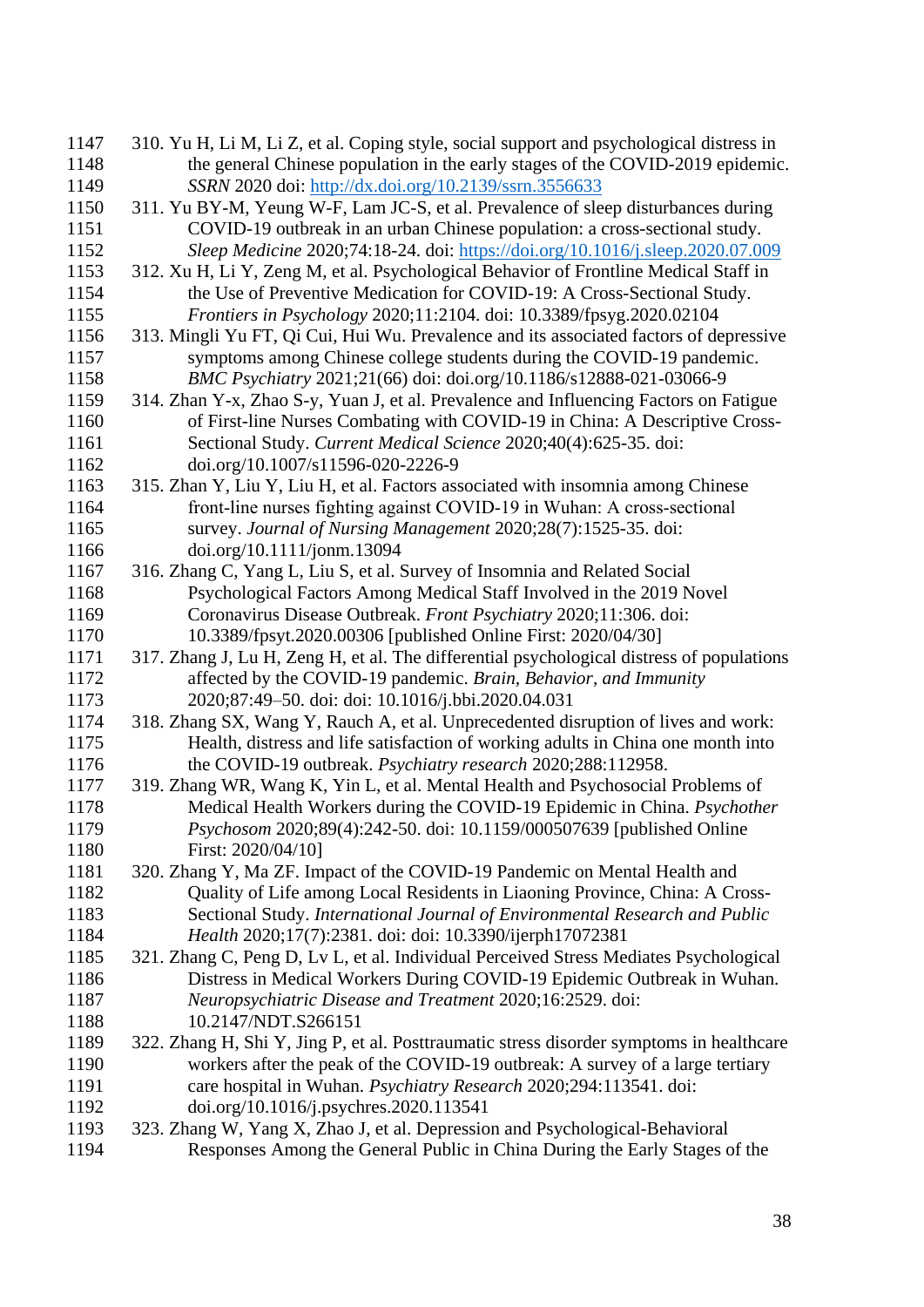| 1195         | COVID-19 Pandemic: Survey Study. Journal of Medical Internet Research                                                                                    |
|--------------|----------------------------------------------------------------------------------------------------------------------------------------------------------|
| 1196         | 2020;22(9):e22227. doi: preprints.jmir.org/preprint/22227                                                                                                |
| 1197         | 324. Zhang X-R, Huang Q-M, Wang X-M, et al. Prevalence of anxiety and depression                                                                         |
| 1198         | symptoms, and association with epidemic-related factors during the epidemic                                                                              |
| 1199         | period of COVID-19 among 123,768 workers in China: A large cross-sectional                                                                               |
| 1200         | study. Journal of Affective Disorders 2020;277:495-502. doi:                                                                                             |
| 1201         | doi.org/10.1016/j.jad.2020.08.041                                                                                                                        |
| 1202         | 325. Zhang Y, Wang S, Ding W, et al. Status and influential factors of anxiety                                                                           |
| 1203         | depression and insomnia symptoms in the work resumption period of COVID-                                                                                 |
| 1204         | 19 epidemic: A multicenter cross-sectional study. Journal of Psychosomatic                                                                               |
| 1205         | Research 2020;138:110253. doi: doi.org/10.1016/j.jpsychores.2020.110253                                                                                  |
| 1206         | 326. Yao Zhang HZ, Xindong Ma, Qian Di. Mental Health Problems during the                                                                                |
| 1207         | COVID-19 Pandemics and the Mitigation Effects of Exercise: A Longitudinal                                                                                |
| 1208         | Study of College Students in China. IJERPH 2020;17(10) doi:                                                                                              |
| 1209         | doi.org/10.3390/ijerph17103722                                                                                                                           |
| 1210         | 327. Zhang SX, Wang Y, Jahanshahi AA, et al. A Brief Report On The Mental Distress                                                                       |
| 1211         | Of Peruvian Adults During The Onset Stage of the COVID-19 Pandemic.                                                                                      |
| 1212         | medRxiv 2020 doi: https://doi.org/10.1101/2020.04.18.20070896                                                                                            |
| 1213         | 328. Zhang SX, Huang H, Li J, et al. Predictors of Depression and Anxiety Symptoms                                                                       |
| 1214         | in Brazil during COVID-19. International Journal of Environmental Research                                                                               |
| 1215         | and Public Health 2021;18(3):7026.                                                                                                                       |
| 1216         | 329. Zhang SX, Wang Y, Jahanshahi AA, et al. Early evidence and predictors of mental                                                                     |
| 1217         | distress of adults one month in the COVID-19 epidemic in Brazil. Journal of                                                                              |
| 1218         | Psychosomatic Research 2021;142:110366. doi:                                                                                                             |
| 1219         | https://doi.org/10.1016/j.jpsychores.2021.110366                                                                                                         |
| 1220         | 330. Zhang SX, Chen J, Jahanshahi AA, et al. Succumbing to the COVID-19                                                                                  |
| 1221         | pandemic—Healthcare workers not satisfied and intend to leave their jobs.                                                                                |
| 1222         | International Journal of Environmental Research and Public Health                                                                                        |
| 1223         | 2021;2021:1-10. doi: https://doi.org/10.1007/s11469-020-00418-6                                                                                          |
| 1224         | 331. Zhao K, Zhang G, Feng R, et al. Anxiety, depression and insomnia: A cross-                                                                          |
| 1225         | sectional study of frontline staff fighting against COVID-19 in Wenzhou, China.                                                                          |
| 1226<br>1227 | Psychiatry Research 2020;292:113304. doi: 10.1016/j.psychres.2020.113304                                                                                 |
| 1228         | 332. Zhao SZ, Wong JYH, Luk TT, et al. Mental health crisis under COVID-19<br>pandemic in Hong Kong, China. International Journal of Infectious Diseases |
| 1229         | 2020;100:431-33. doi: doi.org/10.1016/j.ijid.2020.09.030                                                                                                 |
| 1230         | 333. Zhao X, Lan M, Li H, et al. Perceived Stress and Sleep Quality Among the Non-                                                                       |
| 1231         | diseased General Public in China During the 2019 Coronavirus Disease: A                                                                                  |
| 1232         | Moderated Mediation Model. Sleep Medicine 2020;77:339-45. doi:                                                                                           |
| 1233         | doi.org/10.1016/j.sleep.2020.05.021                                                                                                                      |
| 1234         | 334. Yuqing Zhao YA, Xing Tan, Xiaohui Li. Mental Health and Its Influencing Factors                                                                     |
| 1235         | among Self-Isolating Ordinary Citizens during the Beginning Epidemic of                                                                                  |
| 1236         | COVID-19. Journal of Loss and Trauma 2020;25(6-7):580-93. doi:                                                                                           |
| 1237         | doi.org/10.1080/15325024.2020.1761592                                                                                                                    |
| 1238         | 335. Zhou Y, Yang Y, Shi T, et al. Prevalence and Demographic Correlates of Poor                                                                         |
| 1239         | Sleep Quality Among Frontline Health Professionals in Liaoning Province,                                                                                 |
| 1240         | China During the COVID-19 Outbreak. Front Psychiatry 2020;11:520. doi:                                                                                   |
| 1241         | 10.3389/fpsyt.2020.00520 [published Online First: 2020/07/01]                                                                                            |
|              |                                                                                                                                                          |